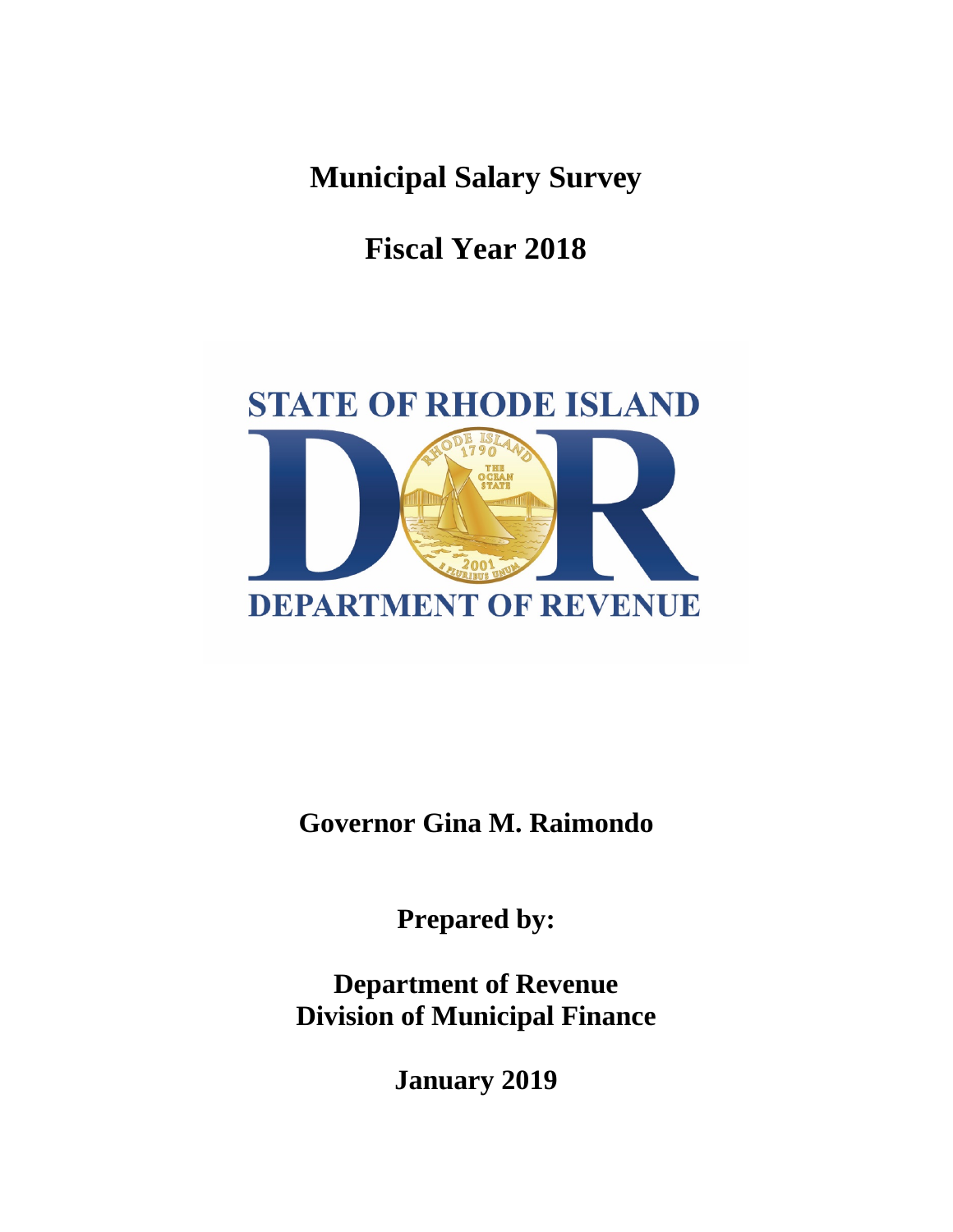

January 2019

Dear Municipal Official:

The Division of Municipal Finance is pleased to provide you with the results of the 28th Annual Salary Survey of selected municipal positions for the 2018 fiscal year as reported by municipalities in Rhode Island. This data was collected from November 5, 2018 to January 29, 2019. The survey can also be accessed on the Division's website at [www.municipalfinance.ri.gov.](http://www.municipalfinance.ri.gov/) The survey, which was prepared by Keith Kelliher, State Aid and Finance Specialist, includes salaries for municipal chief executives and 32 various department directors and other officials including some positions for the school department. The survey includes mostly full-time positions and does not include fringe benefit data. Data on base salaries (and salary ranges, where applicable), as well as longevity figures for those cities and towns which provide longevity increments is provided in this survey.

The municipalities were also asked to identify any municipal functions that have been consolidated with the school department, which is noted where applicable.

The use of comparative salary data must, of necessity, take into consideration factors other than just community population. For example, in some communities one individual may serve as purchasing agent, tax collector and finance director, while in another community, these responsibilities may be divided among several individuals. Another common example is in the area of public works. Some directors are responsible only for road maintenance, while others are responsible for sewer and water supply, in addition to road improvements. Some school districts have the position of a school business manager, while others have a director of administration who is responsible for the overall operations of the school department, including finances.

The Division of Municipal Finance wishes to thank all the local officials who responded to our survey in a very timely manner. Comments for improving this salary survey are welcomed.

Sincerely,

Susanne

Susanne Greschner Chief, Division of Municipal Finance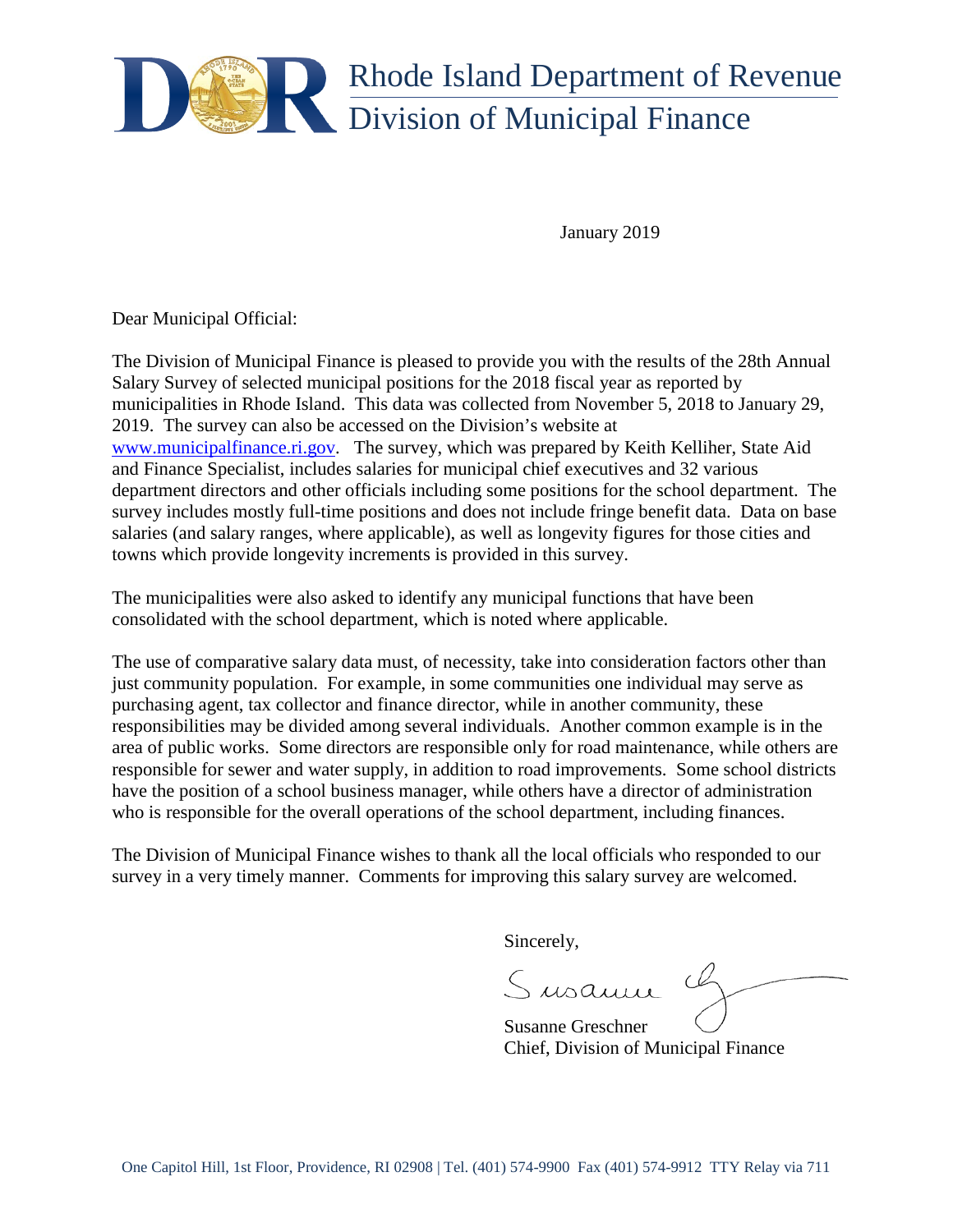|                      | <b>Salary Range</b> | <b>Salary Range</b> |                    |                       |                      |  |
|----------------------|---------------------|---------------------|--------------------|-----------------------|----------------------|--|
| City/Town            | <b>Minimum</b>      | <b>Maximum</b>      | <b>Base Salary</b> | <b>Plus Longevity</b> | <b>Annual Salary</b> |  |
| Barrington           |                     |                     | 130,050            |                       | 130,050              |  |
| <b>Bristol</b>       |                     |                     | 75,500             |                       | 75,500               |  |
| Burrillville         |                     |                     | 122,170            |                       | 122,170              |  |
| <b>Central Falls</b> |                     |                     | 72,760             |                       | 72,760               |  |
| Charlestown          |                     |                     | 122,640            | 3,066                 | 125,706              |  |
| Coventry             |                     |                     | 120,000            |                       | 120,000              |  |
| Cranston             |                     |                     | 80,765             |                       | 80,765               |  |
| Cumberland           |                     |                     | 90,500             |                       | 90,500               |  |
| East Greenwich       |                     |                     | 160,000            |                       | 160,000              |  |
| East Providence      |                     |                     | 149,625            |                       | 149,625              |  |
| Exeter               |                     |                     |                    |                       | N/A                  |  |
| Foster               |                     |                     |                    |                       | N/A                  |  |
| Glocester            |                     |                     |                    |                       | N/A                  |  |
| Hopkinton            |                     |                     | 97,772             |                       | 97,772               |  |
| Jamestown            |                     |                     | 117,490            |                       | 117,490              |  |
| Johnston             |                     |                     | 75,000             |                       | 75,000               |  |
| Lincoln              |                     |                     | 87,291             |                       | 87,291               |  |
| Little Compton       |                     |                     |                    |                       | N/A                  |  |
| Middletown           |                     |                     | 155,000            | 9,688                 | 164,688              |  |
| Narragansett         | 104,348             | 134,445             | 115,450            |                       | 115,450              |  |
| New Shoreham         |                     |                     | 119,652            |                       | 119,652              |  |
| Newport              |                     |                     | 178,500            |                       | 178,500              |  |
| North Kingstown      |                     |                     | 120,000            |                       | 120,000              |  |
| North Providence     |                     |                     |                    |                       | N/A                  |  |
| North Smithfield     |                     |                     | 75,000             |                       | 75,000               |  |
| Pawtucket            |                     |                     |                    |                       | N/A                  |  |
| Portsmouth           |                     |                     | 125,600            |                       | 125,600              |  |
| Providence           |                     |                     |                    |                       | N/A                  |  |
| Richmond             |                     |                     | 78,200             |                       | 78,200               |  |
| Scituate             |                     |                     |                    |                       | N/A                  |  |
| Smithfield           |                     |                     | 115,000            |                       | 115,000              |  |
| South Kingstown      |                     |                     | 145,000            |                       | 145,000              |  |
| Tiverton             |                     |                     | 93,000             |                       | 93,000               |  |
| Warren               |                     |                     | 87,542             |                       | 87,542               |  |
| Warwick              |                     |                     | 100,000            |                       | 100,000              |  |
| West Greenwich       |                     |                     | 66,542             | 2,662                 | 69,204               |  |
| West Warwick         |                     |                     | 120,000            |                       | 120,000              |  |
| Westerly             |                     |                     | 160,000            |                       | 160,000              |  |
| Woonsocket           |                     |                     | 87,000             |                       | 87,000               |  |

#### **Chief Executive Officer**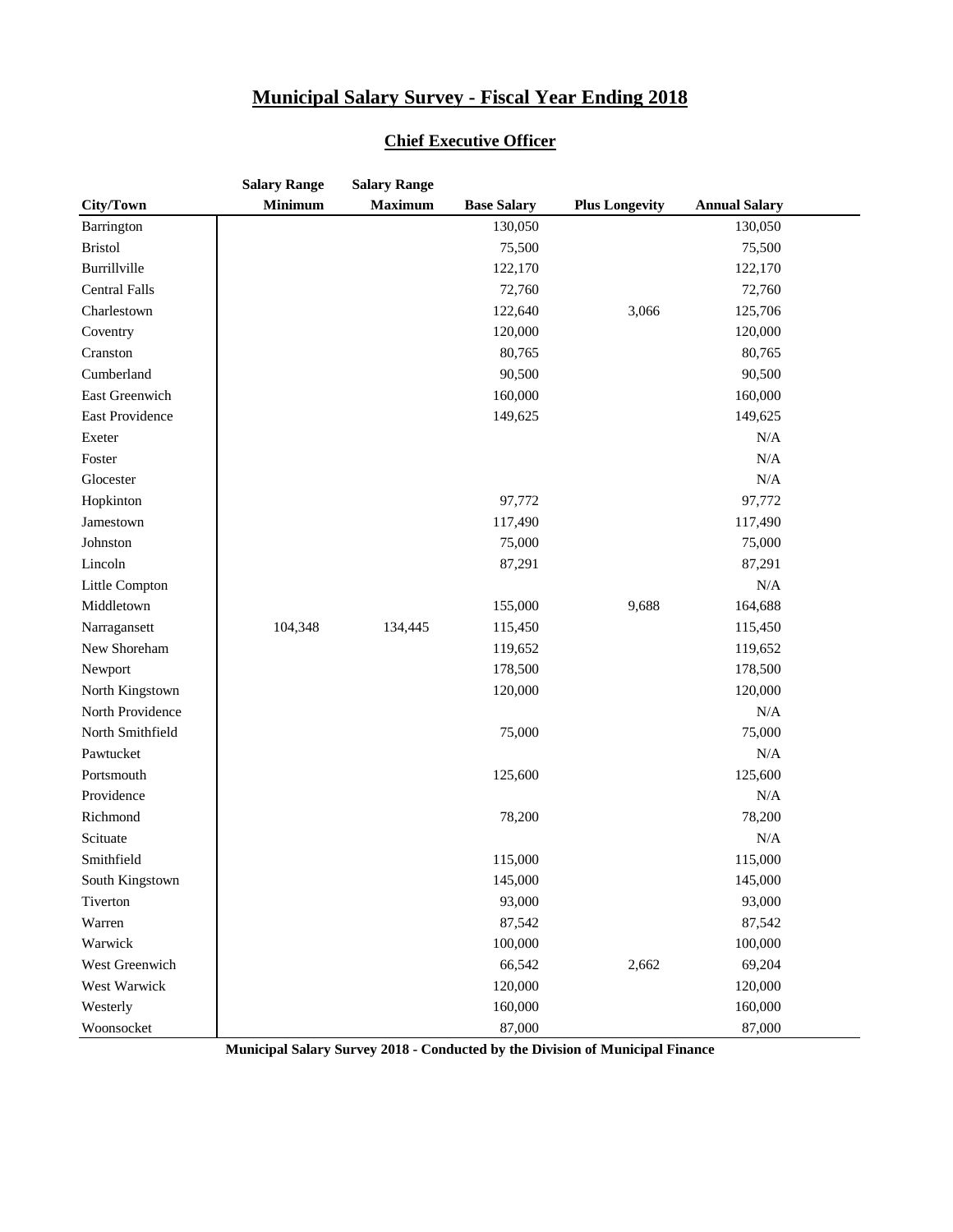| <b>Minimum</b><br><b>Maximum</b><br>City/Town<br><b>Base Salary</b><br><b>Plus Longevity</b><br>N/A<br>Barrington<br><b>Bristol</b><br>$\rm N/A$<br>Burrillville<br>N/A<br><b>Central Falls</b><br>62,730<br>62,730<br>Charlestown<br>N/A<br>N/A<br>Coventry<br>Cranston<br>72,873<br>57,178<br>73,032<br>64,930<br>60,000<br>60,000<br>Cumberland<br>East Greenwich<br>N/A<br>N/A<br>East Providence<br>N/A<br>Exeter<br>Foster<br>N/A<br>N/A<br>Glocester<br>N/A<br>Hopkinton<br>N/A<br>Jamestown<br>40,700<br>Johnston<br>PT<br>Lincoln<br>N/A<br>Little Compton<br>N/A |            | <b>Salary Range</b> | <b>Salary Range</b> |  |                      |  |
|----------------------------------------------------------------------------------------------------------------------------------------------------------------------------------------------------------------------------------------------------------------------------------------------------------------------------------------------------------------------------------------------------------------------------------------------------------------------------------------------------------------------------------------------------------------------------|------------|---------------------|---------------------|--|----------------------|--|
|                                                                                                                                                                                                                                                                                                                                                                                                                                                                                                                                                                            |            |                     |                     |  | <b>Annual Salary</b> |  |
|                                                                                                                                                                                                                                                                                                                                                                                                                                                                                                                                                                            |            |                     |                     |  |                      |  |
|                                                                                                                                                                                                                                                                                                                                                                                                                                                                                                                                                                            |            |                     |                     |  |                      |  |
|                                                                                                                                                                                                                                                                                                                                                                                                                                                                                                                                                                            |            |                     |                     |  |                      |  |
|                                                                                                                                                                                                                                                                                                                                                                                                                                                                                                                                                                            |            |                     |                     |  |                      |  |
|                                                                                                                                                                                                                                                                                                                                                                                                                                                                                                                                                                            |            |                     |                     |  |                      |  |
|                                                                                                                                                                                                                                                                                                                                                                                                                                                                                                                                                                            |            |                     |                     |  |                      |  |
|                                                                                                                                                                                                                                                                                                                                                                                                                                                                                                                                                                            |            |                     |                     |  |                      |  |
|                                                                                                                                                                                                                                                                                                                                                                                                                                                                                                                                                                            |            |                     |                     |  |                      |  |
|                                                                                                                                                                                                                                                                                                                                                                                                                                                                                                                                                                            |            |                     |                     |  |                      |  |
|                                                                                                                                                                                                                                                                                                                                                                                                                                                                                                                                                                            |            |                     |                     |  |                      |  |
|                                                                                                                                                                                                                                                                                                                                                                                                                                                                                                                                                                            |            |                     |                     |  |                      |  |
|                                                                                                                                                                                                                                                                                                                                                                                                                                                                                                                                                                            |            |                     |                     |  |                      |  |
|                                                                                                                                                                                                                                                                                                                                                                                                                                                                                                                                                                            |            |                     |                     |  |                      |  |
|                                                                                                                                                                                                                                                                                                                                                                                                                                                                                                                                                                            |            |                     |                     |  |                      |  |
|                                                                                                                                                                                                                                                                                                                                                                                                                                                                                                                                                                            |            |                     |                     |  |                      |  |
|                                                                                                                                                                                                                                                                                                                                                                                                                                                                                                                                                                            |            |                     |                     |  |                      |  |
|                                                                                                                                                                                                                                                                                                                                                                                                                                                                                                                                                                            |            |                     |                     |  |                      |  |
|                                                                                                                                                                                                                                                                                                                                                                                                                                                                                                                                                                            |            |                     |                     |  |                      |  |
|                                                                                                                                                                                                                                                                                                                                                                                                                                                                                                                                                                            | Middletown |                     |                     |  | N/A                  |  |
| N/A<br>Narragansett                                                                                                                                                                                                                                                                                                                                                                                                                                                                                                                                                        |            |                     |                     |  |                      |  |
| New Shoreham<br>N/A                                                                                                                                                                                                                                                                                                                                                                                                                                                                                                                                                        |            |                     |                     |  |                      |  |
| N/A<br>Newport                                                                                                                                                                                                                                                                                                                                                                                                                                                                                                                                                             |            |                     |                     |  |                      |  |
| N/A<br>North Kingstown                                                                                                                                                                                                                                                                                                                                                                                                                                                                                                                                                     |            |                     |                     |  |                      |  |
| North Providence<br>77,947<br>7,405<br>85,352                                                                                                                                                                                                                                                                                                                                                                                                                                                                                                                              |            |                     |                     |  |                      |  |
| North Smithfield<br>N/A                                                                                                                                                                                                                                                                                                                                                                                                                                                                                                                                                    |            |                     |                     |  |                      |  |
| Pawtucket<br>N/A                                                                                                                                                                                                                                                                                                                                                                                                                                                                                                                                                           |            |                     |                     |  |                      |  |
| N/A<br>Portsmouth                                                                                                                                                                                                                                                                                                                                                                                                                                                                                                                                                          |            |                     |                     |  |                      |  |
| Providence<br>N/A                                                                                                                                                                                                                                                                                                                                                                                                                                                                                                                                                          |            |                     |                     |  |                      |  |
| $\rm N/A$<br>Richmond                                                                                                                                                                                                                                                                                                                                                                                                                                                                                                                                                      |            |                     |                     |  |                      |  |
| Scituate<br>N/A                                                                                                                                                                                                                                                                                                                                                                                                                                                                                                                                                            |            |                     |                     |  |                      |  |
| N/A<br>Smithfield                                                                                                                                                                                                                                                                                                                                                                                                                                                                                                                                                          |            |                     |                     |  |                      |  |
| 89,191<br>South Kingstown<br>89,191                                                                                                                                                                                                                                                                                                                                                                                                                                                                                                                                        |            |                     |                     |  |                      |  |
| Tiverton<br>N/A                                                                                                                                                                                                                                                                                                                                                                                                                                                                                                                                                            |            |                     |                     |  |                      |  |
| Warren<br>N/A                                                                                                                                                                                                                                                                                                                                                                                                                                                                                                                                                              |            |                     |                     |  |                      |  |
| Warwick<br>77,062<br>3,596<br>114,515<br>25,687<br>29,283<br>PT                                                                                                                                                                                                                                                                                                                                                                                                                                                                                                            |            |                     |                     |  |                      |  |
| West Greenwich<br>N/A                                                                                                                                                                                                                                                                                                                                                                                                                                                                                                                                                      |            |                     |                     |  |                      |  |
| West Warwick<br>N/A                                                                                                                                                                                                                                                                                                                                                                                                                                                                                                                                                        |            |                     |                     |  |                      |  |
| Westerly<br>N/A                                                                                                                                                                                                                                                                                                                                                                                                                                                                                                                                                            |            |                     |                     |  |                      |  |
| 65,000<br>Woonsocket<br>Vacant                                                                                                                                                                                                                                                                                                                                                                                                                                                                                                                                             |            |                     |                     |  |                      |  |

#### **Chief of Staff**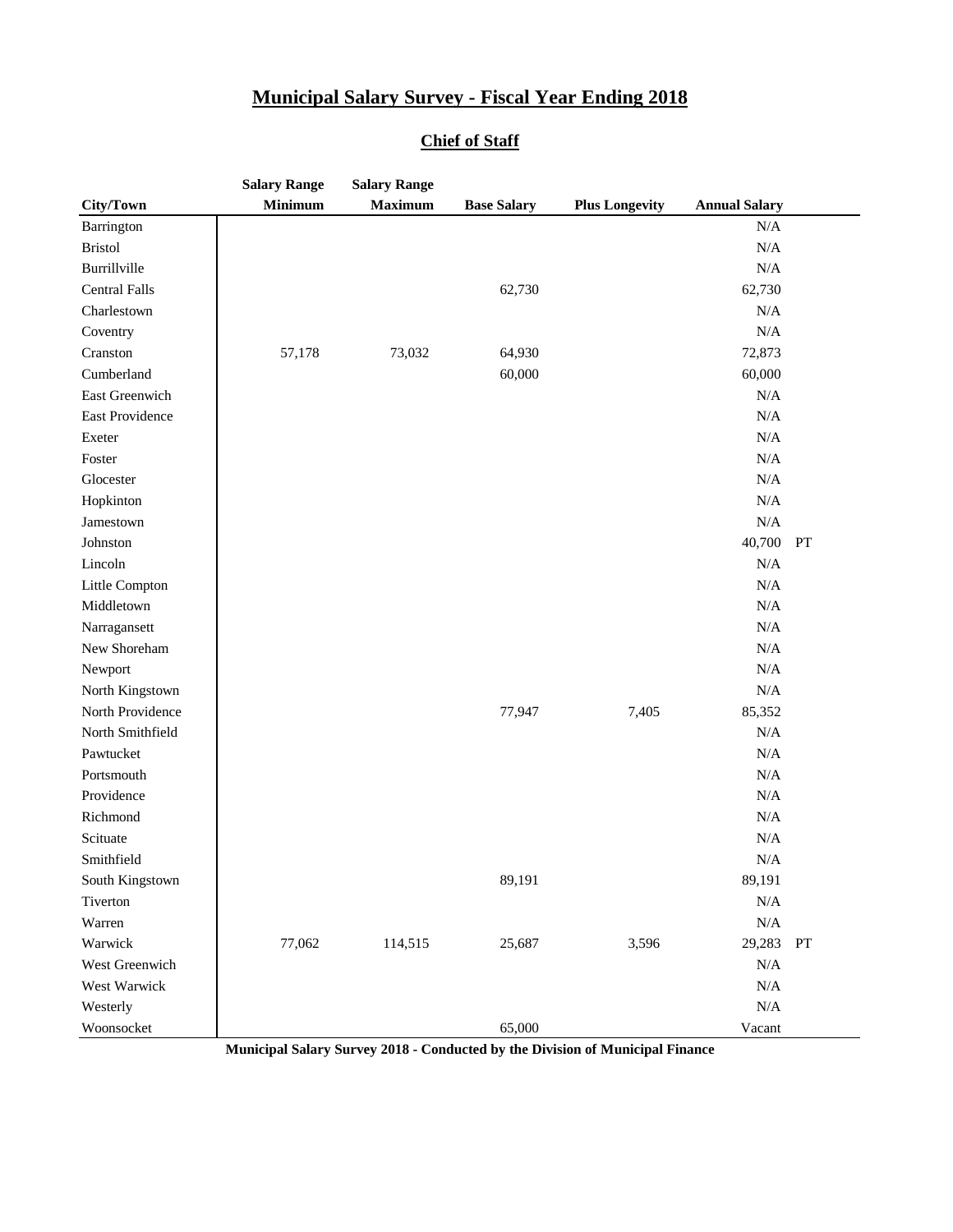#### **Tax Assessor**

|                      | <b>Salary Range</b> | <b>Salary Range</b> |                    |                       |                      |    |
|----------------------|---------------------|---------------------|--------------------|-----------------------|----------------------|----|
| City/Town            | <b>Minimum</b>      | <b>Maximum</b>      | <b>Base Salary</b> | <b>Plus Longevity</b> | <b>Annual Salary</b> |    |
| Barrington           |                     |                     | 80,837             | 5,657                 | 86,494               |    |
| <b>Bristol</b>       |                     |                     | 60,500             | 2,665                 | 63,165               |    |
| Burrillville         |                     |                     | 69,906             |                       | 69,906               |    |
| <b>Central Falls</b> |                     |                     |                    |                       | N/A                  |    |
| Charlestown          |                     |                     | 87,858             | 8,786                 | 96,644               |    |
| Coventry             | 64,982              | 77,497              | 70,125             |                       | 70,125               |    |
| Cranston             | 62,268              | 77,217              | 67,665             |                       | 67,665               |    |
| Cumberland           |                     |                     | 65,000             |                       | 65,000               |    |
| East Greenwich       |                     |                     | 86,700             |                       | 86,700               |    |
| East Providence      | 72,138              | 84,099              | 84,099             | 5,146                 | 89,245               |    |
| Exeter               |                     |                     | 44,239             | 500                   | 44,739               |    |
| Foster               |                     |                     | 31,074             |                       | 31,074               | PT |
| Glocester            |                     |                     | 63,600             |                       | 63,600               |    |
| Hopkinton            | 51,173              | 56,173              | 53,673             |                       | 53,673               |    |
| Jamestown            |                     |                     | 68,500             |                       | 68,500               |    |
| Johnston             |                     |                     | 56,584             |                       | 56,584               |    |
| Lincoln              | 57,334              | 82,815              | 61,518             | 3,076                 | 64,594               |    |
| Little Compton       |                     |                     | 24,960             |                       | 24,960               | PT |
| Middletown           |                     |                     | 79,442             | 4,171                 | 83,613               |    |
| Narragansett         |                     |                     | 75,000             |                       | 75,000               |    |
| New Shoreham         |                     |                     | 35,454             |                       | 35,454               |    |
| Newport              |                     |                     |                    |                       | N/A                  |    |
| North Kingstown      |                     |                     | 77,270             | 8,113                 | 85,384               |    |
| North Providence     |                     |                     | 95,000             |                       | 95,000               |    |
| North Smithfield     |                     |                     | 66,278             |                       | 66,278               |    |
| Pawtucket            | 66,880              | 77,415              | 77,415             | 7,741                 | 85,156               |    |
| Portsmouth           |                     |                     | 81,152             | 5,681                 | 86,833               |    |
| Providence           | 112,888             | 123,410             | 119,815            |                       | 119,815              |    |
| Richmond             |                     |                     | 44,902             |                       | 44,902 PT            |    |
| Scituate             |                     |                     |                    |                       | See Finance Director |    |
| Smithfield           |                     |                     | 75,190             |                       | 75,190               |    |
| South Kingstown      |                     |                     | 79,912             |                       | 79,912               |    |
| Tiverton             |                     |                     | 74,430             |                       | 74,430               |    |
| Warren               |                     |                     | 57,570             |                       | 57,570               |    |
| Warwick              | 95,437              | 111,997             | 107,888            |                       | 107,888              |    |
| West Greenwich       |                     |                     | 71,023             | 2,841                 | 73,864               |    |
| West Warwick         |                     |                     | 70,000             |                       | 70,000               |    |
| Westerly             |                     |                     | 77,332             |                       | 77,332               |    |
| Woonsocket           |                     |                     | 85,575             |                       | 85,575               |    |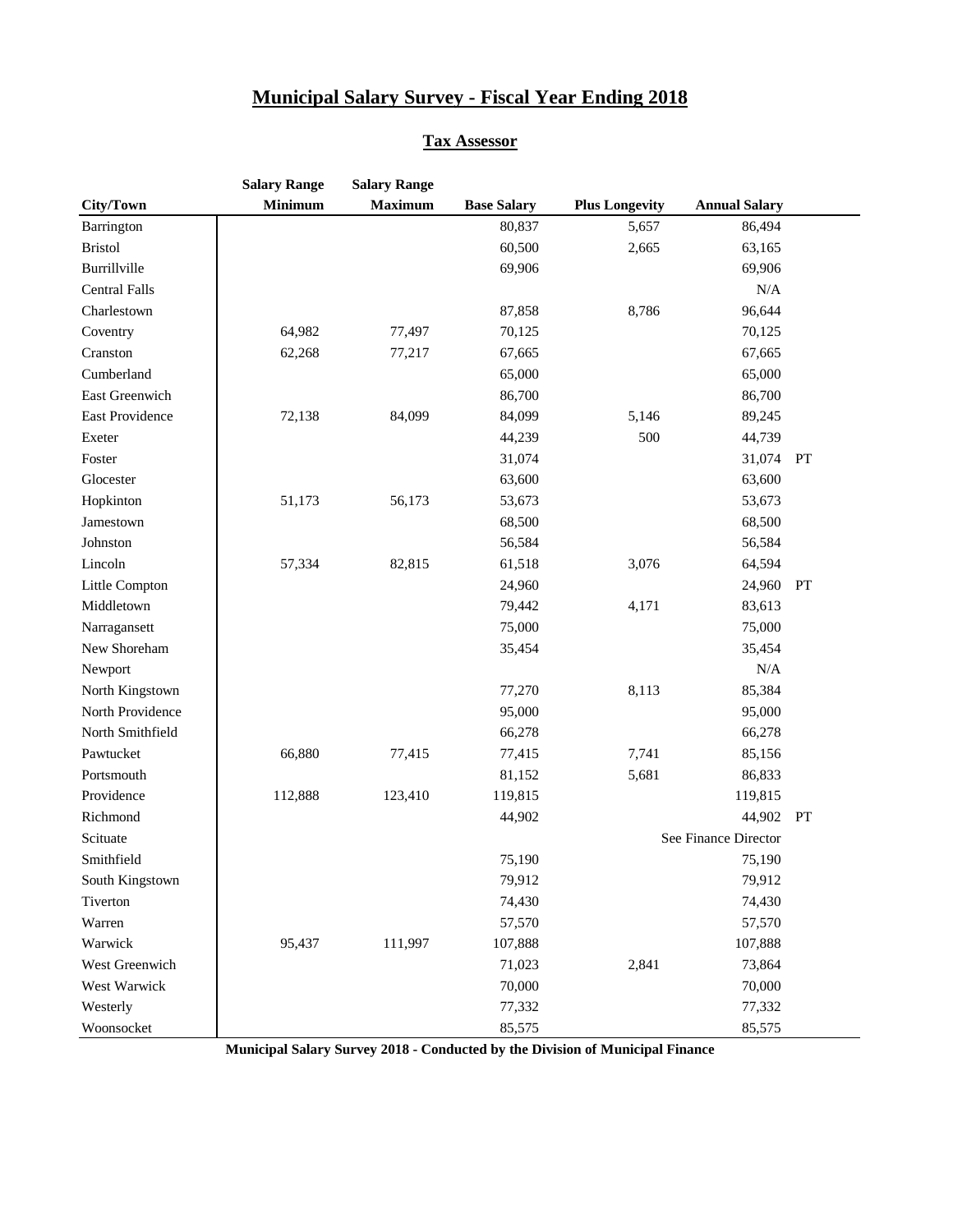#### **Deputy Tax Assessor**

|                      | <b>Salary Range</b> | <b>Salary Range</b> |                    |                   |                                |  |
|----------------------|---------------------|---------------------|--------------------|-------------------|--------------------------------|--|
| City/Town            | <b>Minimum</b>      | <b>Maximum</b>      | <b>Base Salary</b> | Plus<br>Longevity | <b>Annual</b><br><b>Salary</b> |  |
| Barrington           |                     |                     |                    |                   | N/A                            |  |
| <b>Bristol</b>       |                     |                     |                    |                   | N/A                            |  |
| Burrillville         |                     |                     | 56,583             |                   | 56,583                         |  |
| <b>Central Falls</b> |                     |                     |                    |                   | N/A                            |  |
| Charlestown          |                     |                     |                    |                   | N/A                            |  |
| Coventry             |                     |                     |                    |                   | N/A                            |  |
| Cranston             | 59,442              | 74,553              | 71,731             |                   | 71,731                         |  |
| Cumberland           |                     |                     | 52,788             |                   | 52,788                         |  |
| East Greenwich       |                     |                     |                    |                   | N/A                            |  |
| East Providence      | 51,513              | 62,412              | 62,412             | 4,993             | 67,405                         |  |
| Exeter               |                     |                     |                    |                   | N/A                            |  |
| Foster               |                     |                     |                    |                   | N/A                            |  |
| Glocester            |                     |                     |                    |                   | N/A                            |  |
| Hopkinton            | 42,203              | 47,203              | 44,703             |                   | 44,703                         |  |
| Jamestown            |                     |                     |                    |                   | N/A                            |  |
| Johnston             |                     |                     |                    |                   | N/A                            |  |
| Lincoln              |                     |                     |                    |                   | N/A                            |  |
| Little Compton       |                     |                     |                    |                   | N/A                            |  |
| Middletown           |                     |                     |                    |                   | N/A                            |  |
| Narragansett         |                     |                     | 50,234             | 3,534             | 53,768                         |  |
| New Shoreham         |                     |                     |                    |                   | N/A                            |  |
| Newport              | 52,374              | 70,387              | 57,240             |                   | 57,240                         |  |
| North Kingstown      |                     |                     |                    |                   | N/A                            |  |
| North Providence     |                     |                     |                    |                   | N/A                            |  |
| North Smithfield     |                     |                     |                    |                   | N/A                            |  |
| Pawtucket            | 55,090              | 63,726              | 66,880             | 6,019             | 72,899                         |  |
| Portsmouth           |                     |                     |                    |                   | N/A                            |  |
| Providence           | 80,214              | 87,681              | 87,681             |                   | 87,681                         |  |
| Richmond             |                     |                     |                    |                   | N/A                            |  |
| Scituate             |                     |                     | 42,903             | 2,145             | 45,048                         |  |
| Smithfield           |                     |                     | 52,862             |                   | 52,862                         |  |
| South Kingstown      |                     |                     |                    |                   | N/A                            |  |
| Tiverton             |                     |                     |                    |                   | N/A                            |  |
| Warren               |                     |                     |                    |                   | N/A                            |  |
| Warwick              | 51,375              | 66,788              |                    |                   | Vacant                         |  |
| West Greenwich       |                     |                     |                    |                   | Vacant                         |  |
| West Warwick         |                     |                     | 36,905             | 3,918             | 40,823                         |  |
| Westerly             |                     |                     |                    |                   | N/A                            |  |
| Woonsocket           |                     |                     |                    |                   | N/A                            |  |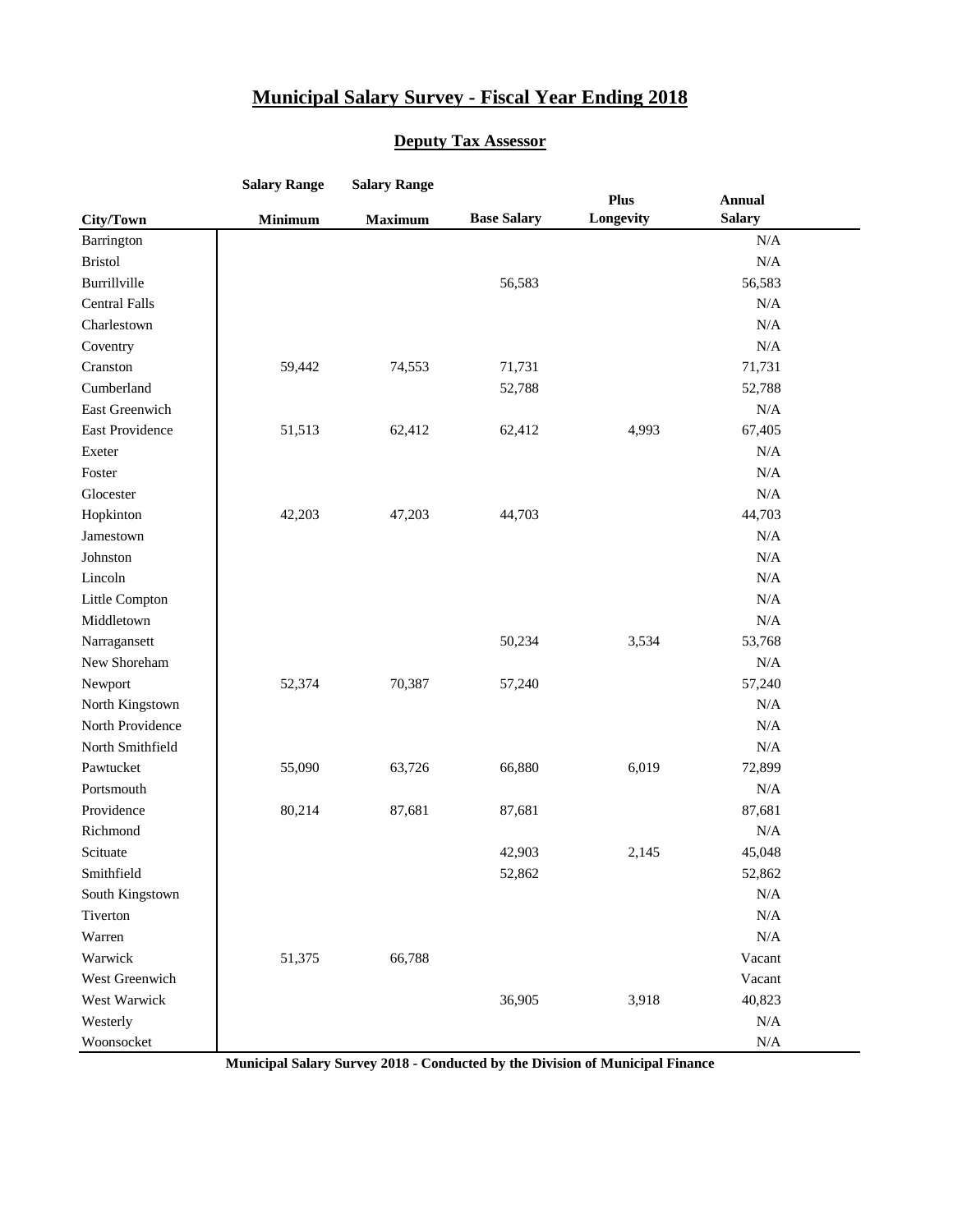|                      | <b>Salary Range</b> | <b>Salary Range</b> |                    |                       |                              |    |
|----------------------|---------------------|---------------------|--------------------|-----------------------|------------------------------|----|
| City/Town            | Minimum             | <b>Maximum</b>      | <b>Base Salary</b> | <b>Plus Longevity</b> | <b>Annual Salary</b>         |    |
| Barrington           |                     |                     | 80,837             | 6,467                 | 87,304                       |    |
| <b>Bristol</b>       |                     |                     | 63,227             | 4,667                 | 67,894                       |    |
| Burrillville         |                     |                     | 65,756             |                       | 65,756                       |    |
| <b>Central Falls</b> |                     |                     |                    |                       | N/A                          |    |
| Charlestown          |                     |                     |                    |                       | $\rm N/A$                    |    |
| Coventry             | 56,556              | 68,796              | 61,480             |                       | 61,480                       |    |
| Cranston             | 54,783              | 67,935              |                    |                       | Vacant                       |    |
| Cumberland           |                     |                     | 64,000             |                       | 64,000                       |    |
| East Greenwich       |                     |                     | 80,860             |                       | 80,860                       |    |
| East Providence      | 63,788              | 74,958              | 74,958             | 6,881                 | 81,839                       |    |
| Exeter               |                     |                     |                    |                       | Percentage of Fees Collected |    |
| Foster               |                     |                     | 37,289             |                       | 37,289                       | PT |
| Glocester            |                     |                     | 62,500             |                       | 62,500                       |    |
| Hopkinton            | 51,173              | 56,173              | 56,173             |                       | 56,173                       |    |
| Jamestown            |                     |                     | 68,163             |                       | 68,163                       |    |
| Johnston             |                     |                     | 85,000             |                       | 85,000                       |    |
| Lincoln              | 44,593              | 57,334              | 54,812             | 2,741                 | 57,553                       |    |
| Little Compton       |                     |                     | 44,500             |                       | 44,500                       |    |
| Middletown           |                     |                     | 73,956             | 6,101                 | 80,058                       |    |
| Narragansett         | 59,602              | 83,547              | 83,547             |                       | 83,547                       |    |
| New Shoreham         |                     |                     | 78,179             |                       | 78,179                       |    |
| Newport              | 72,134              | 102,752             | 102,769            |                       | 102,769                      |    |
| North Kingstown      |                     |                     | 77,270             | 2,318                 | 79,588                       |    |
| North Providence     |                     |                     |                    |                       | $\rm N/A$                    |    |
| North Smithfield     |                     |                     | 68,850             |                       | 68,850                       |    |
| Pawtucket            | 61,866              | 66,745              | 66,745             | 4,469                 | 71,214                       |    |
| Portsmouth           |                     |                     | 76,907             |                       | 76,907                       |    |
| Providence           | 84,247              | 92,094              |                    |                       | Vacant                       |    |
| Richmond             |                     |                     | 34,528             |                       | 34,528                       | PT |
| Scituate             |                     |                     |                    |                       | $\rm N/A$                    |    |
| Smithfield           |                     |                     | 75,000             |                       | 75,000                       |    |
| South Kingstown      |                     |                     | 84,925             |                       | 84,925                       |    |
| Tiverton             |                     |                     | 68,340             |                       | Vacant                       |    |
| Warren               |                     |                     | 67,088             |                       | 67,088                       |    |
| Warwick              | 61,817              | 84,208              | 84,208             |                       | 84,208                       |    |
| West Greenwich       |                     |                     | 65,800             | 1,974                 | 67,774                       |    |
| West Warwick         |                     |                     | 75,000             |                       | 75,000                       |    |
| Westerly             |                     |                     | 71,700             |                       | 71,700                       |    |
| Woonsocket           |                     |                     | 74,970             |                       | 74,970                       |    |

#### **Building Code Official**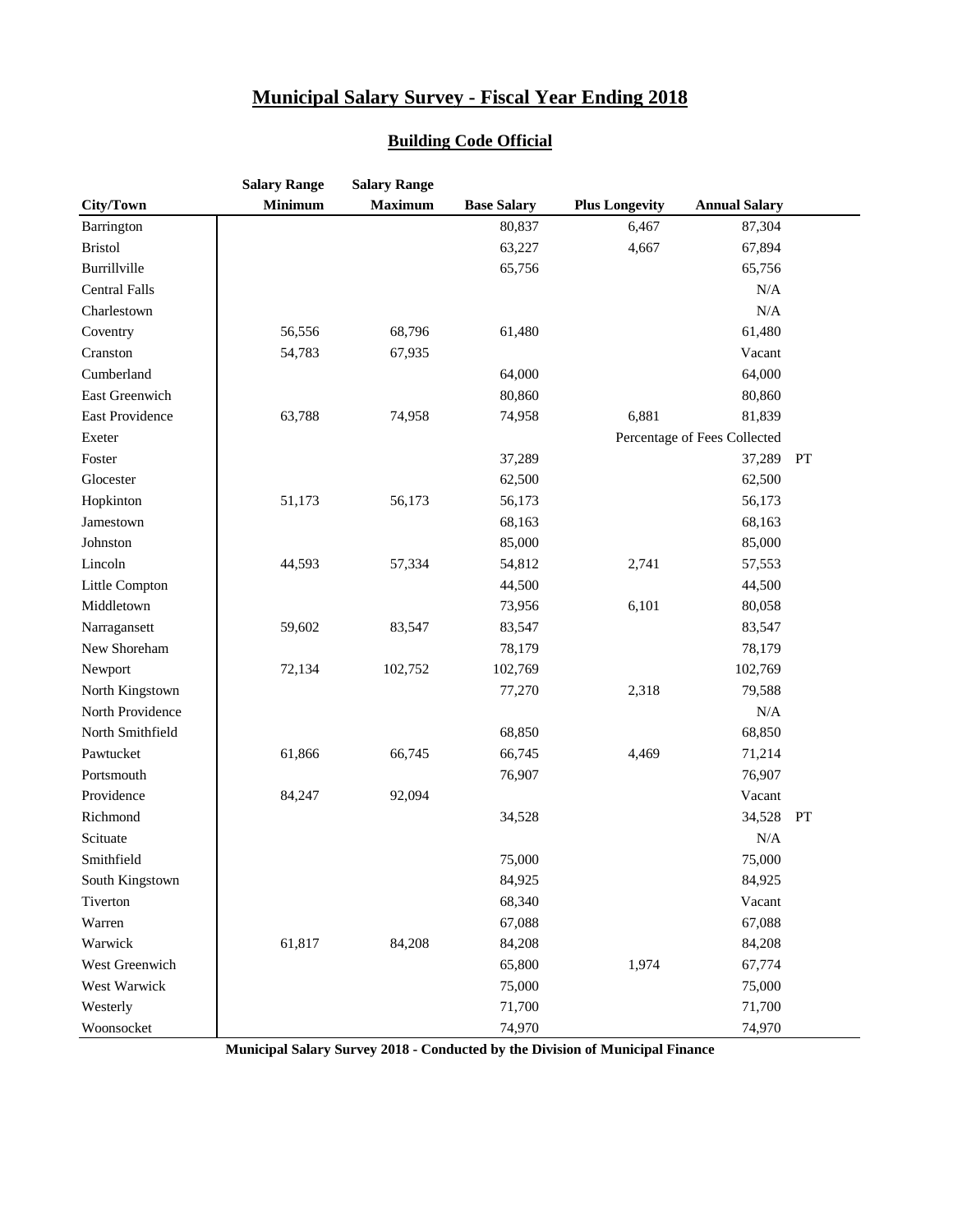| <b>City/Town Clerk</b> |  |
|------------------------|--|
|------------------------|--|

|                      | <b>Salary Range</b> | <b>Salary Range</b> |                    |                       |                      |  |
|----------------------|---------------------|---------------------|--------------------|-----------------------|----------------------|--|
| City/Town            | <b>Minimum</b>      | <b>Maximum</b>      | <b>Base Salary</b> | <b>Plus Longevity</b> | <b>Annual Salary</b> |  |
| Barrington           |                     |                     | 76,500             | 4,590                 | 81,090               |  |
| <b>Bristol</b>       |                     |                     | 77,613             | 4,268                 | 81,881               |  |
| Burrillville         |                     |                     | 82,755             |                       | 82,755               |  |
| <b>Central Falls</b> |                     |                     | 65,713             |                       | 65,713               |  |
| Charlestown          |                     |                     | 74,575             | 6,339                 | 80,914               |  |
| Coventry             | 64,982              | 77,497              | 64,982             |                       | 64,982               |  |
| Cranston             | 67,632              | 84,282              | 77,180             |                       | 77,180               |  |
| Cumberland           |                     |                     | 67,600             |                       | 67,600               |  |
| East Greenwich       |                     |                     | 80,600             |                       | 80,600               |  |
| East Providence      |                     |                     | 72,599             | 7,355                 | 79,954               |  |
| Exeter               |                     |                     | 55,000             |                       | 55,000               |  |
| Foster               |                     |                     | 52,724             |                       | 52,724               |  |
| Glocester            |                     |                     | 71,900             | 2,700                 | 74,600               |  |
| Hopkinton            |                     |                     | 56,432             |                       | 56,432               |  |
| Jamestown            |                     |                     | 69,619             | 2,377                 | 71,996               |  |
| Johnston             |                     |                     | 69,542             | 6,898                 | 76,440               |  |
| Lincoln              | 57,334              | 82,815              | 66,509             | 3,991                 | 70,500               |  |
| Little Compton       |                     |                     | 53,721             |                       | 53,721               |  |
| Middletown           |                     |                     | 76,978             | 6,351                 | 83,328               |  |
| Narragansett         | 64,834              | 81,472              | 71,585             |                       | 71,585               |  |
| New Shoreham         |                     |                     | 62,334             |                       | 62,334               |  |
| Newport              | 72,134              | 102,752             | 100,803            |                       | 100,803              |  |
| North Kingstown      |                     |                     | 84,918             | 6,793                 | 91,711               |  |
| North Providence     |                     |                     | 60,451             | 5,742                 | 66,193               |  |
| North Smithfield     |                     |                     | 65,409             | 4,252                 | 69,661               |  |
| Pawtucket            | 71,700              | 89,124              | 74,962             | 7,496                 | 82,458               |  |
| Portsmouth           |                     |                     | 76,061             |                       | 76,061               |  |
| Providence           | 97,501              | 106,560             | 97,245             | 6,274                 | 103,519              |  |
| Richmond             |                     |                     | 58,700             |                       | 58,700               |  |
| Scituate             |                     |                     | 66,306             |                       | 66,306               |  |
| Smithfield           |                     |                     | 67,749             |                       | 67,749               |  |
| South Kingstown      |                     |                     | 84,925             |                       | 84,925               |  |
| Tiverton             |                     |                     | 64,765             |                       | 64,765               |  |
| Warren               |                     |                     | 64,640             |                       | 64,640               |  |
| Warwick              | 61,817              | 97,759              | 70,855             |                       | 70,855               |  |
| West Greenwich       |                     |                     | 61,807             | 1,854                 | 63,661               |  |
| West Warwick         |                     |                     | 66,500             |                       | 66,500               |  |
| Westerly             |                     |                     | 76,865             |                       | 76,865               |  |
| Woonsocket           |                     |                     | 71,100             | 4,622                 | 75,722               |  |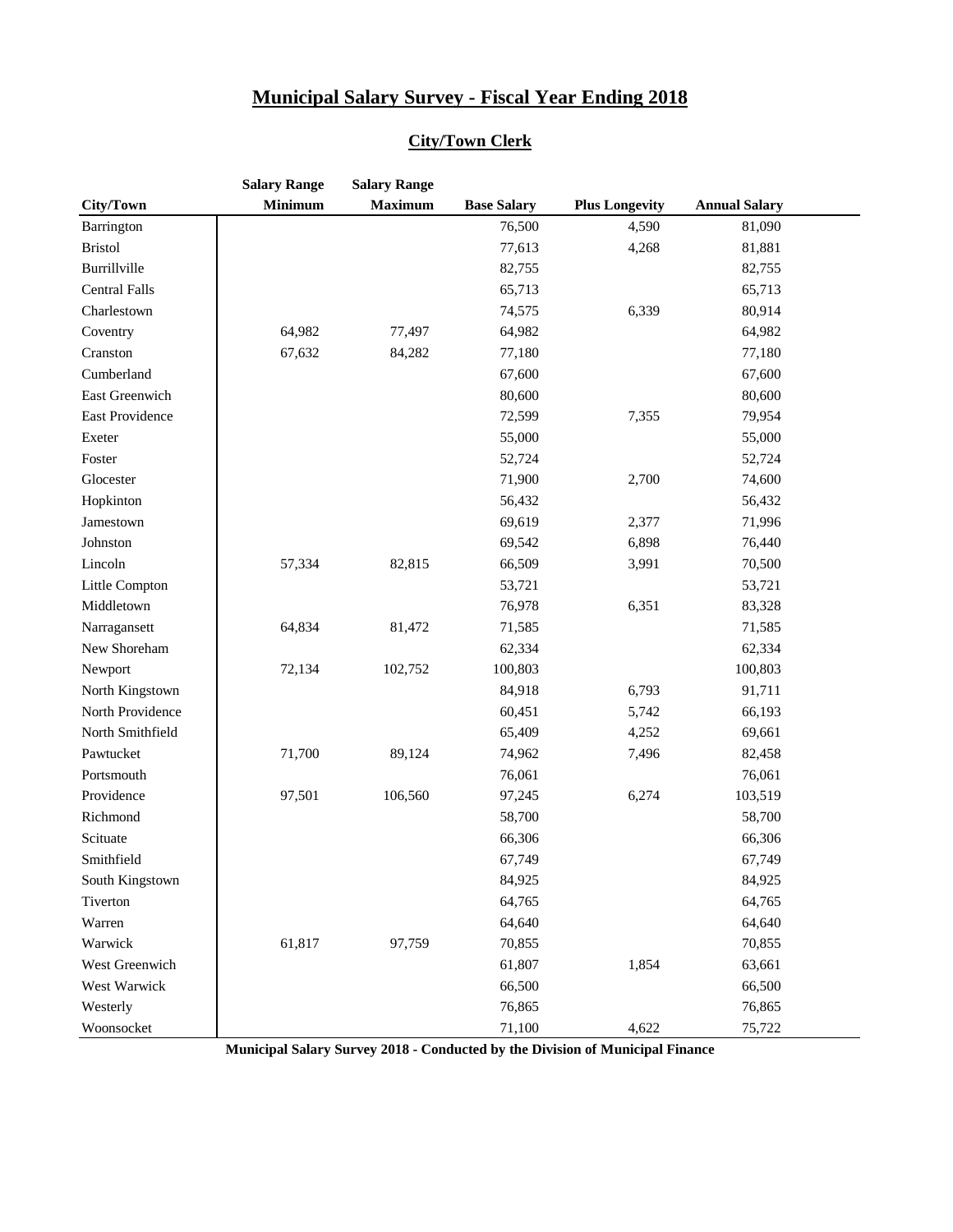#### **Deputy Clerk**

|                      | <b>Salary Range</b> | <b>Salary Range</b> |                    |                       |                      |
|----------------------|---------------------|---------------------|--------------------|-----------------------|----------------------|
| City/Town            | <b>Minimum</b>      | <b>Maximum</b>      | <b>Base Salary</b> | <b>Plus Longevity</b> | <b>Annual Salary</b> |
| Barrington           |                     |                     |                    |                       | N/A                  |
| <b>Bristol</b>       |                     |                     | 50,056             | 3,754                 | 53,810               |
| Burrillville         |                     |                     | 47,996             | 3,000                 | 50,996               |
| <b>Central Falls</b> |                     |                     | 53,040             |                       | 53,040               |
| Charlestown          |                     |                     | 45,472             | 4,572                 | 50,044               |
| Coventry             | 47,411              | 53,034              | 52,107             |                       | 52,107               |
| Cranston             | 49,770              | 61,670              | 61,670             |                       | 61,670               |
| Cumberland           |                     |                     | 17,955             |                       | 17,955 PT            |
| East Greenwich       |                     |                     | 60,125             | 2,405                 | 62,530               |
| East Providence      | 51,513              | 61,194              | 61,194             | 4,978                 | 66,172               |
| Exeter               |                     |                     | 39,728             | 1,500                 | 41,228               |
| Foster               |                     |                     | 38,000             |                       | 38,000               |
| Glocester            |                     |                     | 47,600             | 1,400                 | 49,000               |
| Hopkinton            | 46,446              | 51,446              | 47,446             |                       | 47,446               |
| Jamestown            |                     |                     | 50,101             | 4,025                 | 54,126               |
| Johnston             |                     |                     | 5,252              |                       | 5,252 PT             |
| Lincoln              | 44,593              | 57,334              | 49,297             | 2,465                 | 51,762               |
| Little Compton       |                     |                     | 38,208             | 1,910                 | 40,118               |
| Middletown           |                     |                     | 56,056             | 3,503                 | 59,559               |
| Narragansett         |                     |                     | 51,567             | 1,805                 | 53,372               |
| New Shoreham         |                     |                     | 53,934             |                       | 53,934               |
| Newport              | 49,088              | 69,930              | 52,344             |                       | 52,344               |
| North Kingstown      |                     |                     | 65,040             | 5,203                 | 70,243               |
| North Providence     | 40,955              | 43,469              | 43,469             | 3,259                 | 46,728               |
| North Smithfield     |                     |                     | 35,908             |                       | 35,908               |
| Pawtucket            | 52,600              | 60,715              | 60,715             | 6,071                 | 66,786               |
| Portsmouth           |                     |                     |                    |                       | $\rm N/A$            |
| Providence           | 76,383              | 83,499              | 77,919             | 4,919                 | 82,838               |
| Richmond             |                     |                     | 32,136             |                       | 32,136               |
| Scituate             |                     |                     | 55,450             | 3,327                 | 58,777               |
| Smithfield           |                     |                     | 49,823             |                       | 49,823               |
| South Kingstown      |                     |                     | 61,101             |                       | 61,101               |
| Tiverton             |                     |                     |                    |                       | N/A                  |
| Warren               |                     |                     | 53,145             |                       | 53,145               |
| Warwick              | 50,526              | 67,367              | 62,472             | 6,560                 | 69,032               |
| West Greenwich       |                     |                     | 41,114             |                       | 41,114               |
| West Warwick         |                     |                     | 40,823             | 2,845                 | 40,823               |
| Westerly             |                     |                     | 67,471             |                       | 67,471               |
| Woonsocket           |                     |                     |                    |                       | N/A                  |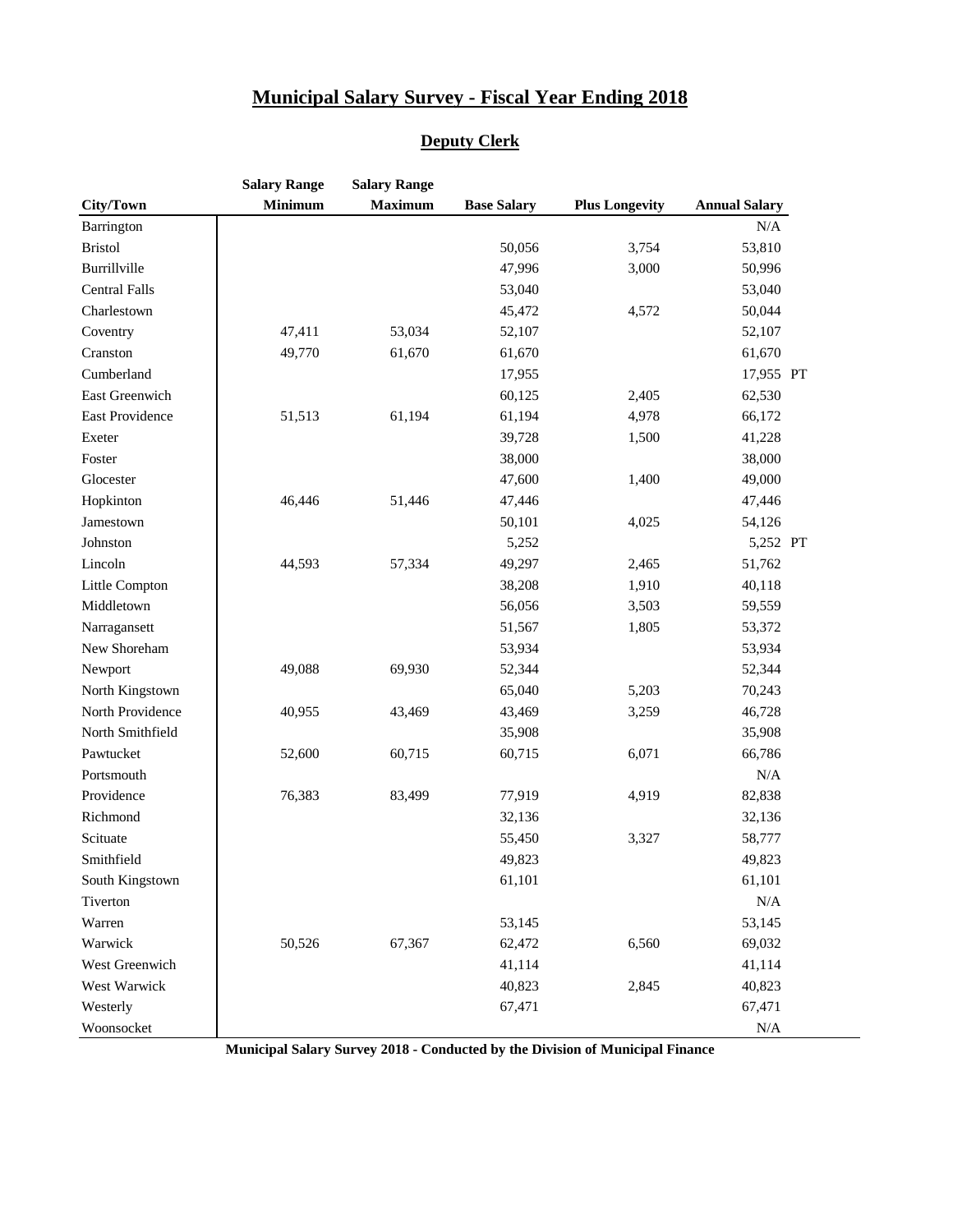#### **City/Town Engineer**

|                      | <b>Salary Range</b> | <b>Salary Range</b> |                    |                       |                              |  |
|----------------------|---------------------|---------------------|--------------------|-----------------------|------------------------------|--|
| City/Town            | <b>Minimum</b>      | <b>Maximum</b>      | <b>Base Salary</b> | <b>Plus Longevity</b> | <b>Annual Salary</b>         |  |
| Barrington           |                     |                     |                    |                       | N/A                          |  |
| <b>Bristol</b>       |                     |                     |                    |                       | $\rm N/A$                    |  |
| Burrillville         |                     |                     |                    |                       | $\rm N/A$                    |  |
| <b>Central Falls</b> |                     |                     |                    |                       | $\rm N/A$                    |  |
| Charlestown          |                     |                     |                    |                       | N/A                          |  |
| Coventry             | 74,824              | 87,203              | 80,917             |                       | 80,917                       |  |
| Cranston             | 76,725              | 97,869              | 97,869             |                       | 97,869                       |  |
| Cumberland           |                     |                     | 57,503             |                       | 57,503                       |  |
| East Greenwich       |                     |                     | 76,500             | 2,678                 | 79,178                       |  |
| East Providence      | 90,531              | 104,834             | 104,834            | 7,035                 | 111,869                      |  |
| Exeter               |                     |                     |                    |                       | N/A                          |  |
| Foster               |                     |                     |                    |                       | N/A                          |  |
| Glocester            |                     |                     |                    |                       | N/A                          |  |
| Hopkinton            |                     |                     |                    |                       | $\rm N/A$                    |  |
| Jamestown            |                     |                     |                    |                       | $\rm N/A$                    |  |
| Johnston             |                     |                     | 65,010             |                       | 65,010                       |  |
| Lincoln              | 57,334              | 82,815              | 76,906             | 3,076                 | 79,982                       |  |
| Little Compton       |                     |                     |                    |                       | $\rm N/A$                    |  |
| Middletown           |                     |                     | 86,229             | 7,114                 | 93,343                       |  |
| Narragansett         | 75,341              | 107,091             | 107,091            |                       | 107,091                      |  |
| New Shoreham         |                     |                     |                    |                       | $\rm N/A$                    |  |
| Newport              | 77,917              | 110,989             | 109,162            |                       | 109,162                      |  |
| North Kingstown      |                     |                     | 84,918             | 2,547                 | 87,465                       |  |
| North Providence     |                     |                     |                    |                       | $\rm N/A$                    |  |
| North Smithfield     |                     |                     |                    |                       | N/A                          |  |
| Pawtucket            |                     |                     |                    |                       | $\rm N/A$                    |  |
| Portsmouth           |                     |                     |                    |                       | $\rm N/A$                    |  |
| Providence           | 97,501              | 106,560             | 106,504            | 4,148                 | 110,652                      |  |
| Richmond             |                     |                     |                    |                       | N/A                          |  |
| Scituate             |                     |                     |                    |                       | Contracted                   |  |
| Smithfield           |                     |                     | 81,540             |                       | 81,540                       |  |
| South Kingstown      |                     |                     | 86,781             |                       | 86,781                       |  |
| Tiverton             |                     |                     |                    |                       | N/A                          |  |
| Warren               |                     |                     |                    |                       | See Director of Public Works |  |
| Warwick              | 95,437              | 106,664             |                    |                       | Vacant                       |  |
| West Greenwich       |                     |                     |                    |                       | $\rm N/A$                    |  |
| West Warwick         |                     |                     |                    |                       | N/A                          |  |
| Westerly             |                     |                     | 90,000             |                       | 90,000                       |  |
| Woonsocket           |                     |                     | 96,900             |                       | 96,900                       |  |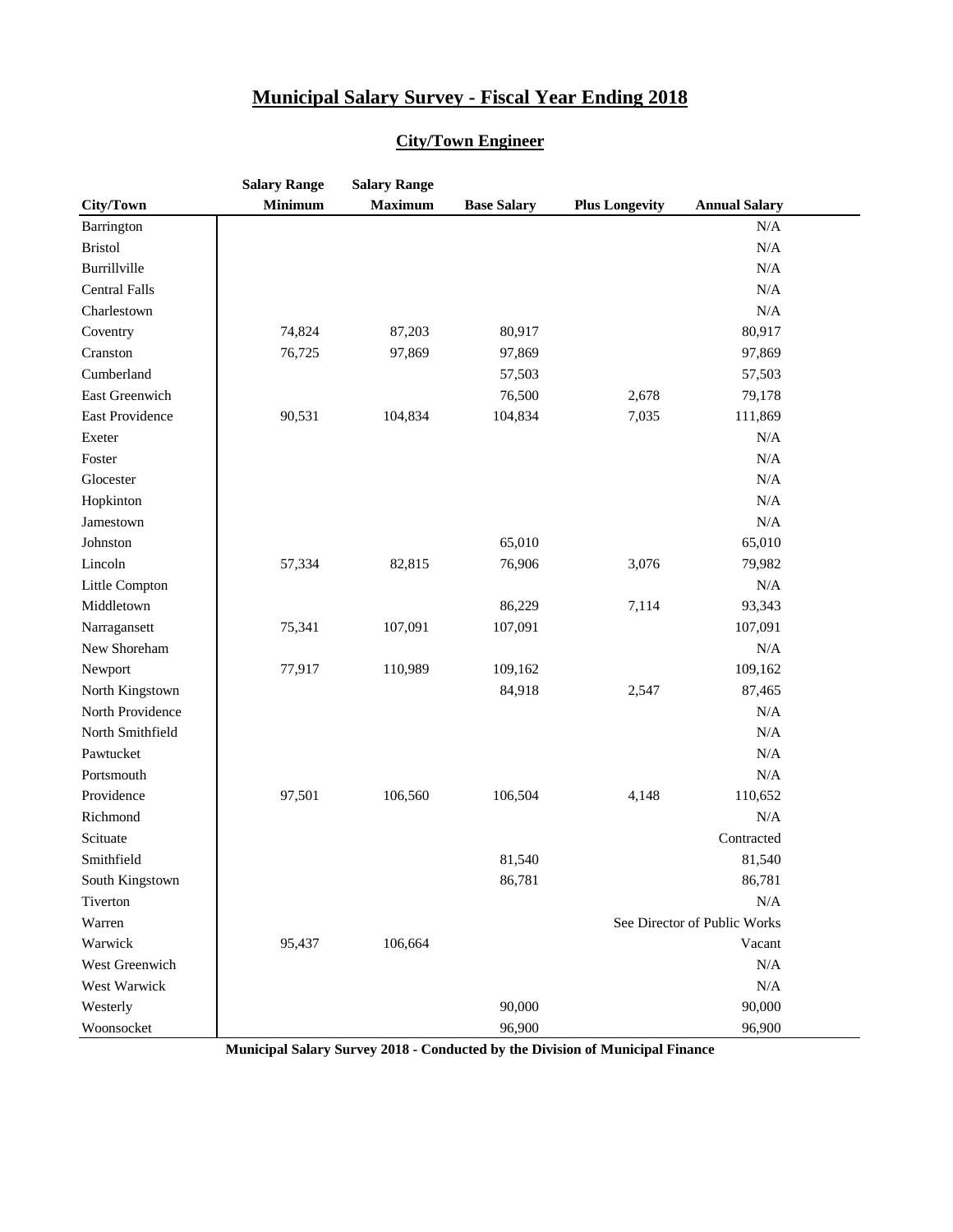#### **Finance Director**

|                                 | <b>Salary Range</b> | <b>Salary Range</b> |                    |                       |                      |        |
|---------------------------------|---------------------|---------------------|--------------------|-----------------------|----------------------|--------|
| City/Town                       | <b>Minimum</b>      | <b>Maximum</b>      | <b>Base Salary</b> | <b>Plus Longevity</b> | <b>Annual Salary</b> |        |
| Barrington                      |                     |                     | 110,885            |                       | 110,885              |        |
| <b>Bristol</b>                  |                     |                     | 101,974            | 3,739                 | 105,713              |        |
| Burrillville                    |                     |                     | 87,250             |                       | 87,250               |        |
| <b>Central Falls</b>            |                     |                     | 85,000             |                       | 104,061              |        |
| Charlestown                     |                     |                     |                    |                       | N/A                  |        |
| Coventry                        | 95,726              | 110,806             | 95,732             |                       | 95,732               |        |
| Cranston                        | 97,892              | 125,084             | 103,330            |                       | 103,330              |        |
| Cumberland                      |                     |                     | 93,450             |                       | 93,450               |        |
| East Greenwich                  |                     |                     | 135,000            |                       | Vacant               | $\ast$ |
| East Providence                 |                     |                     | 124,542            | 7,646                 | 132,188              |        |
| Exeter                          |                     |                     |                    |                       | $\rm N/A$            |        |
| Foster                          |                     |                     | 73,211             |                       | 73,211               |        |
| Glocester                       |                     |                     | 93,400             |                       | 93,400               |        |
| Hopkinton                       |                     |                     | 81,047             |                       | 81,047               |        |
| Jamestown                       |                     |                     | 88,847             | 7,368                 | 96,215               |        |
| Johnston                        |                     |                     | 111,300            |                       | 111,300              |        |
| Lincoln                         | 70,074              | 95,557              | 85,996             | 4,300                 | 90,296               |        |
| Little Compton                  |                     |                     |                    |                       | N/A                  |        |
| Middletown                      |                     |                     | 100,888            | 6,305                 | 107,193              |        |
| Narragansett                    | 74,643              | 104,688             | 104,688            |                       | 104,688              |        |
| New Shoreham                    |                     |                     | 97,177             |                       | 97,177               |        |
| Newport                         | 115,087             | 163,932             | 152,225            |                       | 152,225              |        |
| North Kingstown                 |                     |                     | 107,100            |                       | 107,100              |        |
| North Providence                |                     |                     | 95,000             | 9,025                 | 104,025              |        |
| North Smithfield                |                     |                     | 89,760             |                       | 89,760               |        |
| Pawtucket                       | 95,000              | 116,710             | 109,999            |                       | 109,999              |        |
| Portsmouth                      |                     |                     | 90,000             |                       | 90,000               |        |
| Providence                      |                     |                     | 155,436            | 10,083                | 165,519              |        |
| Richmond                        |                     |                     | 52,173             |                       | 52,173 PT            |        |
| Scituate                        |                     |                     | 75,005             | 5,250                 | 80,255               |        |
| Smithfield                      |                     |                     | 95,669             |                       | 95,669               |        |
| South Kingstown                 |                     |                     | 122,205            |                       | 122,205              |        |
| Tiverton                        |                     |                     |                    |                       | N/A                  |        |
| Warren                          |                     |                     | 78,069             |                       | 78,069               |        |
| Warwick                         | 84,719              | 120,153             | 113,025            |                       | 113,025              |        |
| West Greenwich                  |                     |                     |                    |                       | N/A                  |        |
| West Warwick                    |                     |                     | 105,000            |                       | 105,000              |        |
| Westerly                        |                     |                     | 110,000            |                       | 110,000              |        |
| Woonsocket                      |                     |                     | 100,227            | 6,515                 | 106,742              |        |
| Consolidated with the Reheal De |                     |                     |                    |                       |                      |        |

\*Consolidated with the School Department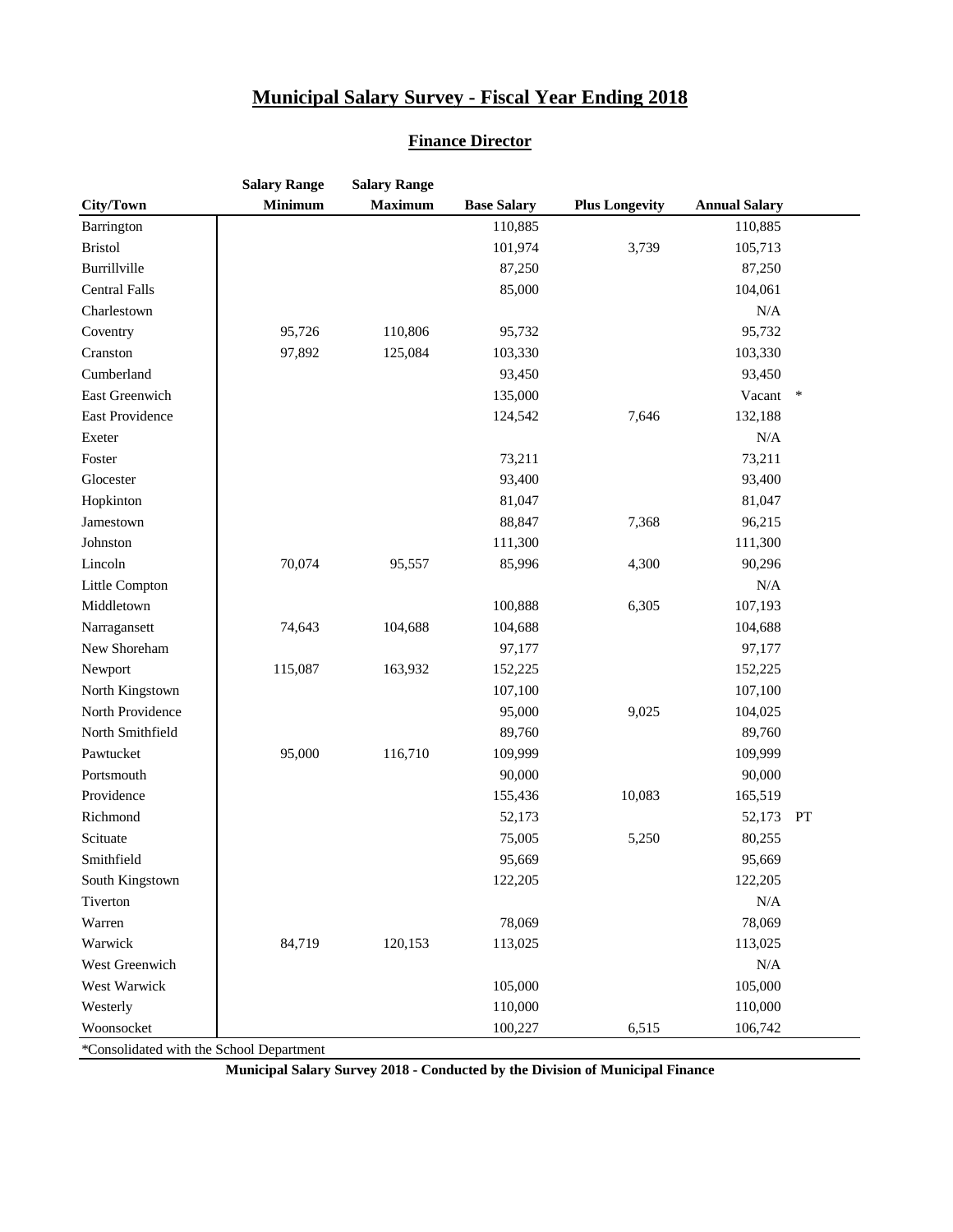#### **Salary Range Salary Range City/Town Minimum Maximum Base Salary Plus Longevity Annual Salary** Barrington 1988,262 58,262 Bristol 54,017 2,430 56,447 Burrillville N/A  $\text{Central Falls}$   $\qquad \qquad$   $\qquad \qquad$  58,825 65,082  $\qquad \qquad$  65,082  $\qquad \qquad$ Charlestown N/A Coventry 1. 56,165 65,338 65,338 65,338 65,338 Cranston N/A Cumberland 1,646 71,646 East Greenwich 85,000 85,000 85,000 East Providence N/A Exeter N/A Foster 10.000 40,000 40,000 40,000 40,000 40,000 40,000 40,000 40,000 40,000 40,000 40,000 40,000 40,000 40,000 Glocester N/A Hopkinton 46,446 51,446 48,946 48,946 Jamestown N/A Johnston N/A Lincoln 1 50,688 63,705 57,670 2,884 60,554 Little Compton N/A Middletown 15,000 75,000 75,000 Narragansett N/A New Shoreham 45,302 45,302 Newport the contract of the contract of the contract of the contract of the contract of the contract of the contract of the contract of the contract of the contract of the contract of the contract of the contract of the co North Kingstown 75,755 75,755 75,755 North Providence N/A North Smithfield 55,080 55,080 55,080 Pawtucket 77,415 89,618 89,618 7,741 97,359 Portsmouth 24,909 74,909 Providence 118,528 129,547 120,688 120,688 Richmond 22,731 32,731 32,731 Scituate N/A Smithfield 79,538 79,538 South Kingstown N/A Tiverton N/A Warren N/A Warwick N/A West Greenwich N/A West Warwick 52,580 3,982 56,562 Westerly N/A Woonsocket 1 1 2005 1 2006 1 2006 1 2006 1 2006 2 35,575 5,135 90,710

#### **Deputy Finance Director**

\*Differential due to stipend or additional duties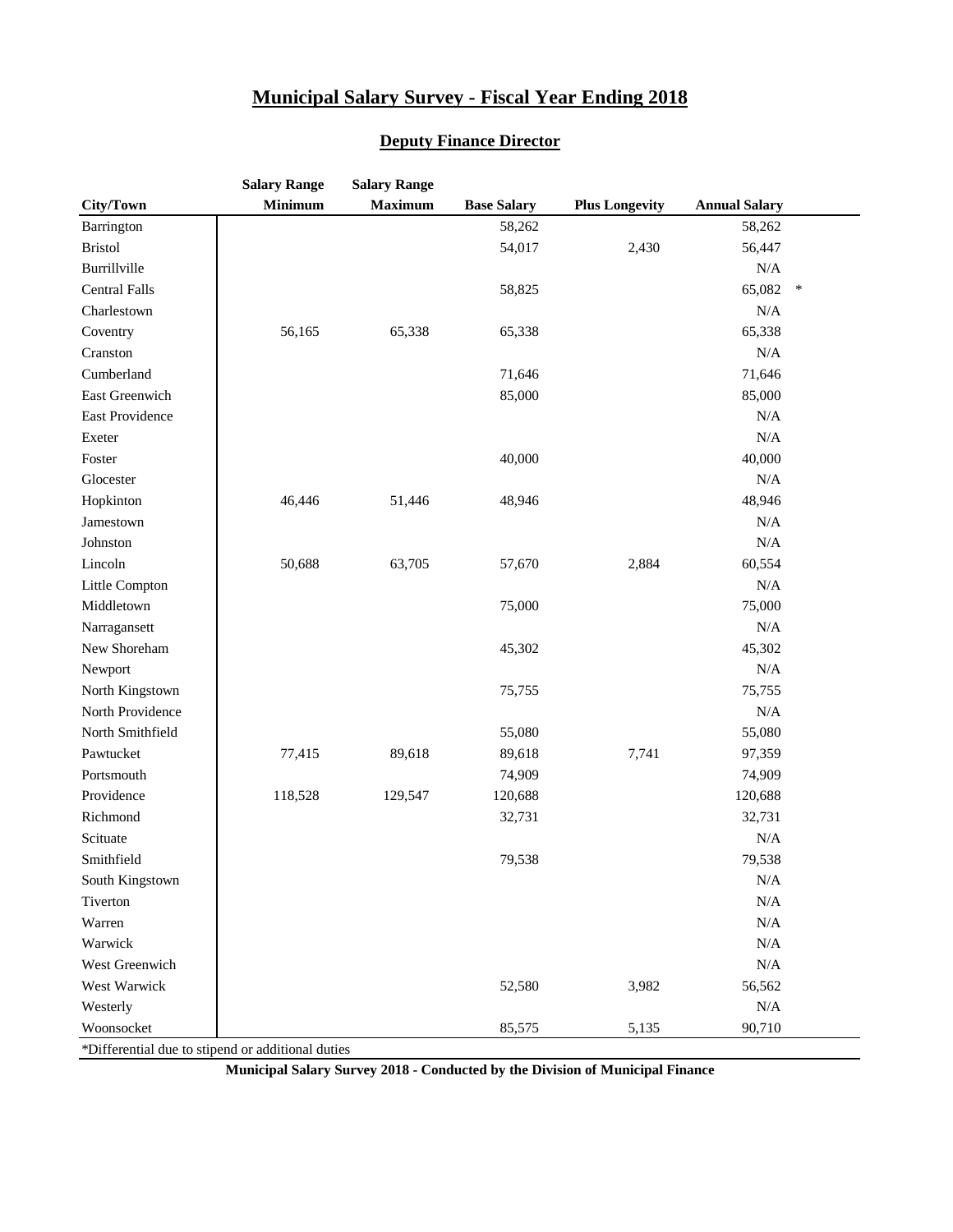#### **Fire Chief**

|                      | <b>Salary Range</b> | <b>Salary Range</b> |                    |                       |                      |  |
|----------------------|---------------------|---------------------|--------------------|-----------------------|----------------------|--|
| City/Town            | <b>Minimum</b>      | <b>Maximum</b>      | <b>Base Salary</b> | <b>Plus Longevity</b> | <b>Annual Salary</b> |  |
| Barrington           |                     |                     | 98,795             | 6,915                 | 105,710              |  |
| <b>Bristol</b>       |                     |                     | 80,800             |                       | 80,800               |  |
| Burrillville         |                     |                     |                    |                       | N/A                  |  |
| <b>Central Falls</b> |                     |                     | 79,432             |                       | 79,432               |  |
| Charlestown          |                     |                     |                    |                       | N/A                  |  |
| Coventry             |                     |                     |                    |                       | $\rm N/A$            |  |
| Cranston             |                     |                     | 112,799            | 15,716                | 128,515              |  |
| Cumberland           |                     |                     |                    |                       | $\rm N/A$            |  |
| East Greenwich       |                     |                     | 102,640            |                       | Vacant               |  |
| East Providence      |                     |                     | 109,889            | 9,696                 | 119,585              |  |
| Exeter               |                     |                     |                    |                       | $\rm N/A$            |  |
| Foster               |                     |                     |                    |                       | $\rm N/A$            |  |
| Glocester            |                     |                     |                    |                       | N/A                  |  |
| Hopkinton            |                     |                     | 72,100             |                       | 72,100               |  |
| Jamestown            |                     |                     |                    |                       | N/A                  |  |
| Johnston             |                     |                     | 75,000             |                       | 75,000               |  |
| Lincoln              |                     |                     |                    |                       | $\rm N/A$            |  |
| Little Compton       |                     |                     | 76,260             |                       | 76,260               |  |
| Middletown           |                     |                     | 92,750             | 12,058                | 104,808              |  |
| Narragansett         | 74,071              | 100,729             | 100,729            |                       | 100,729              |  |
| New Shoreham         |                     |                     |                    |                       | $\rm N/A$            |  |
| Newport              | 89,565              | 127,566             | 107,143            | 12,857                | 120,000              |  |
| North Kingstown      |                     |                     | 95,966             | 10,076                | 106,042              |  |
| North Providence     |                     |                     | 91,670             |                       | 91,670               |  |
| North Smithfield     |                     |                     |                    |                       | N/A                  |  |
| Pawtucket            | 83,818              | 105,039             | 88,512             | 9,964                 | 98,476               |  |
| Portsmouth           |                     |                     | 94,666             | 9,467                 | 104,133              |  |
| Providence           | 162,616             | 168,337             |                    |                       | $\rm N/A$            |  |
| Richmond             |                     |                     |                    |                       | $\rm N/A$            |  |
| Scituate             |                     |                     |                    |                       | Volunteer            |  |
| Smithfield           |                     |                     | 97,919             |                       | 97,919               |  |
| South Kingstown      |                     |                     |                    |                       | N/A                  |  |
| Tiverton             |                     |                     | 87,702             |                       | 87,702               |  |
| Warren               |                     |                     | 76,714             |                       | 76,714               |  |
| Warwick              |                     |                     | 115,710            | 16,672                | 132,382              |  |
| West Greenwich       |                     |                     |                    |                       | N/A                  |  |
| West Warwick         |                     |                     | 81,480             |                       | 81,480               |  |
| Westerly             |                     |                     |                    |                       | N/A                  |  |
| Woonsocket           |                     |                     | 94,762             | 12,319                | 107,081              |  |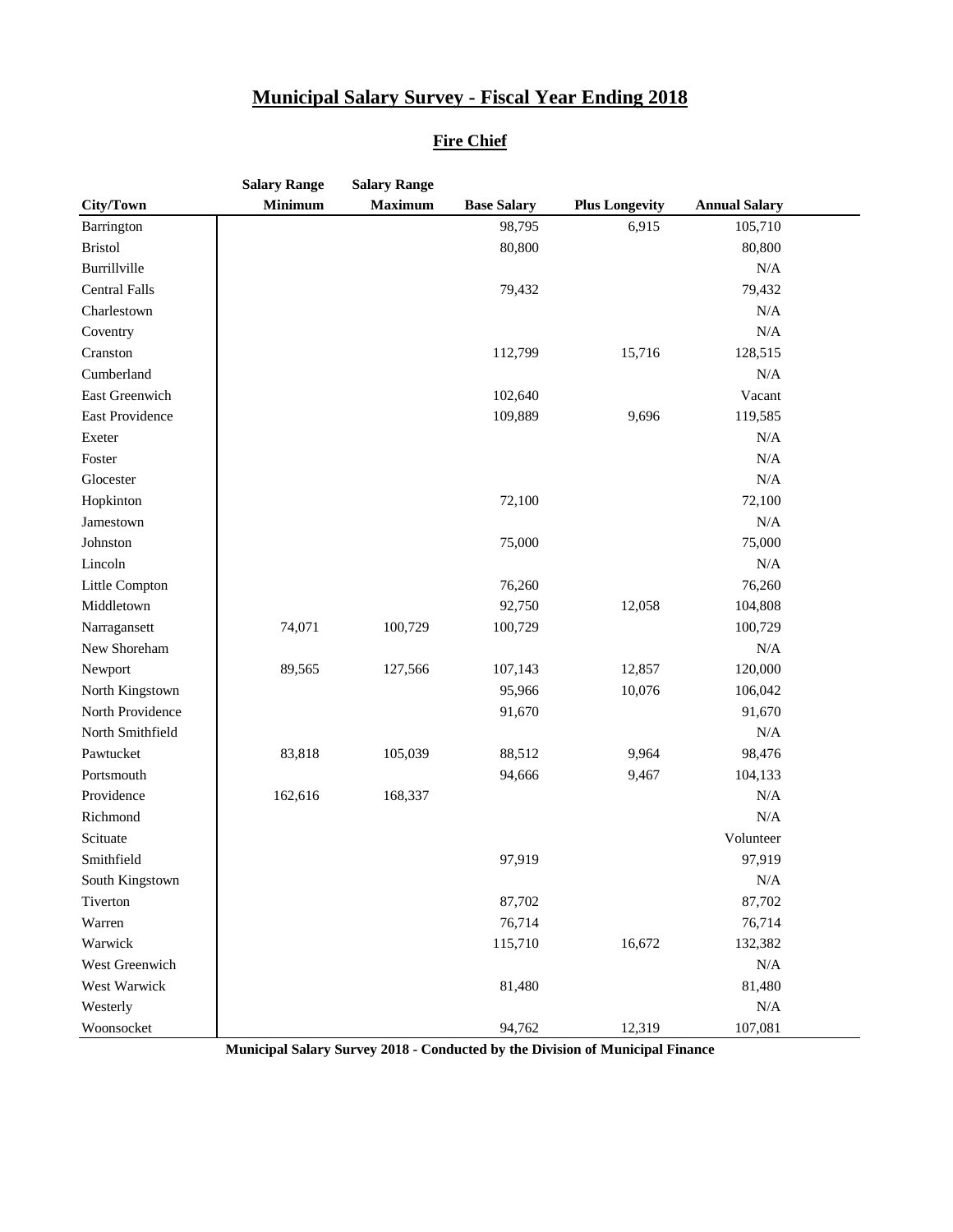|                      | <b>Salary Range</b> | <b>Salary Range</b> |                    |                       |                      |  |
|----------------------|---------------------|---------------------|--------------------|-----------------------|----------------------|--|
| City/Town            | <b>Minimum</b>      | <b>Maximum</b>      | <b>Base Salary</b> | <b>Plus Longevity</b> | <b>Annual Salary</b> |  |
| Barrington           |                     |                     |                    |                       | N/A                  |  |
| <b>Bristol</b>       |                     |                     | 59,430             |                       | 59,430               |  |
| Burrillville         |                     |                     |                    |                       | N/A                  |  |
| <b>Central Falls</b> |                     |                     | 76,549             |                       | 83,412               |  |
| Charlestown          |                     |                     |                    |                       | N/A                  |  |
| Coventry             |                     |                     |                    |                       | N/A                  |  |
| Cranston             |                     |                     | 99,393             | 13,714                | 113,107              |  |
| Cumberland           |                     |                     |                    |                       | N/A                  |  |
| East Greenwich       |                     |                     | 95,517             |                       | Vacant               |  |
| East Providence      |                     |                     |                    |                       | N/A                  |  |
| Exeter               |                     |                     |                    |                       | N/A                  |  |
| Foster               |                     |                     |                    |                       | N/A                  |  |
| Glocester            |                     |                     |                    |                       | N/A                  |  |
| Hopkinton            |                     |                     |                    |                       | N/A                  |  |
| Jamestown            |                     |                     |                    |                       | N/A                  |  |
| Johnston             |                     |                     | 71,008             |                       | 71,008               |  |
| Lincoln              |                     |                     |                    |                       | N/A                  |  |
| Little Compton       |                     |                     |                    |                       | N/A                  |  |
| Middletown           |                     |                     |                    |                       | N/A                  |  |
| Narragansett         |                     |                     |                    |                       | N/A                  |  |
| New Shoreham         |                     |                     |                    |                       | N/A                  |  |
| Newport              |                     |                     | 87,412             |                       | 87,412               |  |
| North Kingstown      |                     |                     | 87,216             | 10,902                | 98,118               |  |
| North Providence     |                     |                     |                    |                       | N/A                  |  |
| North Smithfield     |                     |                     |                    |                       | N/A                  |  |
| Pawtucket            |                     |                     | 71,650             | 8,065                 | 79,715               |  |
| Portsmouth           |                     |                     |                    |                       | N/A                  |  |
| Providence           | 110,621             | 116,341             | 114,626            | 8,763                 | 123,389              |  |
| Richmond             |                     |                     |                    |                       | N/A                  |  |
| Scituate             |                     |                     |                    |                       | Volunteer            |  |
| Smithfield           |                     |                     | 63,409             | 12,678                | 76,087               |  |
| South Kingstown      |                     |                     |                    |                       | N/A                  |  |
| Tiverton             |                     |                     |                    |                       | N/A                  |  |
| Warren               |                     |                     |                    |                       | N/A                  |  |
| Warwick              |                     |                     | 107,141            | 15,348                | 122,579              |  |
| West Greenwich       |                     |                     |                    |                       | N/A                  |  |
| West Warwick         |                     |                     |                    |                       | N/A                  |  |
| Westerly             |                     |                     |                    |                       | N/A                  |  |
| Woonsocket           |                     |                     | 71,446             | 9,288                 | 80,734               |  |

#### **Deputy Fire Chief**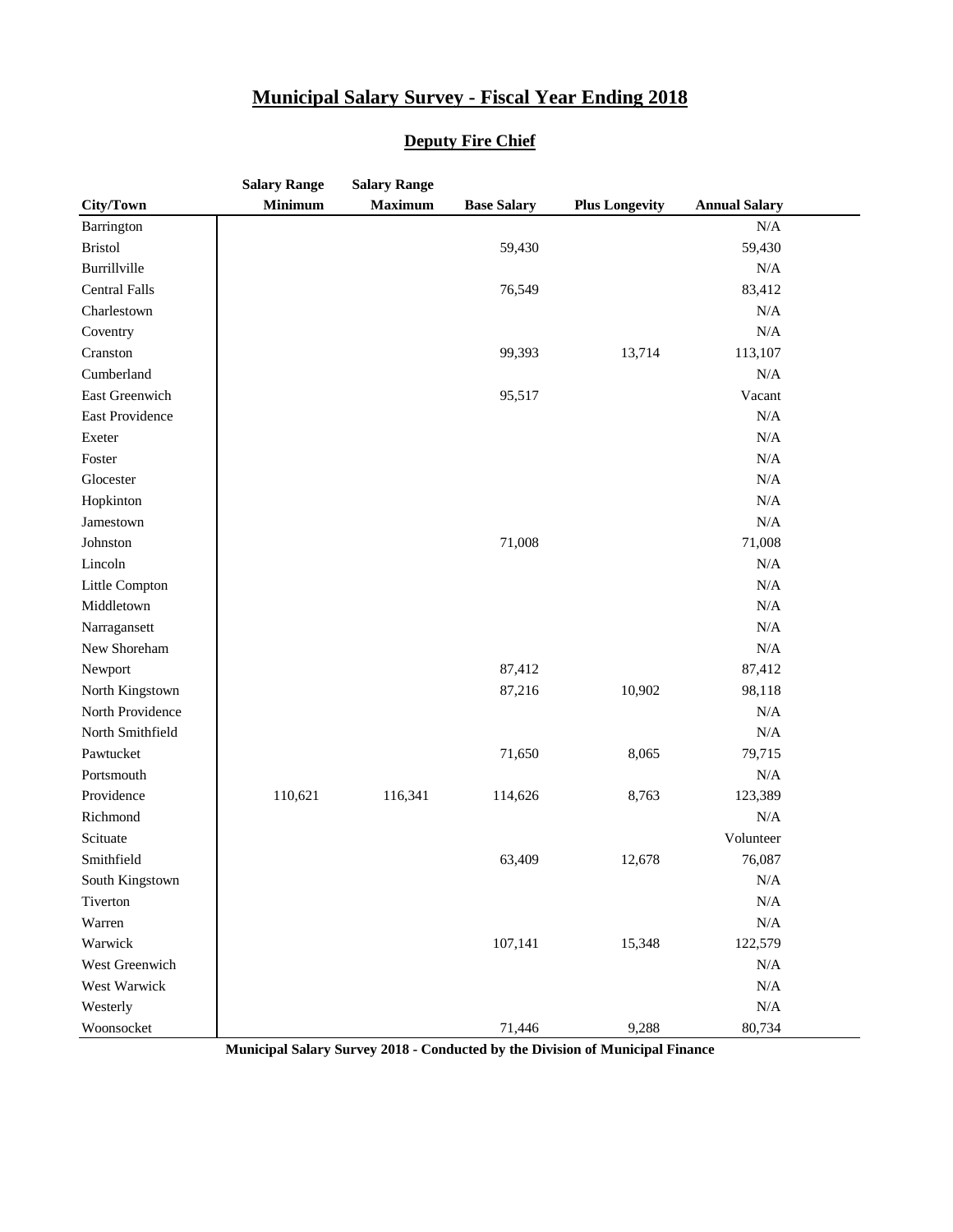#### **Highway Supervisor/Superintendent**

|                                                   | <b>Salary Range</b> | <b>Salary Range</b> |                    |                       |                           |        |
|---------------------------------------------------|---------------------|---------------------|--------------------|-----------------------|---------------------------|--------|
| City/Town                                         | <b>Minimum</b>      | <b>Maximum</b>      | <b>Base Salary</b> | <b>Plus Longevity</b> | <b>Annual Salary</b>      |        |
| Barrington                                        |                     |                     | 85,644             | 6,852                 | 92,496                    |        |
| <b>Bristol</b>                                    |                     |                     | 62,379             | 4,054                 | 66,433                    |        |
| Burrillville                                      |                     |                     | 54,202             | 4,079                 | 58,281                    |        |
| <b>Central Falls</b>                              |                     |                     | N/A                |                       | N/A                       |        |
| Charlestown                                       |                     |                     | 54,133             | 5,413                 | 59,546                    |        |
| Coventry                                          |                     |                     |                    |                       | N/A                       |        |
| Cranston                                          | 62,268              | 77,217              | 67,665             |                       | 72,383                    | $\ast$ |
| Cumberland                                        |                     |                     | 56,035             | 3,642                 | 59,677                    |        |
| East Greenwich                                    |                     |                     | 76,500             |                       | Vacant                    |        |
| East Providence                                   | 77,893              | 90,531              | 90,531             | 6,463                 | 96,994                    |        |
| Exeter                                            |                     |                     |                    |                       | N/A                       |        |
| Foster                                            |                     |                     |                    |                       | See Public Works Director |        |
| Glocester                                         |                     |                     |                    |                       | $\rm N/A$                 |        |
| Hopkinton                                         |                     |                     |                    |                       | $\rm N/A$                 |        |
| Jamestown                                         |                     |                     | 67,027             | 3,559                 | 70,586                    |        |
| Johnston                                          |                     |                     |                    |                       | 51,896                    |        |
| Lincoln                                           | 50,688              | 63,705              | 60,992             | 4,879                 | 65,871                    |        |
| Little Compton                                    |                     |                     |                    |                       | N/A                       |        |
| Middletown                                        |                     |                     |                    |                       | $\rm N/A$                 |        |
| Narragansett                                      | 70,380              | 100,980             | 78,795             |                       | 78,795                    |        |
| New Shoreham                                      |                     |                     | 70,776             |                       | 70,776                    |        |
| Newport                                           | 63,393              | 85,197              | 82,721             |                       | 82,721                    |        |
| North Kingstown                                   |                     |                     | 74,811             | 2,244                 | 77,055                    |        |
| North Providence                                  |                     |                     |                    |                       | N/A                       |        |
| North Smithfield                                  |                     |                     |                    |                       | See Public Works Director |        |
| Pawtucket                                         | 48,035              | 55,090              | 55,090             | 3,856                 | 58,946                    |        |
| Portsmouth                                        |                     |                     |                    |                       | $\rm N/A$                 |        |
| Providence                                        | 92,866              | 101,505             | 101,504            | 3,952                 | 105,456                   |        |
| Richmond                                          |                     |                     |                    |                       | See Public Works Director |        |
| Scituate                                          |                     |                     | 75,099             |                       | 75,099                    |        |
| Smithfield                                        |                     |                     |                    |                       | N/A                       |        |
| South Kingstown                                   |                     |                     | 79,912             |                       | 79,912                    |        |
| Tiverton                                          |                     |                     |                    |                       | N/A                       |        |
| Warren                                            |                     |                     |                    |                       | See Public Works Director |        |
| Warwick                                           | 46,697              | 78,515              | 78,515             | 9,422                 | 87,937                    |        |
| West Greenwich                                    |                     |                     |                    |                       | N/A                       |        |
| West Warwick                                      |                     |                     |                    |                       | N/A                       |        |
| Westerly                                          |                     |                     |                    |                       | 68,000                    |        |
| Woonsocket                                        | 63,141              | 68,153              | 68,153             | 3,748                 | 71,901                    |        |
| *Differential due to stipend or additional duties |                     |                     |                    |                       |                           |        |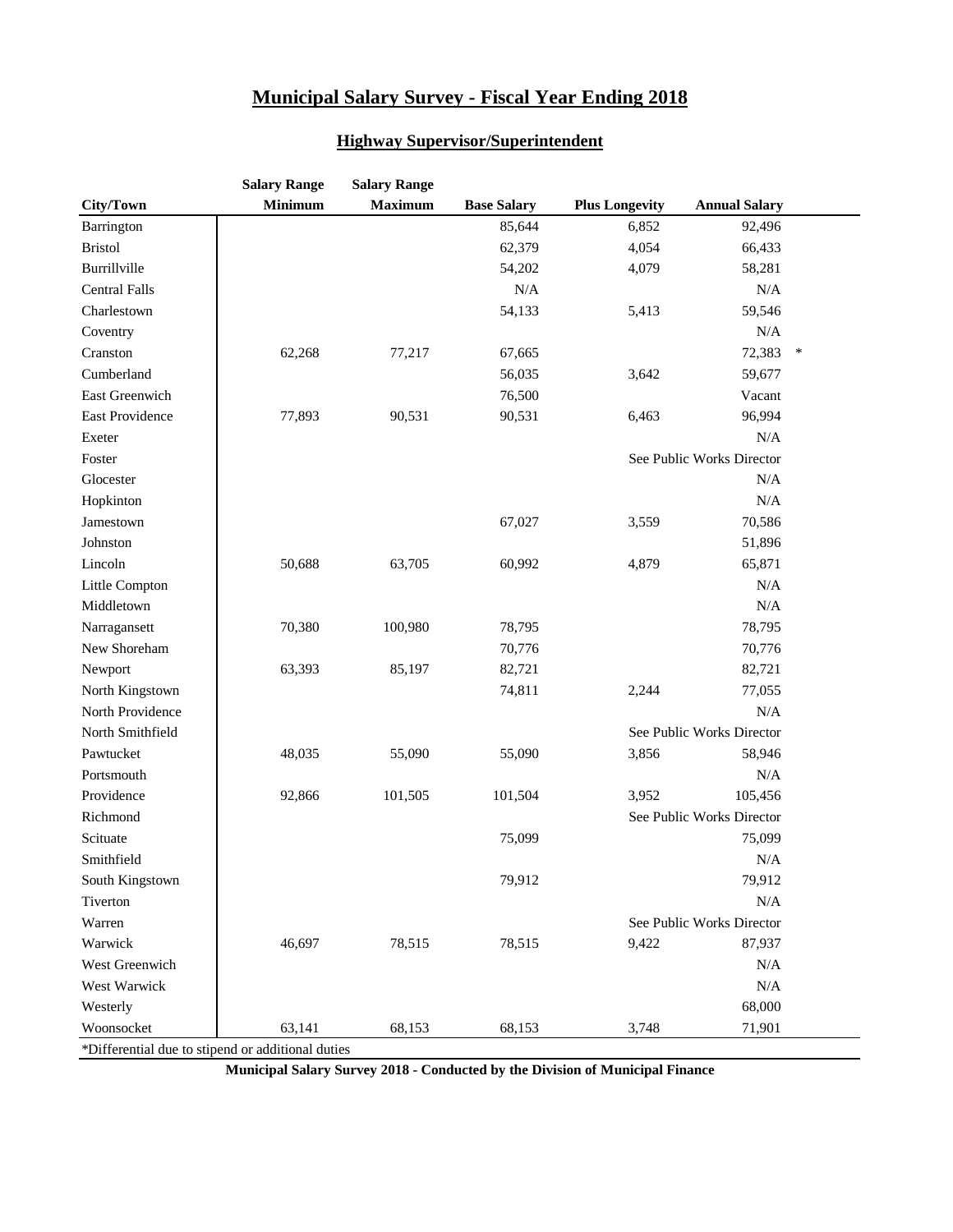#### **Minimum Housing**

|                      | <b>Salary Range</b> | <b>Salary Range</b> |                    |                       |                      |    |
|----------------------|---------------------|---------------------|--------------------|-----------------------|----------------------|----|
| City/Town            | <b>Minimum</b>      | <b>Maximum</b>      | <b>Base Salary</b> | <b>Plus Longevity</b> | <b>Annual Salary</b> |    |
| Barrington           |                     |                     |                    |                       | N/A                  |    |
| <b>Bristol</b>       |                     |                     |                    |                       | $\rm N/A$            |    |
| Burrillville         |                     |                     |                    |                       | N/A                  |    |
| <b>Central Falls</b> |                     |                     |                    |                       | N/A                  |    |
| Charlestown          |                     |                     |                    |                       | N/A                  |    |
| Coventry             |                     |                     |                    |                       | N/A                  |    |
| Cranston             | 43,551              | 53,334              | 44,999             |                       | 44,999               |    |
| Cumberland           |                     |                     |                    |                       | N/A                  |    |
| East Greenwich       |                     |                     |                    |                       | N/A                  |    |
| East Providence      |                     |                     | 25 per hr.         |                       | 25 per hr.           | PT |
| Exeter               |                     |                     |                    |                       | $\rm N/A$            |    |
| Foster               |                     |                     |                    |                       | $\rm N/A$            |    |
| Glocester            |                     |                     |                    |                       | $\rm N/A$            |    |
| Hopkinton            |                     |                     |                    |                       | N/A                  |    |
| Jamestown            |                     |                     |                    |                       | $\rm N/A$            |    |
| Johnston             |                     |                     | 65,000             |                       | 65,000               |    |
| Lincoln              |                     |                     |                    |                       | N/A                  |    |
| Little Compton       |                     |                     |                    |                       | N/A                  |    |
| Middletown           |                     |                     |                    |                       | $\rm N/A$            |    |
| Narragansett         |                     |                     |                    |                       | $\rm N/A$            |    |
| New Shoreham         |                     |                     | 20,238             |                       | 20,238               | PT |
| Newport              | 41,316              | 49,334              | 51,368             | 1,926                 | 53,293               |    |
| North Kingstown      |                     |                     |                    |                       | $\rm N/A$            |    |
| North Providence     | 47,832              | 50,767              | 50,767             | 3,807                 | 54,574               |    |
| North Smithfield     |                     |                     |                    |                       | $\rm N/A$            |    |
| Pawtucket            |                     |                     |                    |                       | N/A                  |    |
| Portsmouth           |                     |                     |                    |                       | $\rm N/A$            |    |
| Providence           |                     |                     |                    |                       | $\rm N/A$            |    |
| Richmond             |                     |                     |                    |                       | $\rm N/A$            |    |
| Scituate             |                     |                     |                    |                       | $\rm N/A$            |    |
| Smithfield           |                     |                     |                    |                       | $\rm N/A$            |    |
| South Kingstown      |                     |                     |                    |                       | $\rm N/A$            |    |
| Tiverton             |                     |                     |                    |                       | $\rm N/A$            |    |
| Warren               |                     |                     |                    |                       | $\rm N/A$            |    |
| Warwick              | 35,945              | 45,518              | 45,518             | 6,373                 | 51,891               |    |
| West Greenwich       |                     |                     |                    |                       | $\rm N/A$            |    |
| West Warwick         |                     |                     | 37,500             |                       | 37,500               |    |
| Westerly             |                     |                     |                    |                       | 49,000               |    |
| Woonsocket           | 44,658              | 48,271              | 45,798             |                       | 45,798               |    |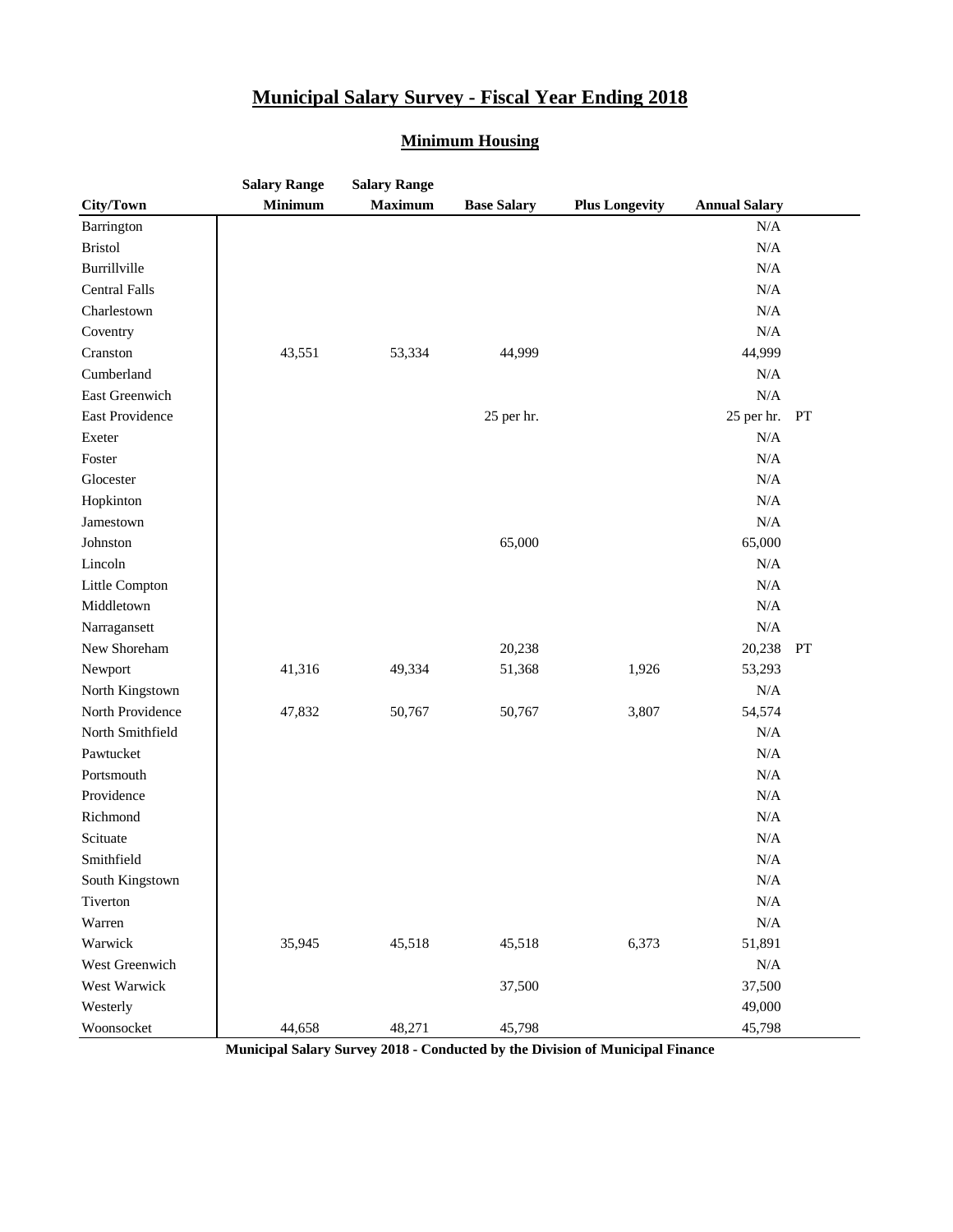| <b>Minimum</b><br><b>Maximum</b><br><b>Annual Salary</b><br>City/Town<br><b>Base Salary</b><br><b>Plus Longevity</b><br>$\rm N/A$<br>Barrington |  |
|-------------------------------------------------------------------------------------------------------------------------------------------------|--|
|                                                                                                                                                 |  |
|                                                                                                                                                 |  |
| <b>Bristol</b><br>N/A                                                                                                                           |  |
| Burrillville<br>91,333<br>91,333<br>$\ast$                                                                                                      |  |
| <b>Central Falls</b><br>N/A                                                                                                                     |  |
| N/A<br>Charlestown                                                                                                                              |  |
| 76,055<br>89,347<br>85,231<br>85,231<br>Coventry                                                                                                |  |
| Cranston<br>69,058<br>87,288<br>87,288<br>87,288                                                                                                |  |
| N/A<br>Cumberland                                                                                                                               |  |
| East Greenwich<br>85,000<br>85,000                                                                                                              |  |
| East Providence<br>120,947<br>7,256<br>128,203                                                                                                  |  |
| $\rm N/A$<br>Exeter                                                                                                                             |  |
| N/A<br>Foster                                                                                                                                   |  |
| Glocester<br>Outsourced with P/T employees                                                                                                      |  |
| Hopkinton<br>51,173<br>56,173<br>53,673<br>53,673                                                                                               |  |
| $\rm N/A$<br>Jamestown                                                                                                                          |  |
| Outsourced<br>Johnston                                                                                                                          |  |
| Lincoln<br>82,815<br>66,536<br>57,334<br>66,536                                                                                                 |  |
| N/A<br>Little Compton                                                                                                                           |  |
| Middletown<br>102,966<br>7,465<br>110,431                                                                                                       |  |
| 80,291<br>4,014<br>84,305<br>Narragansett                                                                                                       |  |
| New Shoreham<br>N/A                                                                                                                             |  |
| 82,930<br>118,123<br>105,061<br>Newport<br>105,061                                                                                              |  |
| North Kingstown<br>77,270<br>4,250<br>81,520                                                                                                    |  |
| North Providence<br>61,901<br>5,489<br>67,390<br>PT                                                                                             |  |
| North Smithfield<br>N/A                                                                                                                         |  |
| N/A<br>Pawtucket                                                                                                                                |  |
| Portsmouth<br>N/A                                                                                                                               |  |
| Providence<br>118,528<br>129,478<br>129,478<br>129,547                                                                                          |  |
| Richmond<br>N/A                                                                                                                                 |  |
| $\rm N/A$<br>Scituate                                                                                                                           |  |
| Smithfield<br>79,620<br>79,620                                                                                                                  |  |
| 101,855<br>101,855<br>South Kingstown                                                                                                           |  |
| Tiverton<br>N/A                                                                                                                                 |  |
| Warren<br>$\rm N/A$                                                                                                                             |  |
| 90,476<br>100,000<br>100,000<br>Warwick<br>102,749                                                                                              |  |
| West Greenwich<br>N/A                                                                                                                           |  |
| West Warwick<br>$\rm N/A$                                                                                                                       |  |
| Westerly<br>92,560<br>92,560                                                                                                                    |  |
| Woonsocket<br>N/A                                                                                                                               |  |

#### **MIS Director/Coordinator**

\*Consolidated with the School Department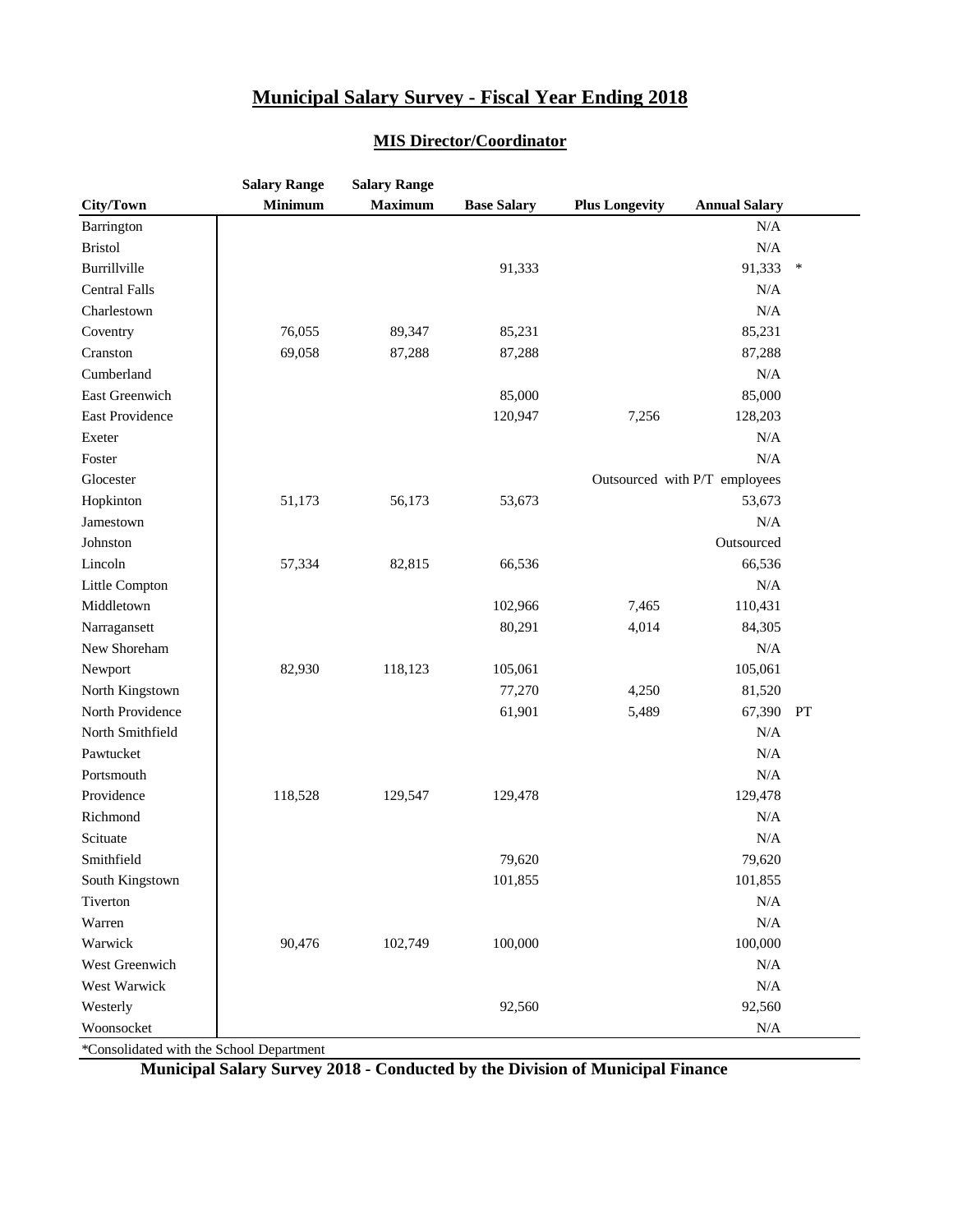|                      | <b>Salary Range</b> | <b>Salary Range</b> |                    |                       |                      |    |
|----------------------|---------------------|---------------------|--------------------|-----------------------|----------------------|----|
| City/Town            | <b>Minimum</b>      | <b>Maximum</b>      | <b>Base Salary</b> | <b>Plus Longevity</b> | <b>Annual Salary</b> |    |
| Barrington           |                     |                     | 2,600              |                       | 2,600                | PT |
| <b>Bristol</b>       |                     |                     | 9,156              |                       | 9,156                | PT |
| Burrillville         |                     |                     | 6,500              |                       | 6,500                | PT |
| <b>Central Falls</b> |                     |                     | 14,000             |                       | 14,000               |    |
| Charlestown          |                     |                     | 7,100              |                       | 7,100                | PT |
| Coventry             |                     |                     | 10,000             |                       | 10,000               |    |
| Cranston             |                     |                     | 8,025              |                       | 8,025                | PT |
| Cumberland           |                     |                     | 8,116              |                       | 8,116                |    |
| East Greenwich       |                     |                     | 5,000              |                       | 5,000                |    |
| East Providence      |                     |                     | 11,995             |                       | 11,995               | PT |
| Exeter               |                     |                     |                    |                       | N/A                  |    |
| Foster               |                     |                     |                    |                       | N/A                  |    |
| Glocester            |                     |                     |                    |                       | N/A                  |    |
| Hopkinton            |                     |                     | 6,300              |                       | 6,300                | PT |
| Jamestown            |                     |                     |                    |                       | N/A                  |    |
| Johnston             |                     |                     | 15,000             |                       | 15,000               | PT |
| Lincoln              |                     |                     | 10,000             |                       | 10,000               |    |
| Little Compton       |                     |                     |                    |                       | N/A                  |    |
| Middletown           |                     |                     |                    |                       | N/A                  |    |
| Narragansett         |                     |                     | 20,800             |                       | 20,800               | PT |
| New Shoreham         |                     |                     |                    |                       | N/A                  |    |
| Newport              |                     |                     | 34,065             |                       | 34,065               | PT |
| North Kingstown      |                     |                     | 250/session        |                       | 250/session          | PT |
| North Providence     |                     |                     | 9,922              |                       | 9,922                |    |
| North Smithfield     |                     |                     | 6,600              |                       | 6,600                |    |
| Pawtucket            | 24,230              | 29,000              | 24,230             | 2,180                 | 26,410               |    |
| Portsmouth           |                     |                     |                    |                       | N/A                  |    |
| Providence           | 40,987              | 60,627              | 53,823             |                       | 53,823               | ∗  |
| Richmond             |                     |                     |                    |                       | N/A                  |    |
| Scituate             |                     |                     |                    |                       | N/A                  |    |
| Smithfield           |                     |                     | 7,000              |                       | 7,000                |    |
| South Kingstown      |                     |                     |                    |                       | N/A                  |    |
| Tiverton             |                     |                     | 12,500             |                       | 12,500               | PT |
| Warren               |                     |                     | 8,702              |                       | 8,702                | PT |
| Warwick              |                     |                     | 15,000             |                       | 15,000               | PT |
| West Greenwich       |                     |                     |                    |                       | N/A                  |    |
| West Warwick         |                     |                     | 15,000             |                       | 15,000               |    |
| Westerly             |                     |                     |                    |                       | N/A                  |    |
| Woonsocket           |                     |                     | 7,800              |                       | 7,800                |    |
| *Chief Judge         |                     |                     |                    |                       |                      |    |

#### **Municipal Court Judge**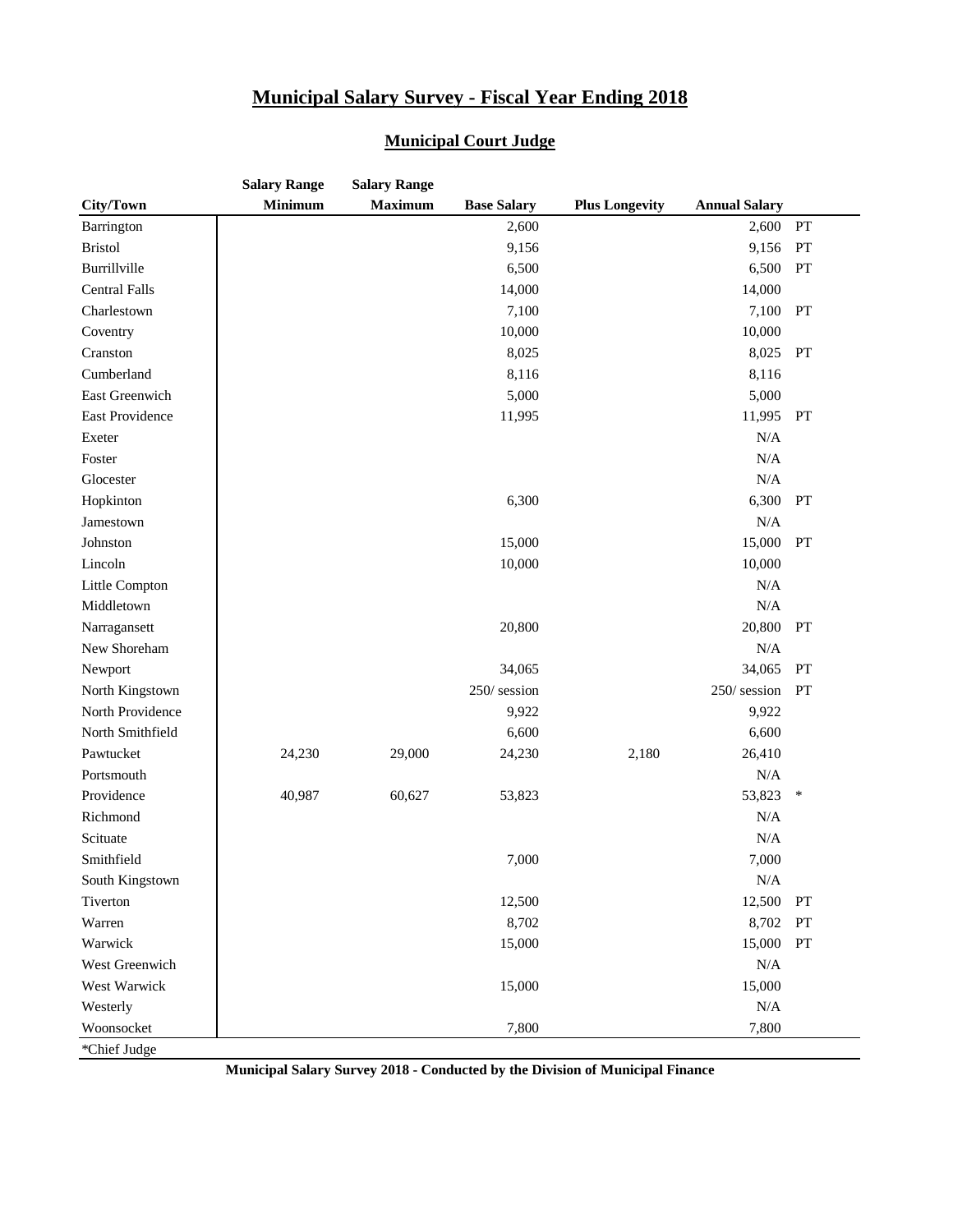|                      | <b>Salary Range</b> | <b>Salary Range</b> |                    |                       |                      |        |
|----------------------|---------------------|---------------------|--------------------|-----------------------|----------------------|--------|
| City/Town            | <b>Minimum</b>      | <b>Maximum</b>      | <b>Base Salary</b> | <b>Plus Longevity</b> | <b>Annual Salary</b> |        |
| Barrington           |                     |                     | 46,700             |                       | 46,700               | PT     |
| <b>Bristol</b>       |                     |                     |                    |                       | $\rm N/A$            |        |
| Burrillville         |                     |                     |                    |                       | $\rm N/A$            |        |
| <b>Central Falls</b> |                     |                     |                    |                       | N/A                  | ,PT    |
| Charlestown          |                     |                     |                    |                       | $\rm N/A$            |        |
| Coventry             | 64,982              | 77,497              | 67,995             |                       | 67,995               |        |
| Cranston             | 66,268              | 77,217              | 77,217             |                       | 77,217               |        |
| Cumberland           |                     |                     | 59,225             |                       | 59,225               |        |
| East Greenwich       |                     |                     | 80,325             |                       | Vacant               |        |
| East Providence      |                     |                     |                    |                       | Vacant               |        |
| Exeter               |                     |                     |                    |                       | N/A                  |        |
| Foster               |                     |                     |                    |                       | See Finance Director |        |
| Glocester            |                     |                     |                    |                       | See Finance Director | ∗      |
| Hopkinton            |                     |                     |                    |                       | See Finance Director |        |
| Jamestown            |                     |                     |                    |                       | $\rm N/A$            |        |
| Johnston             |                     |                     |                    |                       | $\rm N/A$            |        |
| Lincoln              | 57,334              | 82,815              | 61,696             | 3,085                 | 64,781               |        |
| Little Compton       |                     |                     |                    |                       | $\rm N/A$            |        |
| Middletown           |                     |                     | 73,927             |                       | 73,927               |        |
| Narragansett         | 54,164              | 63,790              | 63,790             |                       | 63,790               |        |
| New Shoreham         |                     |                     |                    |                       | N/A                  |        |
| Newport              | 82,930              | 118,123             | 118,133            |                       | 118,133              |        |
| North Kingstown      |                     |                     |                    |                       | N/A                  |        |
| North Providence     |                     |                     |                    |                       | N/A                  |        |
| North Smithfield     |                     |                     |                    |                       | $\rm N/A$            |        |
| Pawtucket            | 90,000              | 116,710             |                    |                       | Vacant               | $\ast$ |
| Portsmouth           |                     |                     | 90,000             |                       | 90,000               |        |
| Providence           | 107,495             | 117,491             | 117,488            | 4,574                 | 122,062              |        |
| Richmond             |                     |                     |                    |                       | N/A                  |        |
| Scituate             |                     |                     | 44,777             | 2,238                 | 47,016               |        |
| Smithfield           |                     |                     | 73,160             |                       | 73,160               |        |
| South Kingstown      |                     |                     | 65,653             |                       | 65,653               |        |
| Tiverton             |                     |                     |                    |                       | N/A                  |        |
| Warren               |                     |                     |                    |                       | N/A                  |        |
| Warwick              | 76,364              | 104,665             | 96,635             | 13,529                | 110,164              |        |
| West Greenwich       |                     |                     |                    |                       | N/A                  |        |
| West Warwick         |                     |                     | 80,000             |                       | 80,000               |        |
| Westerly             |                     |                     | 85,000             |                       | 85,000               |        |
| Woonsocket           |                     |                     | 64,597             |                       | 64,597               |        |

\*Consolidated with the School Department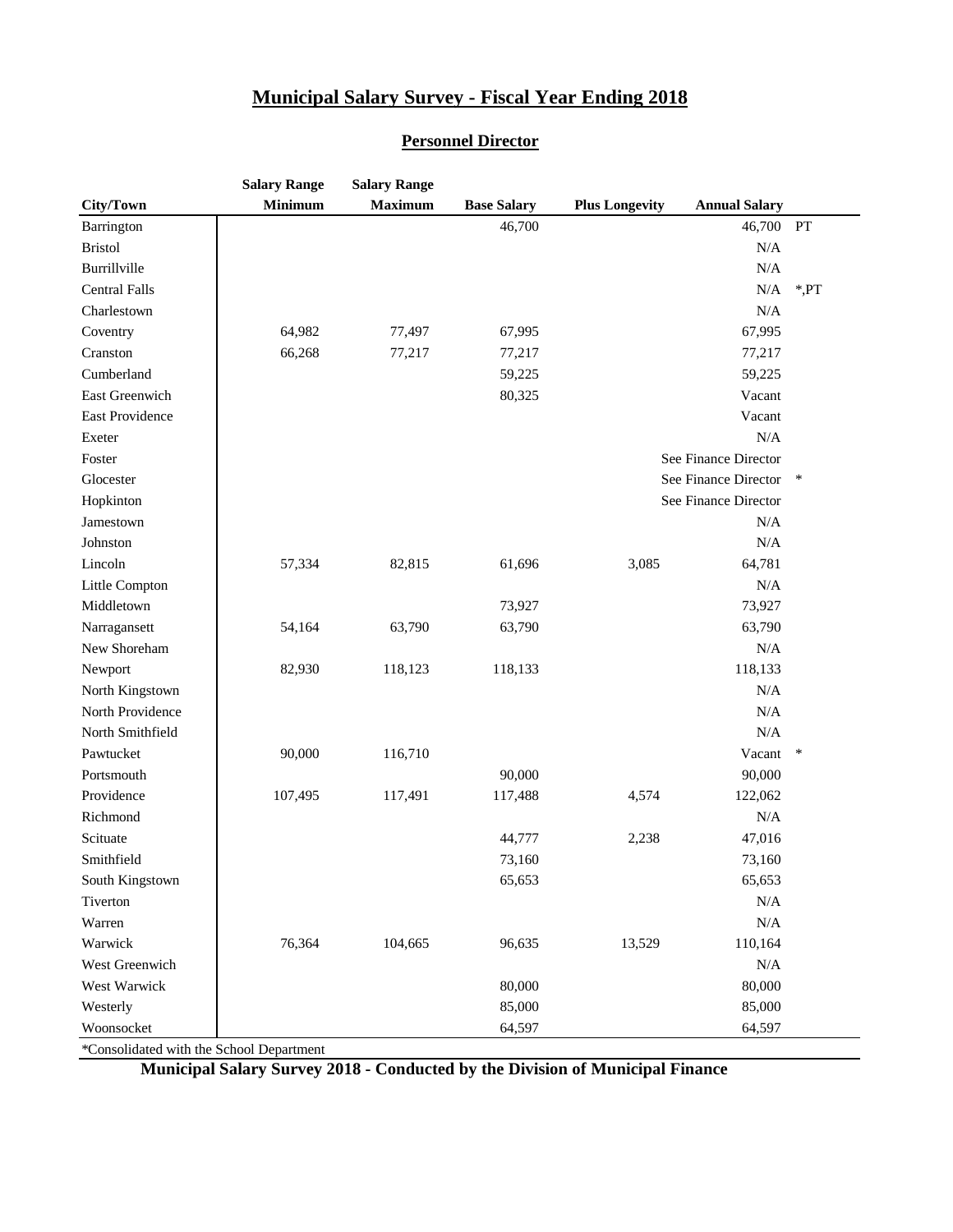#### **Planning Director**

|                      | <b>Salary Range</b> | <b>Salary Range</b> |                    |                       |                      |              |
|----------------------|---------------------|---------------------|--------------------|-----------------------|----------------------|--------------|
| City/Town            | <b>Minimum</b>      | <b>Maximum</b>      | <b>Base Salary</b> | <b>Plus Longevity</b> | <b>Annual Salary</b> |              |
| Barrington           |                     |                     | 83,214             | 5,825                 | 89,039               |              |
| <b>Bristol</b>       |                     |                     | 80,946             | 6,071                 | 87,017               |              |
| Burrillville         |                     |                     | 87,250             |                       | 87,250               |              |
| <b>Central Falls</b> |                     |                     | 61,200             |                       | 61,200               |              |
| Charlestown          |                     |                     | 78,350             | 1,959                 | 80,309               |              |
| Coventry             | 91,798              | 105,000             | 91,801             |                       | 91,801               |              |
| Cranston             | 77,176              | 93,215              | 84,866             |                       | 84,866               |              |
| Cumberland           |                     |                     | 78,000             |                       | 78,000               |              |
| East Greenwich       |                     |                     | 96,150             |                       | 96,150               |              |
| East Providence      | 84,099              | 97,386              | 97,386             | 8,940                 | 106,326              |              |
| Exeter               |                     |                     | 36,769             |                       | 36,769               | PT           |
| Foster               |                     |                     | 37,510             |                       | 37,510               | PT           |
| Glocester            |                     |                     | \$52 HR            |                       | 53,000               | PT           |
| Hopkinton            | 51,173              | 56,173              | 56,173             | 1,535                 | 57,708               |              |
| Jamestown            |                     |                     | 75,599             | 7,007                 | 82,606               |              |
| Johnston             |                     |                     | 45,000             |                       | 45,000               | PT           |
| Lincoln              | 57,334              | 82,815              | 71,547             | 4,293                 | 75,840               |              |
| Little Compton       |                     |                     |                    |                       | N/A                  |              |
| Middletown           |                     |                     | 92,529             | 6,708                 | 99,237               |              |
| Narragansett         | 71,950              | 83,547              |                    |                       | N/A                  |              |
| New Shoreham         |                     |                     | 63,563             |                       | 63,563               |              |
| Newport              |                     |                     |                    |                       | N/A                  |              |
| North Kingstown      |                     |                     | 90,306             | 2,709                 | 93,016               |              |
| North Providence     |                     |                     |                    |                       | N/A                  |              |
| North Smithfield     |                     |                     | 86,700             |                       | 86,700               |              |
| Pawtucket            | 71,700              | 89,124              | 75,999             | 6,079                 | 82,078               |              |
| Portsmouth           |                     |                     | 96,900             |                       | 96,900               |              |
| Providence           | 107,495             | 117,491             | 112,561            | 4,354                 | 116,915              |              |
| Richmond             |                     |                     | 56,500             |                       | 56,500               |              |
| Scituate             |                     |                     |                    |                       | N/A                  |              |
| Smithfield           |                     |                     | 74,194             |                       | 74,194               |              |
| South Kingstown      |                     |                     | 89,191             |                       | 89,191               |              |
| Tiverton             |                     |                     | 75,000             |                       | 75,000               |              |
| Warren               |                     |                     | 55,000             |                       | 55,000               |              |
| Warwick              | 87,270              | 109,122             |                    |                       | Vacant               |              |
| West Greenwich       |                     |                     | 75,190             |                       | 75,190               |              |
| West Warwick         |                     |                     | 70,750             |                       | 70,750               |              |
| Westerly             |                     |                     | 79,000             |                       | 79,000               |              |
| Woonsocket           |                     |                     | 71,298             |                       | 71,298               | PT - 4 days. |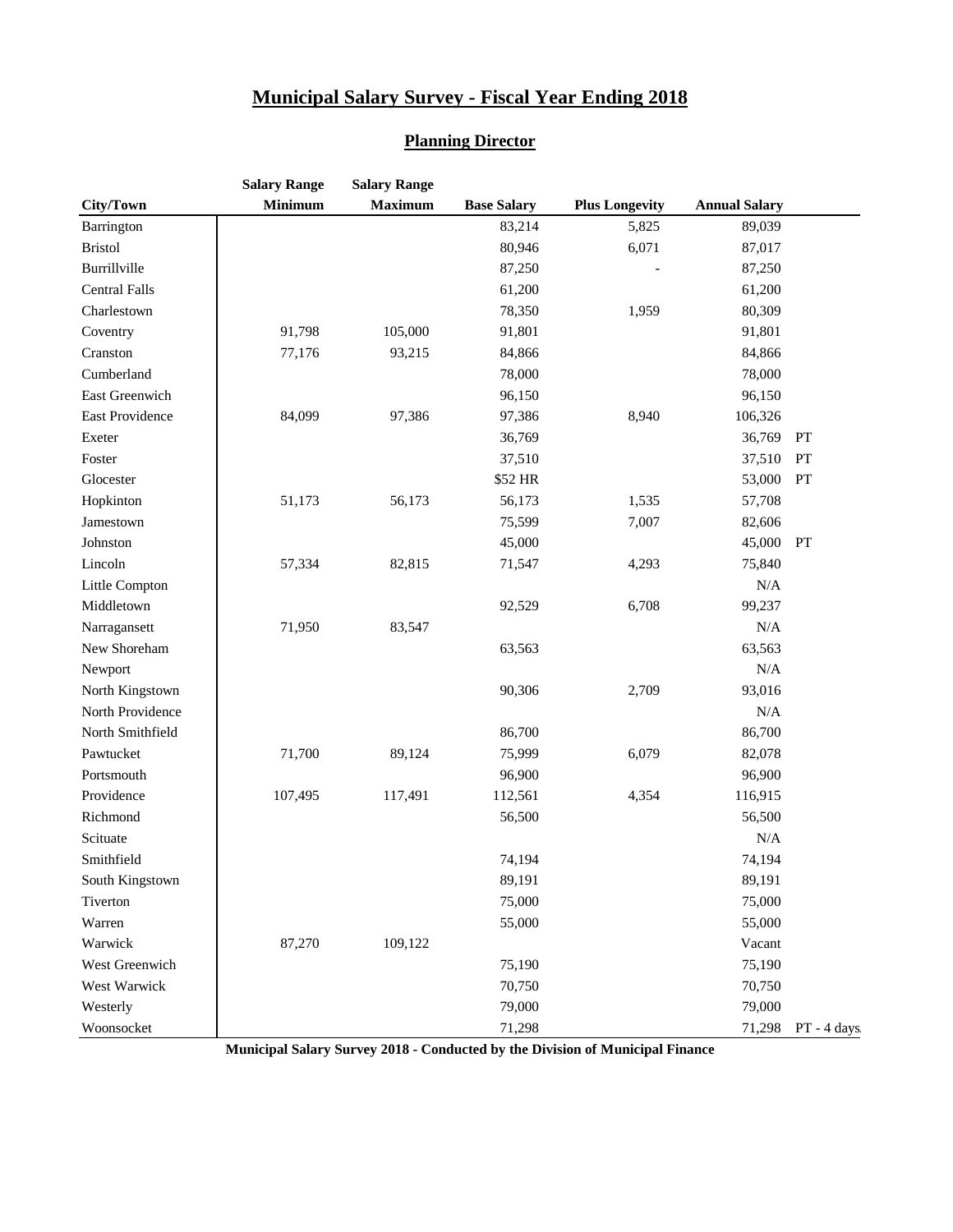#### **Police Chief**

|                      | <b>Salary Range</b> | <b>Salary Range</b> |                    |                       |                      |        |
|----------------------|---------------------|---------------------|--------------------|-----------------------|----------------------|--------|
| City/Town            | <b>Minimum</b>      | <b>Maximum</b>      | <b>Base Salary</b> | <b>Plus Longevity</b> | <b>Annual Salary</b> |        |
| Barrington           |                     |                     | 99,224             | 7,857                 | 107,081              |        |
| <b>Bristol</b>       |                     |                     | 98,257             | 9,020                 | 107,277              |        |
| Burrillville         |                     |                     | 87,256             |                       | 87,256               |        |
| <b>Central Falls</b> |                     |                     | 83,402             |                       | 95,577               | $\ast$ |
| Charlestown          |                     |                     | 95,205             | 9,521                 | 104,726              |        |
| Coventry             |                     |                     | 83,574             |                       | 83,574               |        |
| Cranston             | 97,892              | 125,084             | 121,092            |                       | 121,092              |        |
| Cumberland           |                     |                     | 87,545             | 6,281                 | 93,826               |        |
| East Greenwich       |                     |                     | 110,000            |                       | 110,000              |        |
| East Providence      |                     |                     | 124,101            | 11,169                | 135,270              |        |
| Exeter               |                     |                     |                    |                       | N/A                  |        |
| Foster               |                     |                     | 78,460             |                       | 78,460               |        |
| Glocester            |                     |                     | 88,700             |                       | 88,700               |        |
| Hopkinton            |                     |                     | 81,814             |                       | 81,814               |        |
| Jamestown            |                     |                     | 94,363             | 2,302                 | 96,665               |        |
| Johnston             |                     |                     | 70,192             | 10,955                | 81,147               |        |
| Lincoln              | 70,074              | 95,557              | 79,945             | 6,396                 | 86,341               |        |
| Little Compton       |                     |                     | 85,874             |                       | 85,874               |        |
| Middletown           |                     |                     | 111,290            | 7,790                 | 119,080              |        |
| Narragansett         | 75,956              | 109,432             |                    |                       | $\rm N/A$            |        |
| New Shoreham         |                     |                     | 82,285             | 1,646                 | 83,930               |        |
| Newport              | 96,720              | 137,779             | 122,763            | 17,186                | 139,949              |        |
| North Kingstown      |                     |                     | 95,966             | 8,076                 | 104,042              |        |
| North Providence     |                     |                     | 97,214             |                       | 97,214               |        |
| North Smithfield     |                     |                     | 86,511             | 11,759                | 98,270               |        |
| Pawtucket            | 89,346              | 105,039             | 105,038            | 11,291                | 116,329              |        |
| Portsmouth           |                     |                     | 103,591            |                       | 103,591              |        |
| Providence           | 113,643             | 175,000             | 155,009            | 16,303                | 171,312              |        |
| Richmond             |                     |                     | 88,000             |                       | 88,000               |        |
| Scituate             |                     |                     | 100,736            | 11,081                | 111,817              |        |
| Smithfield           |                     |                     | 101,369            |                       | 101,369              |        |
| South Kingstown      |                     |                     | 105,343            |                       | 105,343              |        |
| Tiverton             |                     |                     | 91,655             |                       | 91,655               |        |
| Warren               |                     |                     | 88,618             |                       | 88,618               |        |
| Warwick              |                     |                     | 121,262            | 16,178                | 137,440              |        |
| West Greenwich       |                     |                     | 99,840             | 3,994                 | 103,834              |        |
| West Warwick         |                     |                     | 87,715             |                       | 87,715               |        |
| Westerly             |                     |                     | 115,000            |                       | 115,000              |        |
| Woonsocket           |                     |                     | 95,060             |                       | 95,060               |        |

\*Differential due to overtime or additional duties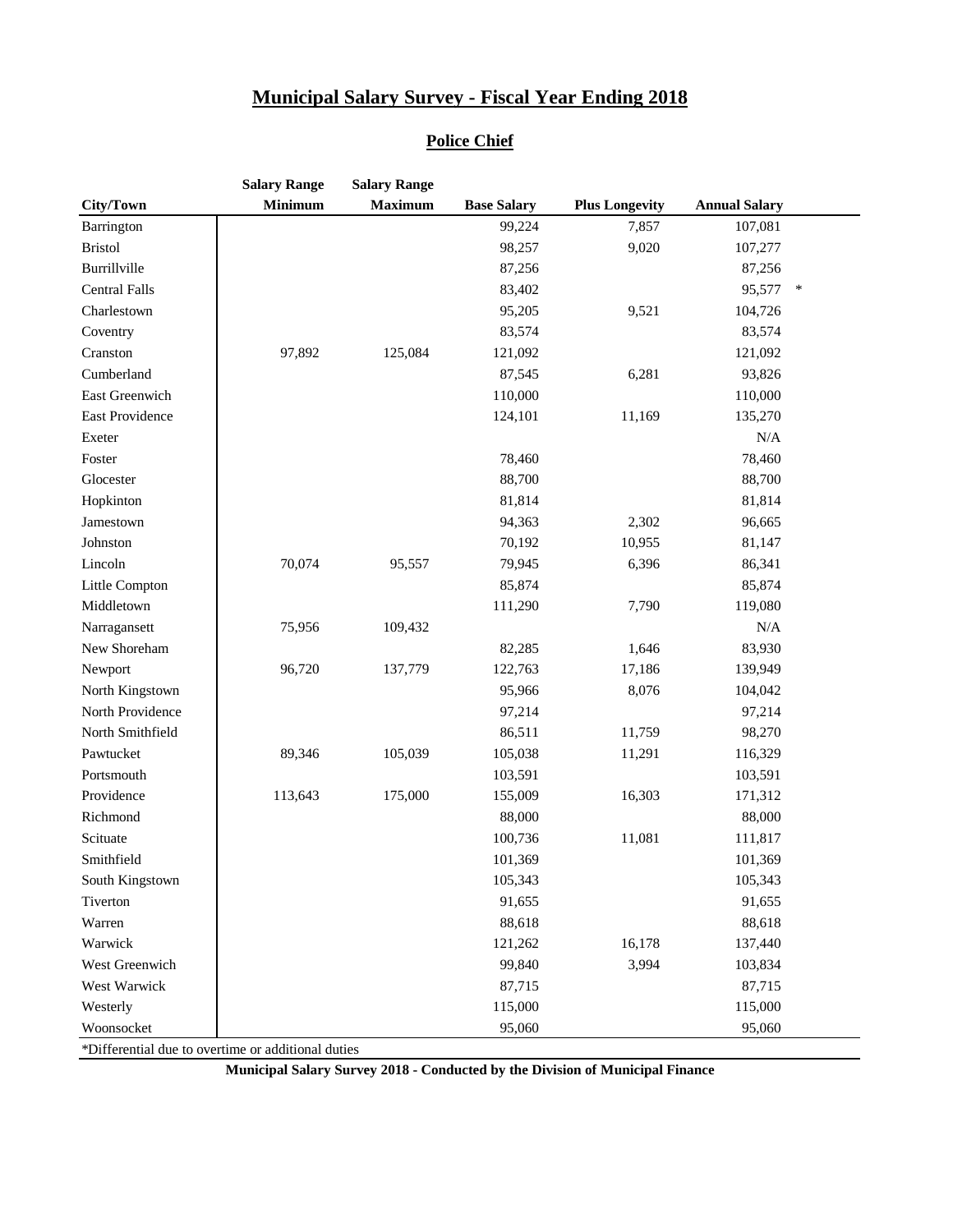|                                                   | <b>Salary Range</b> | <b>Salary Range</b> |                    |                       |                      |        |
|---------------------------------------------------|---------------------|---------------------|--------------------|-----------------------|----------------------|--------|
| City/Town                                         | <b>Minimum</b>      | <b>Maximum</b>      | <b>Base Salary</b> | <b>Plus Longevity</b> | <b>Annual Salary</b> |        |
| Barrington                                        |                     |                     |                    |                       | $\rm N/A$            |        |
| <b>Bristol</b>                                    |                     |                     | 83,802             |                       | Vacant               |        |
| Burrillville                                      |                     |                     |                    |                       | $\rm N/A$            |        |
| <b>Central Falls</b>                              |                     |                     | 81,201             |                       | 87,447               | $\ast$ |
| Charlestown                                       |                     |                     |                    |                       | $\rm N/A$            |        |
| Coventry                                          |                     |                     |                    |                       | $\rm N/A$            |        |
| Cranston                                          |                     |                     |                    |                       | $\rm N/A$            |        |
| Cumberland                                        |                     |                     | 75,774             | 6,820                 | 82,594               |        |
| East Greenwich                                    |                     |                     | 97,500             |                       | 97,500               |        |
| East Providence                                   |                     |                     | 106,217            | 9,559                 | 115,776              |        |
| Exeter                                            |                     |                     |                    |                       | $\rm N/A$            |        |
| Foster                                            |                     |                     |                    |                       | $\rm N/A$            |        |
| Glocester                                         |                     |                     |                    |                       | $\rm N/A$            |        |
| Hopkinton                                         |                     |                     | 75,413             |                       | 75,413               |        |
| Jamestown                                         |                     |                     |                    |                       | N/A                  |        |
| Johnston                                          |                     |                     | 66,315             | 10,350                | 76,665               |        |
| Lincoln                                           |                     |                     |                    |                       | N/A                  |        |
| Little Compton                                    |                     |                     |                    |                       | $\rm N/A$            |        |
| Middletown                                        |                     |                     | 92,494             | 6,475                 | 98,969               |        |
| Narragansett                                      |                     |                     |                    |                       | $\rm N/A$            |        |
| New Shoreham                                      |                     |                     |                    |                       | N/A                  |        |
| Newport                                           |                     |                     |                    |                       | $\rm N/A$            |        |
| North Kingstown                                   |                     |                     | 92,310             | 9,231                 | 101,541              |        |
| North Providence                                  |                     |                     | 91,169             |                       | 91,169               |        |
| North Smithfield                                  |                     |                     |                    |                       | N/A                  |        |
| Pawtucket                                         |                     |                     |                    |                       | N/A                  |        |
| Portsmouth                                        |                     |                     | 87,184             | 6,621                 | 93,805               |        |
| Providence                                        | 121,791             | 133,022             | 133,022            | 14,332                | 147,354              |        |
| Richmond                                          |                     |                     |                    |                       | N/A                  |        |
| Scituate                                          |                     |                     | 84,907             | 8,490                 | 93,397               |        |
| Smithfield                                        |                     |                     | 92,565             |                       | 92,565               |        |
| South Kingstown                                   |                     |                     |                    |                       | N/A                  |        |
| Tiverton                                          |                     |                     |                    |                       | N/A                  |        |
| Warren                                            |                     |                     | 72,778             |                       | 72,778               |        |
| Warwick                                           |                     |                     | 111,448            | 16,058                | 127,506              |        |
| West Greenwich                                    |                     |                     |                    |                       | N/A                  |        |
| West Warwick                                      |                     |                     |                    |                       | N/A                  |        |
| Westerly                                          |                     |                     |                    |                       | $\rm N/A$            |        |
| Woonsocket                                        |                     |                     | 80,131             |                       | 80,131               |        |
| *Difference is due to overtime and police details |                     |                     |                    |                       |                      |        |

#### **Deputy Police Chief**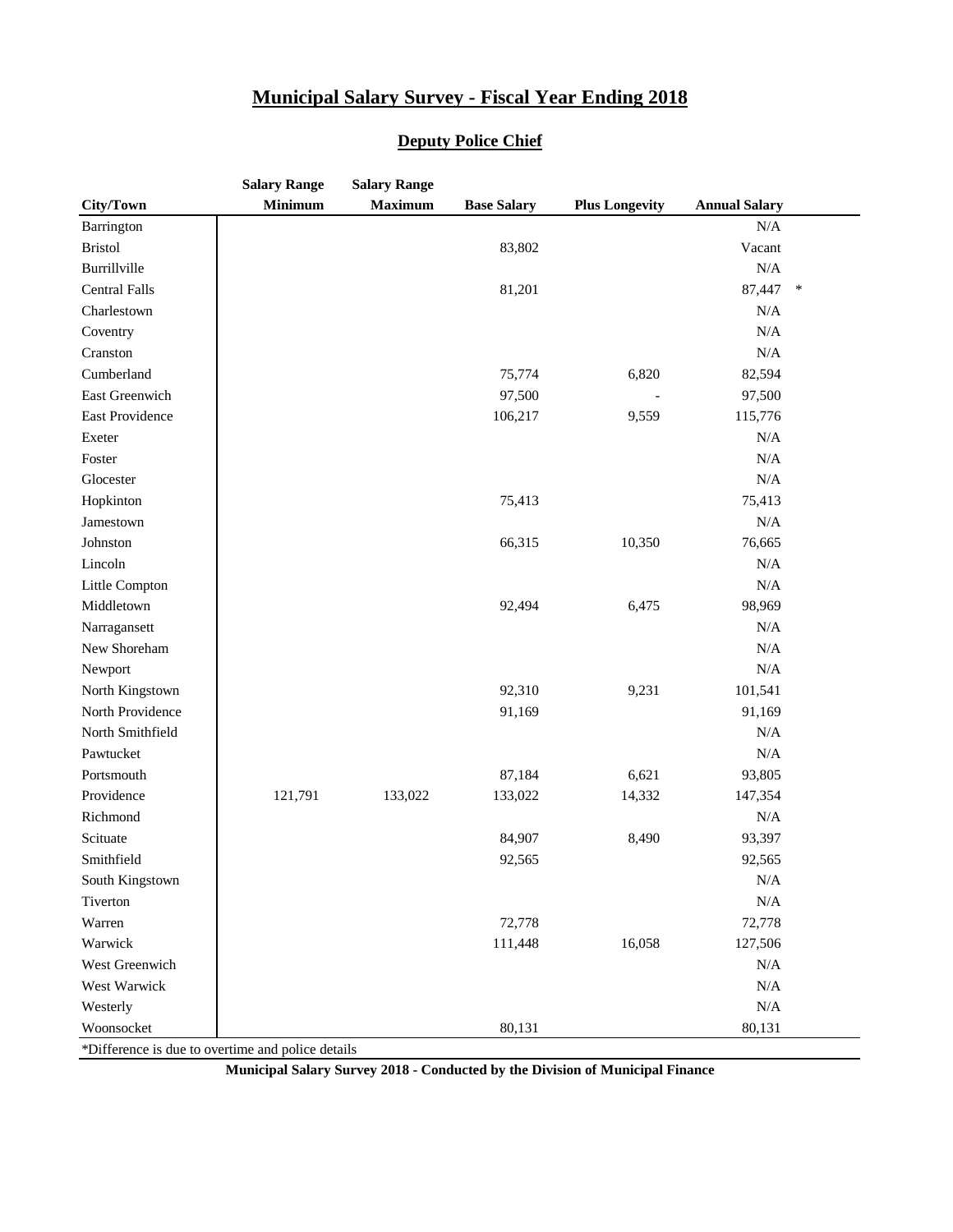#### **Probate Judge**

|                      | <b>Salary Range</b> | <b>Salary Range</b> |                    |                       |                              |    |
|----------------------|---------------------|---------------------|--------------------|-----------------------|------------------------------|----|
| City/Town            | <b>Minimum</b>      | <b>Maximum</b>      | <b>Base Salary</b> | <b>Plus Longevity</b> | <b>Annual Salary</b>         |    |
| Barrington           |                     |                     | 2,600              |                       | 2,600                        | PT |
| <b>Bristol</b>       |                     |                     | 5,039              |                       | 5,039                        | PT |
| Burrillville         |                     |                     | 6,000              |                       | 6,000                        | PT |
| <b>Central Falls</b> |                     |                     | 12,000             |                       | 12,000                       |    |
| Charlestown          |                     |                     |                    |                       | N/A                          |    |
| Coventry             |                     |                     | 6,100              |                       | 6,100                        |    |
| Cranston             |                     |                     | 17,500             |                       | 17,500                       | PT |
| Cumberland           |                     |                     | 7,907              |                       | 7,907                        |    |
| East Greenwich       |                     |                     | 5,500              |                       | 5,500                        |    |
| East Providence      |                     |                     | 13,794             |                       | 13,794                       | PT |
| Exeter               |                     |                     |                    |                       | Percentage of Fees Collected |    |
| Foster               |                     |                     | 3,800              |                       | 3,800                        | PT |
| Glocester            |                     |                     | 4,200              |                       | 4,200                        | PT |
| Hopkinton            |                     |                     | 6,300              |                       | 6,300                        | PT |
| Jamestown            |                     |                     | 5,364              |                       | 5,364                        | PT |
| Johnston             |                     |                     | 7,500              |                       | 7,500                        | PT |
| Lincoln              |                     |                     | 6,152              |                       | 6,152                        |    |
| Little Compton       |                     |                     | 5,210              |                       | 5,210                        | PT |
| Middletown           |                     |                     |                    |                       | $\rm N/A$                    |    |
| Narragansett         |                     |                     | 6,000              |                       | 6,000                        | PT |
| New Shoreham         |                     |                     |                    |                       | N/A                          |    |
| Newport              |                     |                     | 14,122             |                       | 14,122                       | PT |
| North Kingstown      |                     |                     | 250/session        |                       |                              | PT |
| North Providence     |                     |                     | 7,429              |                       | 7,429                        |    |
| North Smithfield     |                     |                     | 4,200              |                       | 4,200                        |    |
| Pawtucket            | 17,000              | 19,720              | 14,691             | 1,469                 | 16,160                       |    |
| Portsmouth           |                     |                     |                    |                       | N/A                          |    |
| Providence           | 40,876              | 60,392              | 58,775             |                       | 58,775                       |    |
| Richmond             |                     |                     | 3,600              |                       | 3,600 PT                     |    |
| Scituate             |                     |                     |                    |                       | N/A                          |    |
| Smithfield           |                     |                     | 7,000              |                       | 7,000                        |    |
| South Kingstown      |                     |                     | 7,000              |                       | 7,000                        | PT |
| Tiverton             |                     |                     | 8,500              |                       | 8,500                        | PT |
| Warren               |                     |                     | 3,264              |                       | 3,264                        | PT |
| Warwick              |                     |                     | 15,000             |                       | 15,000                       | PT |
| West Greenwich       |                     |                     |                    |                       | N/A                          |    |
| West Warwick         |                     |                     | 7,500              | $\rm N/A$             | 7,500                        |    |
| Westerly             |                     |                     |                    |                       | N/A                          |    |
| Woonsocket           |                     |                     | 3,500              |                       | 3,500                        |    |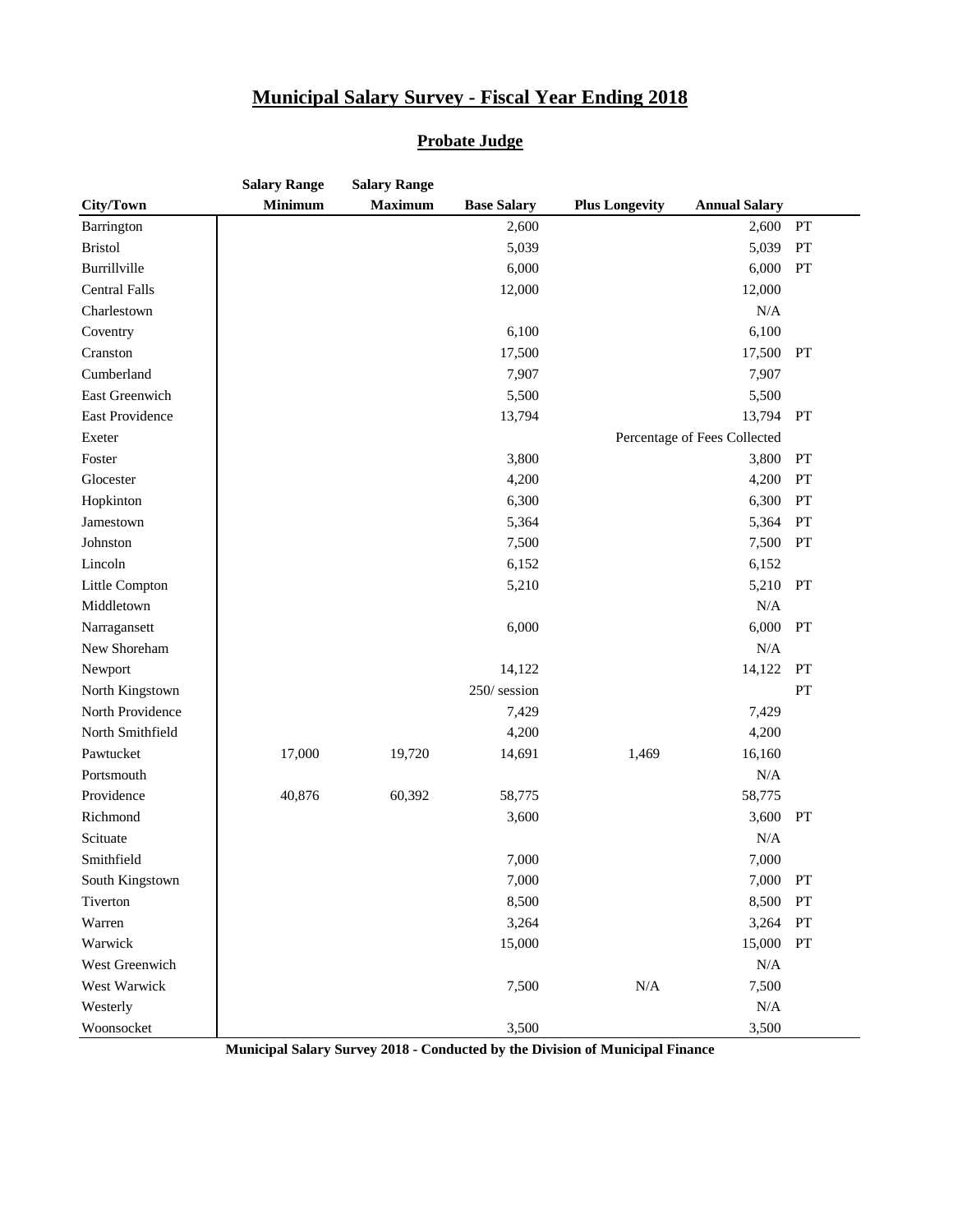|                      | <b>Salary Range</b> | <b>Salary Range</b> |                    |                       |                      |    |
|----------------------|---------------------|---------------------|--------------------|-----------------------|----------------------|----|
| City/Town            | <b>Minimum</b>      | <b>Maximum</b>      | <b>Base Salary</b> | <b>Plus Longevity</b> | <b>Annual Salary</b> |    |
| Barrington           |                     |                     | 105,000            |                       | 105,000              |    |
| <b>Bristol</b>       |                     |                     | 104,030            |                       | 104,030              |    |
| Burrillville         |                     |                     | 108,742            |                       | 108,742              |    |
| <b>Central Falls</b> |                     |                     | 75,053             |                       | 75,053               |    |
| Charlestown          |                     |                     | 95,205             | 9,521                 | 104,726              |    |
| Coventry             | 83,844              | 96,361              | 87,963             |                       | 87,963               |    |
| Cranston             | 97,892              | 125,084             | 114,207            |                       | 114,207              |    |
| Cumberland           |                     |                     | 88,156             |                       | 88,156               |    |
| East Greenwich       |                     |                     | 110,500            |                       | 110,500              |    |
| East Providence      |                     |                     | 115,419            | 10,387                | 125,806              |    |
| Exeter               |                     |                     | 66,449             | 1,500                 | 67,949               |    |
| Foster               |                     |                     | 54,813             |                       | 54,813               |    |
| Glocester            |                     |                     | 80,900             | 2,400                 | 83,300               |    |
| Hopkinton            |                     |                     | 60,730             |                       | 60,730               |    |
| Jamestown            |                     |                     | 96,958             | 6,149                 | 103,107              |    |
| Johnston             |                     |                     | 70,000             |                       | 70,000               |    |
| Lincoln              | 70,074              | 95,557              | 81,351             | 5,288                 | 86,639               |    |
| Little Compton       |                     |                     | 20,162             |                       | 20,162               | PT |
| Middletown           |                     |                     | 92,485             | 5,780                 | 98,265               |    |
| Narragansett         | 78,795              | 114,516             | 85,099             |                       | 85,099               |    |
| New Shoreham         |                     |                     |                    |                       | N/A                  |    |
| Newport              | 96,720              | 137,779             | 137,791            |                       | 137,791              |    |
| North Kingstown      |                     |                     | 102,362            | 10,748                | 113,110              |    |
| North Providence     |                     |                     | 78,750             | 6,693                 | 85,443               |    |
| North Smithfield     |                     |                     | 73,313             | 4,399                 | 77,712               |    |
| Pawtucket            | 95,000              | 116,710             | 112,000            |                       | 112,000              |    |
| Portsmouth           |                     |                     | 94,666             | 9,467                 | 104,133              |    |
| Providence           | 118,528             | 129,547             | 118,030            |                       | 118,030              |    |
| Richmond             |                     |                     | 70,944             |                       | 70,944               |    |
| Scituate             |                     |                     |                    |                       | See Highway Director |    |
| Smithfield           |                     |                     | 93,000             |                       | 93,000               |    |
| South Kingstown      |                     |                     | 122,205            |                       | 122,205              |    |
| Tiverton             |                     |                     | 86,700             |                       | 86,700               |    |
| Warren               |                     |                     | 73,113             |                       | 73,113               |    |
| Warwick              | 109,110             | 114,553             | 109,110            |                       | 109,110              |    |
| West Greenwich       |                     |                     | 65,236             | 3,262                 | 68,498               |    |
| West Warwick         |                     |                     | 75,836             |                       | 75,836               |    |
| Westerly             |                     |                     | 103,000            |                       | 103,000              |    |
| Woonsocket           |                     |                     | 115,000            |                       | 115,000              |    |

#### **Public Works Director**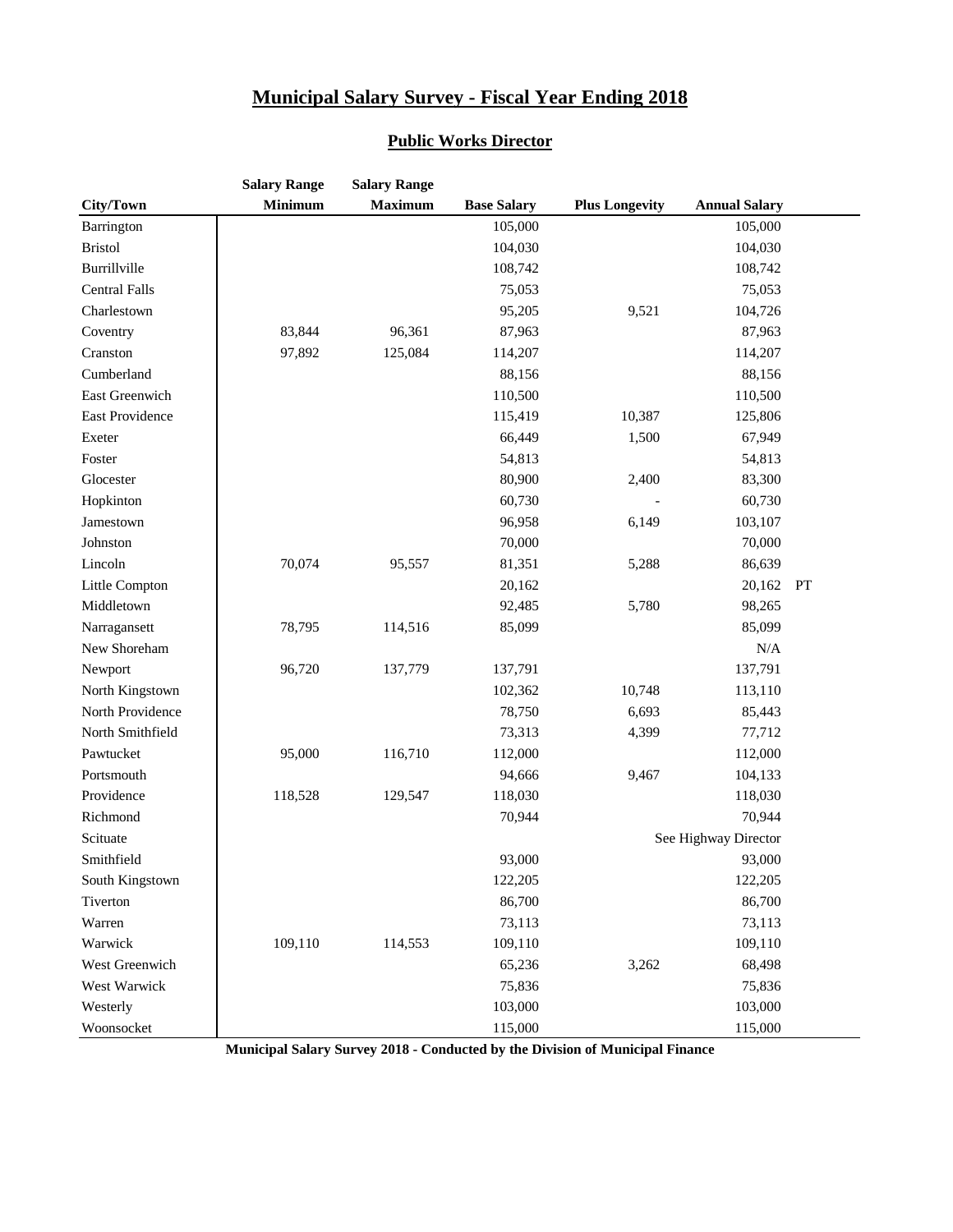#### **Purchasing Agent**

|                      | <b>Salary Range</b> | <b>Salary Range</b> |                    |                       |                      |        |
|----------------------|---------------------|---------------------|--------------------|-----------------------|----------------------|--------|
| City/Town            | <b>Minimum</b>      | <b>Maximum</b>      | <b>Base Salary</b> | <b>Plus Longevity</b> | <b>Annual Salary</b> |        |
| Barrington           |                     |                     |                    |                       | N/A                  |        |
| <b>Bristol</b>       |                     |                     |                    |                       | N/A                  |        |
| Burrillville         |                     |                     |                    |                       | N/A                  |        |
| <b>Central Falls</b> |                     |                     |                    |                       | N/A                  |        |
| Charlestown          |                     |                     |                    |                       | N/A                  |        |
| Coventry             |                     |                     |                    |                       | N/A                  |        |
| Cranston             | 70,933              | 90,147              | 90,147             |                       | 90,147               |        |
| Cumberland           |                     |                     |                    |                       | N/A                  |        |
| East Greenwich       |                     |                     |                    |                       | N/A                  |        |
| East Providence      | 69,429              | 80,939              | 80,939             |                       | 80,939               |        |
| Exeter               |                     |                     |                    |                       | N/A                  |        |
| Foster               |                     |                     |                    |                       | See Finance Director |        |
| Glocester            |                     |                     |                    |                       | See Finance Director | $\ast$ |
| Hopkinton            |                     |                     |                    |                       | See Finance Director |        |
| Jamestown            |                     |                     |                    |                       | N/A                  |        |
| Johnston             |                     |                     |                    |                       | N/A                  |        |
| Lincoln              | 44,593              | 57,334              | 49,549             | 2,477                 | 52,026               |        |
| Little Compton       |                     |                     |                    |                       | N/A                  |        |
| Middletown           |                     |                     |                    |                       | N/A                  |        |
| Narragansett         |                     |                     | 65,031             | 2,601                 | 67,632               |        |
| New Shoreham         |                     |                     |                    |                       | n/a                  |        |
| Newport              | 52,374              | 70,387              | 71,148             |                       | 71,148               | $**$   |
| North Kingstown      |                     |                     | 43,380             | 1,302                 | 44,682               |        |
| North Providence     | 52,362              | 55,575              | 55,575             | 5,280                 | 60,855               |        |
| North Smithfield     |                     |                     |                    |                       | N/A                  |        |
| Pawtucket            | 66,880              | 77,415              |                    |                       | Vacant               |        |
| Portsmouth           |                     |                     |                    |                       | $\rm N/A$            |        |
| Providence           | 76,383              | 83,499              | 76,383             |                       | 76,383               |        |
| Richmond             |                     |                     |                    |                       | N/A                  |        |
| Scituate             |                     |                     |                    |                       | $\rm N/A$            |        |
| Smithfield           |                     |                     | 54,466             |                       | 54,466               |        |
| South Kingstown      |                     |                     | 67,267             |                       | 67,267               |        |
| Tiverton             |                     |                     |                    |                       | N/A                  |        |
| Warren               |                     |                     |                    |                       | $\rm N/A$            |        |
| Warwick              | 65,452              | 87,507              | 76,349             | 8,017                 | 84,366               |        |
| West Greenwich       |                     |                     |                    |                       | N/A                  |        |
| West Warwick         |                     |                     | N/A                | $\rm N/A$             | N/A                  |        |
| Westerly             |                     |                     | 68,850             |                       | 68,850               |        |
| Woonsocket           |                     |                     |                    |                       | $\rm N/A$            |        |

\*Consolidated with the School Department

\*\*Base salary greater than maximum salary range due to grade change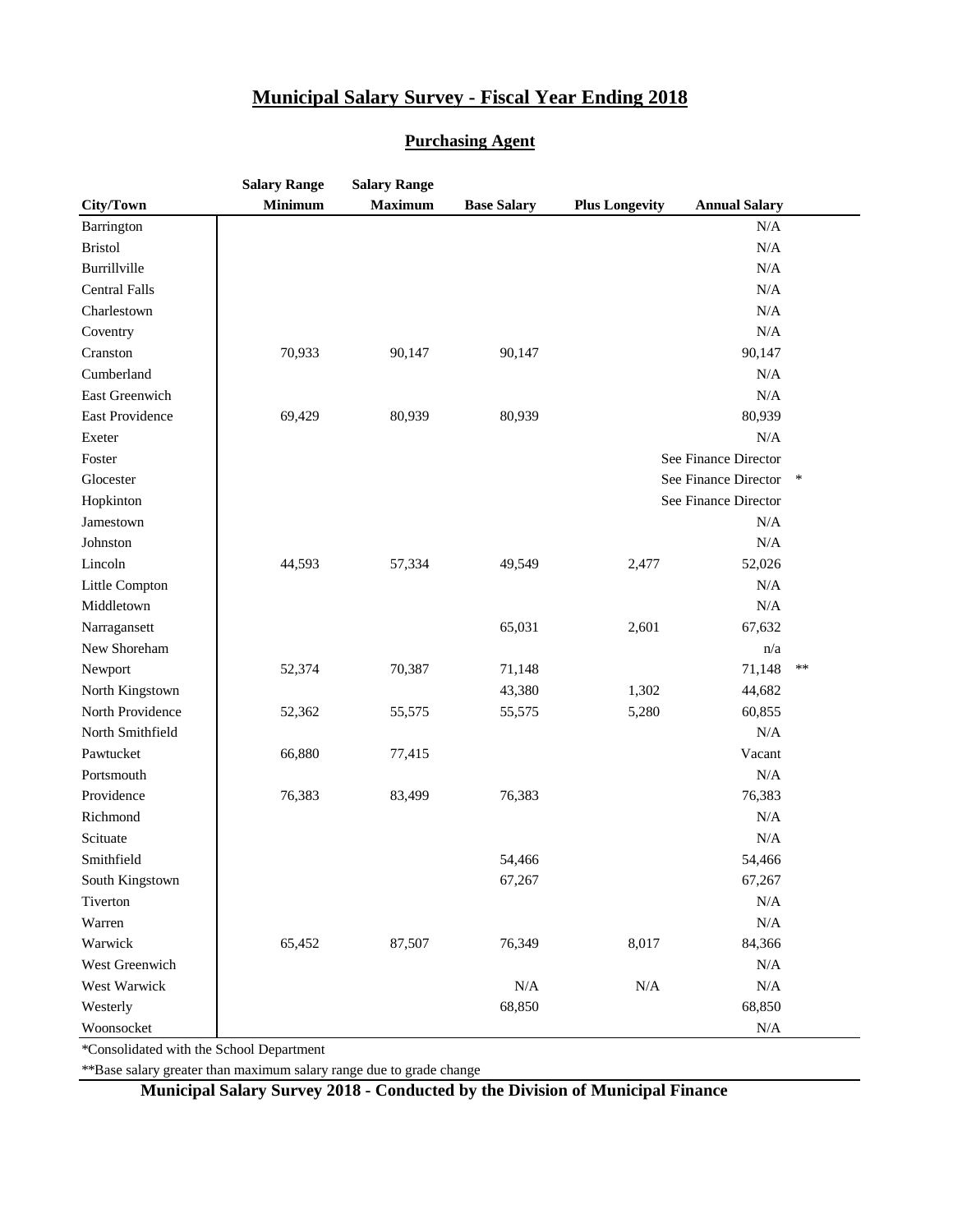|                      | <b>Salary Range</b> | <b>Salary Range</b> |                    |                       |                      |    |
|----------------------|---------------------|---------------------|--------------------|-----------------------|----------------------|----|
| City/Town            | <b>Minimum</b>      | <b>Maximum</b>      | <b>Base Salary</b> | <b>Plus Longevity</b> | <b>Annual Salary</b> |    |
| Barrington           |                     |                     | 63,648             |                       | 63,648               |    |
| <b>Bristol</b>       |                     |                     | 67,881             | 2,663                 | 70,544               |    |
| Burrillville         |                     |                     | 65,748             |                       | 65,748               |    |
| <b>Central Falls</b> |                     |                     | 55,000             |                       | 54,890               |    |
| Charlestown          |                     |                     | 76,439             | 1,959                 | 78,398               |    |
| Coventry             | 72,114              | 84,052              | 75,548             |                       | 75,548               |    |
| Cranston             | 62,268              | 77,217              | 73,891             |                       | 73,891               |    |
| Cumberland           |                     |                     | 61,903             |                       | 61,903               |    |
| East Greenwich       |                     |                     | 95,000             |                       | 95,000               |    |
| East Providence      |                     |                     | 60,096             | 5,408                 | 65,504               |    |
| Exeter               |                     |                     |                    |                       | $\rm N/A$            |    |
| Foster               |                     |                     | 1,600              |                       | 1,600                | PT |
| Glocester            |                     |                     | 16,500             |                       | 16,500               | PT |
| Hopkinton            | 51,173              | 56,173              | 51,173             | 1,535                 | 52,708               |    |
| Jamestown            |                     |                     | 68,163             |                       | 68,163               |    |
| Johnston             |                     |                     | 64,748             |                       | 64,748               |    |
| Lincoln              | 50,688              | 63,705              | 58,541             |                       | 58,541               |    |
| Little Compton       |                     |                     |                    |                       | N/A                  |    |
| Middletown           |                     |                     |                    |                       | N/A                  |    |
| Narragansett         | 66,279              | 79,895              |                    |                       | N/A                  |    |
| New Shoreham         |                     |                     | 49,171             |                       | 49,171               |    |
| Newport              | 66,789              | 95,139              | 88,106             |                       | 88,106               |    |
| North Kingstown      |                     |                     | 77,270             | 8,113                 | 85,384               |    |
| North Providence     |                     |                     | 63,999             | 6,080                 | 70,079               |    |
| North Smithfield     |                     |                     | 22,465             |                       | 22,465               | PT |
| Pawtucket            | 55,090              | 63,726              | 63,726             | 4,460                 | 68,186               |    |
| Portsmouth           |                     |                     | 25,500             |                       | 25,500               |    |
| Providence           | 76,383              | 83,499              | 79,382             | 5,308                 | 84,690               |    |
| Richmond             |                     |                     | 10,146             |                       | 10,146 PT            |    |
| Scituate             |                     |                     | 55,000             |                       | 55,000               |    |
| Smithfield           |                     |                     | 70,000             |                       | 70,000               |    |
| South Kingstown      |                     |                     | 101,855            |                       | 101,855              |    |
| Tiverton             |                     |                     | 15,000             |                       | 15,000               | PT |
| Warren               |                     |                     | 29,575             |                       | 29,575               | PT |
| Warwick              |                     |                     |                    |                       | Vacant               |    |
| West Greenwich       |                     |                     |                    |                       | $\rm N/A$            |    |
| West Warwick         |                     |                     | 43,638             |                       | 43,638               |    |
| Westerly             |                     |                     | 70,589             |                       | 70,589               |    |
| Woonsocket           | 47,084              | 51,964              | 51,964             | 1,559                 | 53,523               |    |

#### **Recreation Director**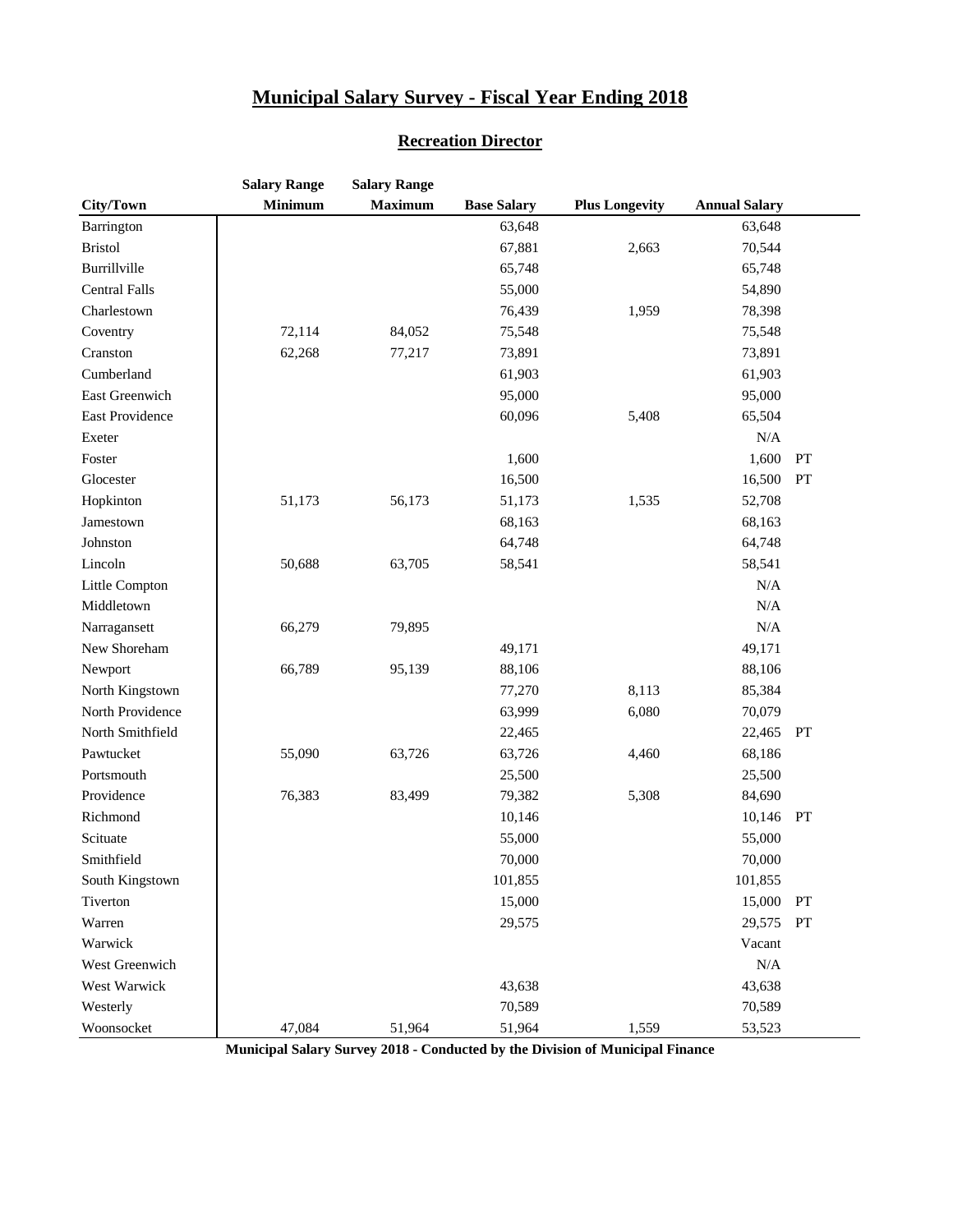#### **Sewer Official**

|                      | <b>Salary Range</b> | <b>Salary Range</b> |                    |                       |                      |    |
|----------------------|---------------------|---------------------|--------------------|-----------------------|----------------------|----|
| City/Town            | <b>Minimum</b>      | <b>Maximum</b>      | <b>Base Salary</b> | <b>Plus Longevity</b> | <b>Annual Salary</b> |    |
| Barrington           |                     |                     |                    |                       | $\rm N/A$            |    |
| <b>Bristol</b>       |                     |                     | 80,466             | 5,230                 | 85,696               |    |
| Burrillville         |                     |                     |                    |                       | N/A                  |    |
| <b>Central Falls</b> |                     |                     |                    |                       | N/A                  |    |
| Charlestown          |                     |                     |                    |                       | N/A                  |    |
| Coventry             |                     |                     | 64,974             |                       | 64,974               |    |
| Cranston             | 69,058              | 87,288              | 83,891             |                       | 83,891               |    |
| Cumberland           |                     |                     | 48,794             | 3,080                 | 51,874               |    |
| East Greenwich       |                     |                     | 92,394             | 4,620                 | 97,014               |    |
| East Providence      |                     |                     |                    |                       | $\rm N/A$            |    |
| Exeter               |                     |                     |                    |                       | N/A                  |    |
| Foster               |                     |                     |                    |                       | $\rm N/A$            |    |
| Glocester            |                     |                     |                    |                       | N/A                  |    |
| Hopkinton            |                     |                     |                    |                       | N/A                  |    |
| Jamestown            |                     |                     |                    |                       | $\rm N/A$            |    |
| Johnston             |                     |                     |                    |                       | $\rm N/A$            |    |
| Lincoln              |                     |                     |                    |                       | N/A                  |    |
| Little Compton       |                     |                     |                    |                       | N/A                  |    |
| Middletown           |                     |                     |                    |                       | $\rm N/A$            |    |
| Narragansett         |                     |                     | 77,391             | 387                   | 77,778               |    |
| New Shoreham         |                     |                     | 83,185             |                       | 83,185               |    |
| Newport              |                     |                     |                    |                       | N/A                  |    |
| North Kingstown      |                     |                     | 77,270             |                       | 77,270               | PT |
| North Providence     |                     |                     |                    |                       | N/A                  |    |
| North Smithfield     |                     |                     | 65,657             | 3,939                 | 69,596               |    |
| Pawtucket            |                     |                     |                    |                       | N/A                  |    |
| Portsmouth           |                     |                     |                    |                       | N/A                  |    |
| Providence           | 66,009              | 72,200              | 75,442             | 3,690                 | 79,132               |    |
| Richmond             |                     |                     |                    |                       | $\rm N/A$            |    |
| Scituate             |                     |                     |                    |                       | N/A                  |    |
| Smithfield           |                     |                     |                    |                       | N/A                  |    |
| South Kingstown      |                     |                     | 84,925             |                       | 84,925               |    |
| Tiverton             |                     |                     |                    |                       | N/A                  |    |
| Warren               |                     |                     |                    |                       | N/A                  |    |
| Warwick              | 88,571              | 111,502             | 97,074             |                       | 97,074               |    |
| West Greenwich       |                     |                     |                    |                       | N/A                  |    |
| West Warwick         |                     |                     | 78,000             |                       | 78,000               |    |
| Westerly             |                     |                     | 66,000             |                       | 66,000               |    |
| Woonsocket           |                     |                     |                    |                       | N/A                  |    |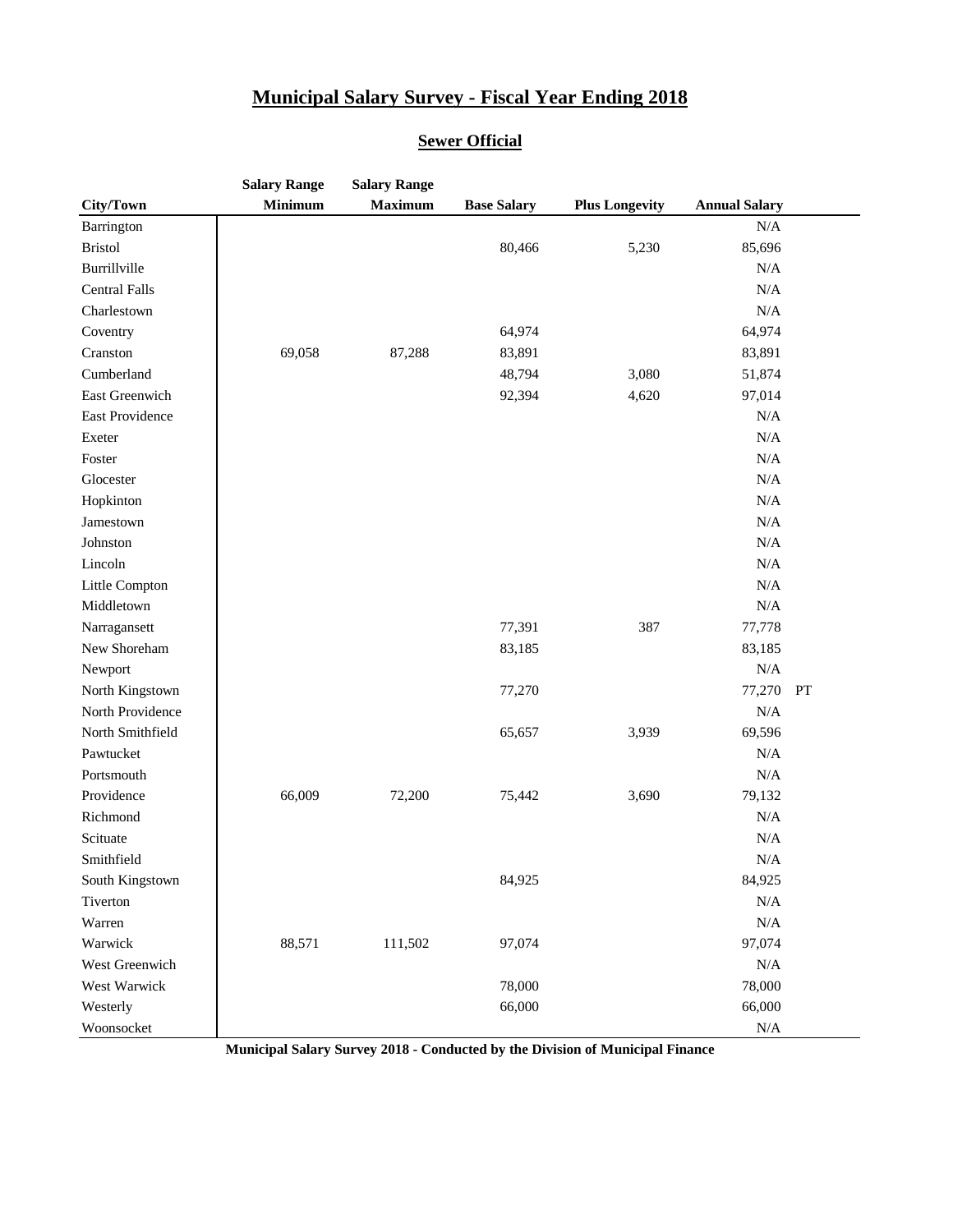#### **Solicitor**

|                      | <b>Salary Range</b> | <b>Salary Range</b> |                    |                       |                      |        |
|----------------------|---------------------|---------------------|--------------------|-----------------------|----------------------|--------|
| City/Town            | <b>Minimum</b>      | <b>Maximum</b>      | <b>Base Salary</b> | <b>Plus Longevity</b> | <b>Annual Salary</b> |        |
| Barrington           |                     |                     |                    |                       | N/A                  |        |
| <b>Bristol</b>       |                     |                     |                    |                       | N/A                  |        |
| Burrillville         |                     |                     |                    |                       | N/A                  |        |
| <b>Central Falls</b> |                     |                     | 79,560             |                       | 12,240               | $***$  |
| Charlestown          |                     |                     |                    |                       | N/A                  |        |
| Coventry             |                     |                     | 64,974             |                       | 64,974               |        |
| Cranston             |                     |                     | 90,000             |                       | 95,000               | PT     |
| Cumberland           |                     |                     | 65,942             |                       | 65,942               | PT     |
| East Greenwich       |                     |                     | 195,000            |                       | 195,000              |        |
| East Providence      |                     |                     | 92,083             |                       | 92,083               |        |
| Exeter               |                     |                     |                    |                       | Outsourced           | $\ast$ |
| Foster               |                     |                     | 62,500             |                       | 62,500               |        |
| Glocester            |                     |                     |                    |                       | Outsourced           | $\ast$ |
| Hopkinton            | 80,000              | 100,000             | 80,000             |                       | 80,000               | PT     |
| Jamestown            |                     |                     |                    |                       | $\rm N/A$            |        |
| Johnston             |                     |                     | 52,000             |                       | 52,000               | PT     |
| Lincoln              |                     |                     | 9,689              |                       | 9,689                |        |
| Little Compton       |                     |                     | 49,980             |                       | 49,980               |        |
| Middletown           |                     |                     |                    |                       | $\rm N/A$            |        |
| Narragansett         |                     |                     |                    |                       | Outsourced           | $\ast$ |
| New Shoreham         |                     |                     |                    |                       | $\rm N/A$            |        |
| Newport              |                     |                     | 84,062             |                       | 84,062               | PT     |
| North Kingstown      |                     |                     |                    |                       | N/A                  |        |
| North Providence     |                     |                     | 53,550             |                       | 53,550               |        |
| North Smithfield     |                     |                     | 62,000             |                       | 62,000               |        |
| Pawtucket            | 71,700              | 89,124              | 80,255             | 8,025                 | 88,280               |        |
| Portsmouth           |                     |                     |                    |                       | N/A                  |        |
| Providence           | 130,056             | 150,369             | 135,967            |                       | 135,967              |        |
| Richmond             |                     |                     |                    |                       | N/A                  |        |
| Scituate             |                     |                     |                    |                       | 120,000              | $\ast$ |
| Smithfield           |                     |                     |                    |                       | $\rm N/A$            |        |
| South Kingstown      |                     |                     | 177,302            |                       | 177,302              | ∗      |
| Tiverton             |                     |                     | 98,000             |                       | 98,000               | $\ast$ |
| Warren               |                     |                     | 99,081             |                       | 99,081               |        |
| Warwick              |                     |                     |                    |                       | N/A                  |        |
| West Greenwich       |                     |                     |                    |                       | N/A                  |        |
| West Warwick         |                     |                     | 150,000            |                       | 150,000              |        |
| Westerly             |                     |                     |                    |                       | $\rm N/A$            |        |
| Woonsocket           |                     |                     | 122,055            |                       | 122,055              |        |

\*This amount is a retainer contracted for legal services. There is no annual salary.

\*\*Hired very late in the year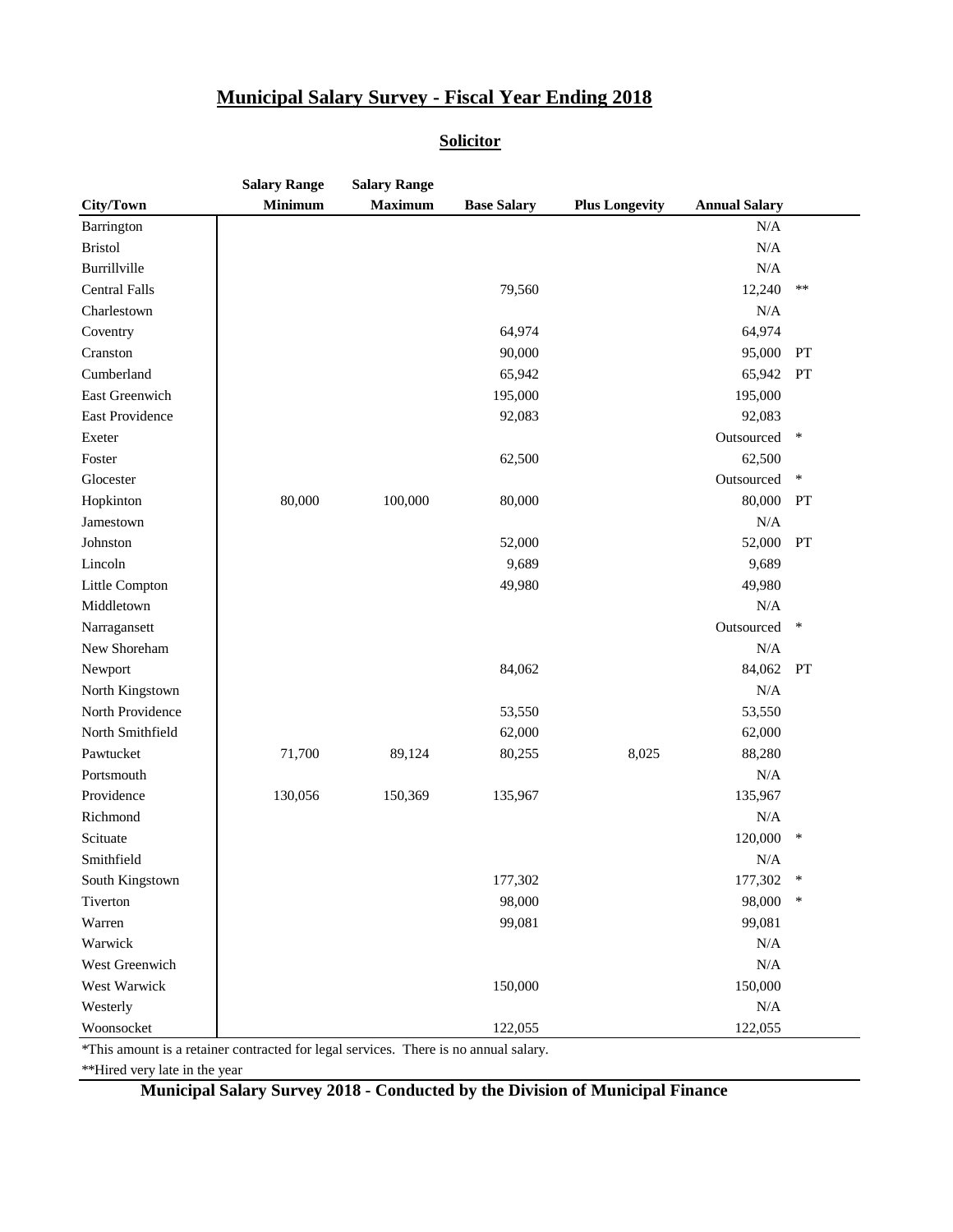#### **Tax Collector**

|                      | <b>Salary Range</b> | <b>Salary Range</b> |                    |                       |                      |        |
|----------------------|---------------------|---------------------|--------------------|-----------------------|----------------------|--------|
| City/Town            | <b>Minimum</b>      | <b>Maximum</b>      | <b>Base Salary</b> | <b>Plus Longevity</b> | <b>Annual Salary</b> |        |
| Barrington           |                     |                     |                    |                       | N/A                  |        |
| <b>Bristol</b>       |                     |                     |                    |                       | See Tax Assessor     |        |
| Burrillville         |                     |                     |                    |                       | Vacant               |        |
| <b>Central Falls</b> |                     |                     |                    |                       | N/A                  |        |
| Charlestown          |                     |                     | 68,103             | 6,981                 | 75,084               |        |
| Coventry             | 64,982              | 77,497              | 76,167             |                       | 76,167               |        |
| Cranston             | 54,783              | 67,935              | 67,935             |                       | 82,935               | $\ast$ |
| Cumberland           |                     |                     |                    |                       | N/A                  |        |
| East Greenwich       |                     |                     |                    |                       | N/A                  |        |
| East Providence      |                     |                     |                    |                       | N/A                  |        |
| Exeter               |                     |                     | 45,734             | 1,000                 | 46,734               |        |
| Foster               |                     |                     | 37,055             |                       | 37,055               |        |
| Glocester            |                     |                     | 60,500             | 2,300                 | 62,800               |        |
| Hopkinton            | 51,173              | 56,173              | 53,673             | 2,047                 | 55,720               |        |
| Jamestown            |                     |                     |                    |                       | N/A                  |        |
| Johnston             |                     |                     |                    |                       | See Finance Director |        |
| Lincoln              |                     |                     |                    |                       | N/A                  |        |
| Little Compton       |                     |                     |                    |                       | See Treasurer        |        |
| Middletown           |                     |                     |                    |                       | N/A                  |        |
| Narragansett         |                     |                     | 61,058             | 2,442                 | 63,500               |        |
| New Shoreham         |                     |                     | 17,680             |                       | 17,680               | PT     |
| Newport              | 66,789              | 95,139              | 88,504             |                       | 88,504               |        |
| North Kingstown      |                     |                     | 53,986             | 5,669                 | 59,654               |        |
| North Providence     |                     |                     |                    |                       | N/A                  |        |
| North Smithfield     |                     |                     |                    |                       | See Finance Director |        |
| Pawtucket            |                     |                     |                    |                       | N/A                  |        |
| Portsmouth           |                     |                     |                    |                       | N/A                  |        |
| Providence           | 92,866              | 101,505             | 101,452            | 3,952                 | 105,403              |        |
| Richmond             |                     |                     | 31,499             |                       | 31,499 PT            |        |
| Scituate             |                     |                     | 53,575             | 3,214                 | 56,789               |        |
| Smithfield           |                     |                     | 49,823             |                       | 49,823               |        |
| South Kingstown      |                     |                     | 64,502             |                       | 64,502               |        |
| Tiverton             |                     |                     | 33,059             |                       | 33,059               | PT     |
| Warren               |                     |                     |                    |                       | See Finance Director |        |
| Warwick              | 79,374              | 95,248              | 81,755             | 8,584                 | 90,339               |        |
| West Greenwich       |                     |                     |                    |                       | See Tax Assessor     |        |
| West Warwick         |                     |                     | 69,200             |                       | 69,200               |        |
| Westerly             |                     |                     | 66,950             |                       | 66,950               |        |
| Woonsocket           |                     |                     |                    |                       | N/A                  |        |

\* Differential for additional duties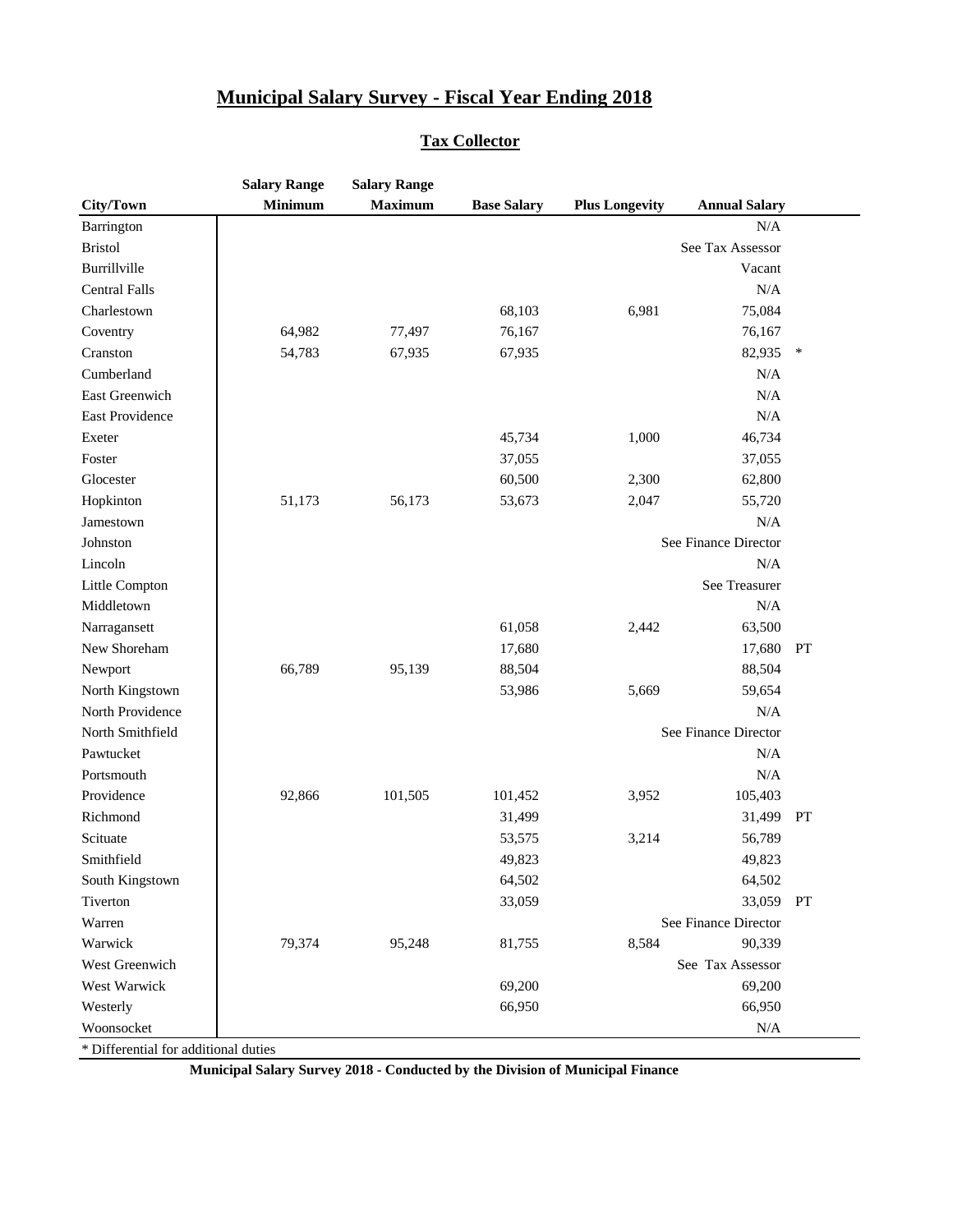#### **Deputy Tax Collector**

|                      | <b>Salary Range</b> | <b>Salary Range</b> |                    |                       |                      |    |
|----------------------|---------------------|---------------------|--------------------|-----------------------|----------------------|----|
| City/Town            | <b>Minimum</b>      | <b>Maximum</b>      | <b>Base Salary</b> | <b>Plus Longevity</b> | <b>Annual Salary</b> |    |
| Barrington           |                     |                     |                    |                       | $\rm N/A$            |    |
| <b>Bristol</b>       |                     |                     |                    |                       | $\rm N/A$            |    |
| Burrillville         |                     |                     | 48,521             | 2,500                 | 50,996               |    |
| <b>Central Falls</b> |                     |                     |                    |                       | N/A                  |    |
| Charlestown          |                     |                     |                    |                       | $\rm N/A$            |    |
| Coventry             |                     |                     |                    |                       | N/A                  |    |
| Cranston             | 63,972              | 80,661              | 80,661             |                       | 80,661               |    |
| Cumberland           |                     |                     |                    |                       | See Finance Director |    |
| East Greenwich       |                     |                     |                    |                       | N/A                  |    |
| East Providence      | 43,425              | 52,314              | 52,314             | 4,185                 | 56,499               |    |
| Exeter               |                     |                     |                    |                       | N/A                  |    |
| Foster               |                     |                     |                    |                       | N/A                  |    |
| Glocester            |                     |                     |                    |                       | $\rm N/A$            |    |
| Hopkinton            | 27,868              | 30,868              | 28,468             | 557                   | 29,025               | PT |
| Jamestown            |                     |                     | 64,020             | 4,425                 | 68,445               |    |
| Johnston             |                     |                     | 61,550             | 4,316                 | 65,866               |    |
| Lincoln              |                     |                     |                    |                       | N/A                  |    |
| Little Compton       |                     |                     |                    |                       | $\rm N/A$            |    |
| Middletown           |                     |                     |                    |                       | $\rm N/A$            |    |
| Narragansett         |                     |                     |                    |                       | $\rm N/A$            |    |
| New Shoreham         |                     |                     |                    |                       | N/A                  |    |
| Newport              |                     |                     |                    |                       | $\rm N/A$            |    |
| North Kingstown      |                     |                     |                    |                       | $\rm N/A$            |    |
| North Providence     | 37,305              | 39,595              | 39,595             | 3,761                 | 43,356               |    |
| North Smithfield     |                     |                     | 45,445             | 2,399                 | 47,844               |    |
| Pawtucket            | 57,830              | 66,880              | 66,880             | 6,019                 | 72,899               |    |
| Portsmouth           |                     |                     |                    |                       | N/A                  |    |
| Providence           | 80,214              | 87,681              | 87,630             | 4,267                 | 91,896               |    |
| Richmond             |                     |                     |                    |                       | N/A                  |    |
| Scituate             |                     |                     | 42,903             | 2,145                 | 45,048               |    |
| Smithfield           |                     |                     |                    |                       | N/A                  |    |
| South Kingstown      |                     |                     |                    |                       | $\rm N/A$            |    |
| Tiverton             |                     |                     |                    |                       | $\rm N/A$            |    |
| Warren               |                     |                     |                    |                       | $\rm N/A$            |    |
| Warwick              | 46,861              | 70,992              | 66,675             |                       | 66,675               |    |
| West Greenwich       |                     |                     | 41,114             |                       | 41,114               |    |
| West Warwick         |                     |                     | 40,823             | 3,140                 | 40,823               |    |
| Westerly             |                     |                     |                    |                       | $\rm N/A$            |    |
| Woonsocket           |                     |                     |                    |                       | $\rm N/A$            |    |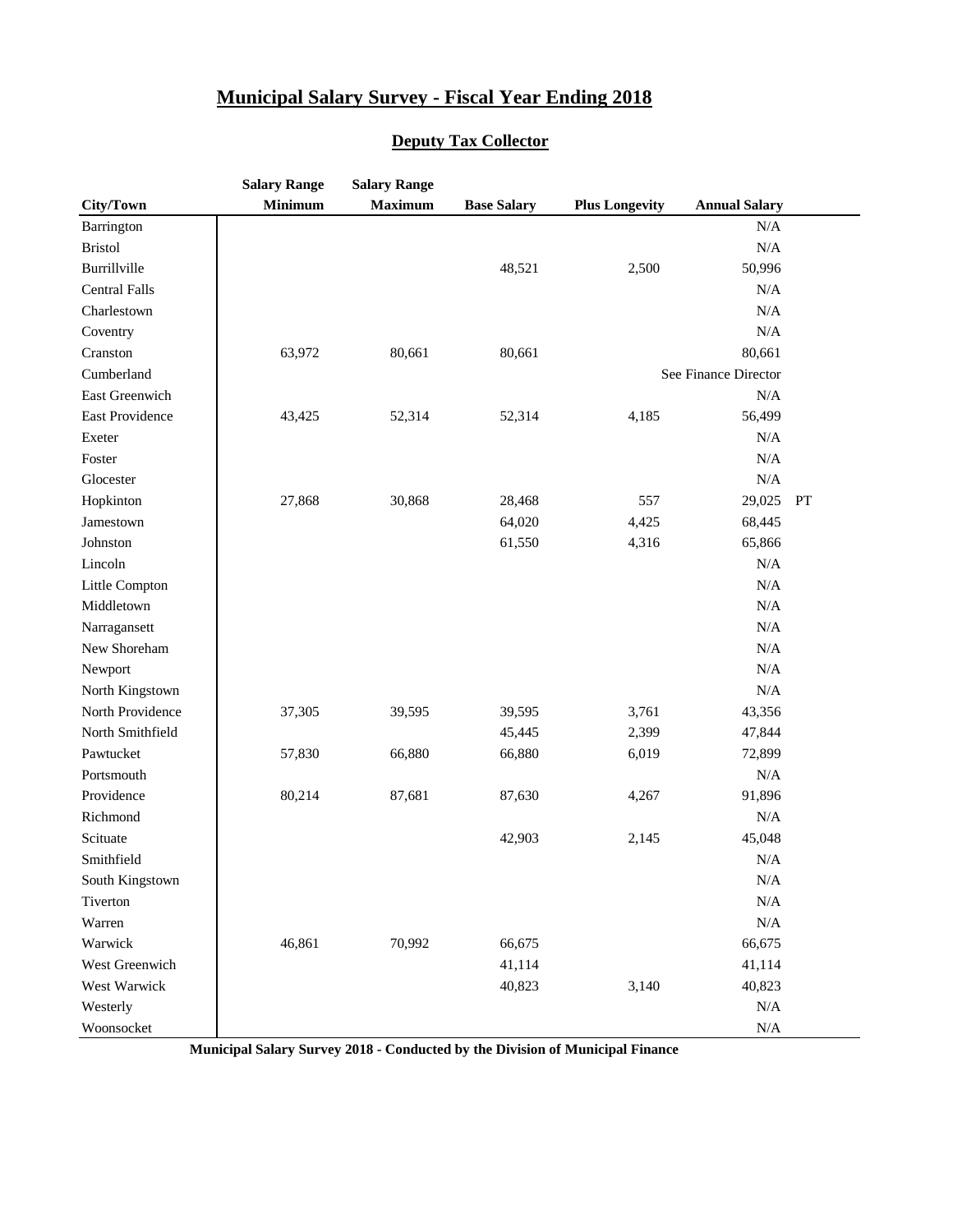|                      | <b>Salary Range</b> | <b>Salary Range</b> |                    |                       |                      |    |
|----------------------|---------------------|---------------------|--------------------|-----------------------|----------------------|----|
| City/Town            | <b>Minimum</b>      | <b>Maximum</b>      | <b>Base Salary</b> | <b>Plus Longevity</b> | <b>Annual Salary</b> |    |
| Barrington           |                     |                     |                    |                       | N/A                  |    |
| <b>Bristol</b>       |                     |                     |                    |                       | See Finance Director |    |
| Burrillville         |                     |                     | 72,745             |                       | 72,745               |    |
| <b>Central Falls</b> |                     |                     |                    |                       | N/A                  |    |
| Charlestown          |                     |                     | 95,205             | 4,760                 | 99,965               |    |
| Coventry             |                     |                     |                    |                       | N/A                  |    |
| Cranston             |                     |                     |                    |                       | N/A                  |    |
| Cumberland           |                     |                     |                    |                       | N/A                  |    |
| East Greenwich       |                     |                     |                    |                       | N/A                  |    |
| East Providence      | 58,371              | 69,429              | 69,429             | 6,373                 | 75,802               |    |
| Exeter               |                     |                     | 42,003             |                       | 42,003               |    |
| Foster               |                     |                     |                    |                       | N/A                  |    |
| Glocester            |                     |                     |                    |                       | See Tax Collector    |    |
| Hopkinton            |                     |                     |                    |                       | See Finance Director |    |
| Jamestown            |                     |                     |                    |                       | N/A                  |    |
| Johnston             |                     |                     |                    |                       | N/A                  |    |
| Lincoln              |                     |                     |                    |                       | N/A                  |    |
| Little Compton       |                     |                     | 48,415             |                       | 48,415               |    |
| Middletown           |                     |                     |                    |                       | N/A                  |    |
| Narragansett         |                     |                     | 80,291             |                       | 80,291               |    |
| New Shoreham         |                     |                     |                    |                       | N/A                  |    |
| Newport              | 66,789              | 95,139              | 93,893             |                       | 93,893               |    |
| North Kingstown      |                     |                     |                    |                       | N/A                  |    |
| North Providence     |                     |                     |                    |                       | N/A                  |    |
| North Smithfield     |                     |                     |                    |                       | See Finance Director |    |
| Pawtucket            | 81,286              | 94,099              | 94,099             | 6,586                 | 100,685              |    |
| Portsmouth           |                     |                     |                    |                       | N/A                  |    |
| Providence           | 51,715              | 56,539              | 56,539             |                       | 56,539               |    |
| Richmond             |                     |                     |                    |                       | See Finance Director |    |
| Scituate             |                     |                     | 17,643             |                       | 17,643               | PT |
| Smithfield           |                     |                     |                    |                       | N/A                  |    |
| South Kingstown      |                     |                     |                    |                       | N/A                  |    |
| Tiverton             |                     |                     | 70,253             |                       | 70,253               |    |
| Warren               |                     |                     |                    |                       | See Finance Director |    |
| Warwick              | 89,957              | 105,832             | 94,530             |                       | 94,530               |    |
| West Greenwich       |                     |                     | 66,493             | 3,325                 | 69,818               |    |
| West Warwick         |                     |                     |                    |                       | N/A                  |    |
| Westerly             |                     |                     |                    |                       | N/A                  |    |
| Woonsocket           |                     |                     | 66,300             |                       | 66,300               |    |

#### **City/Town Treasurer**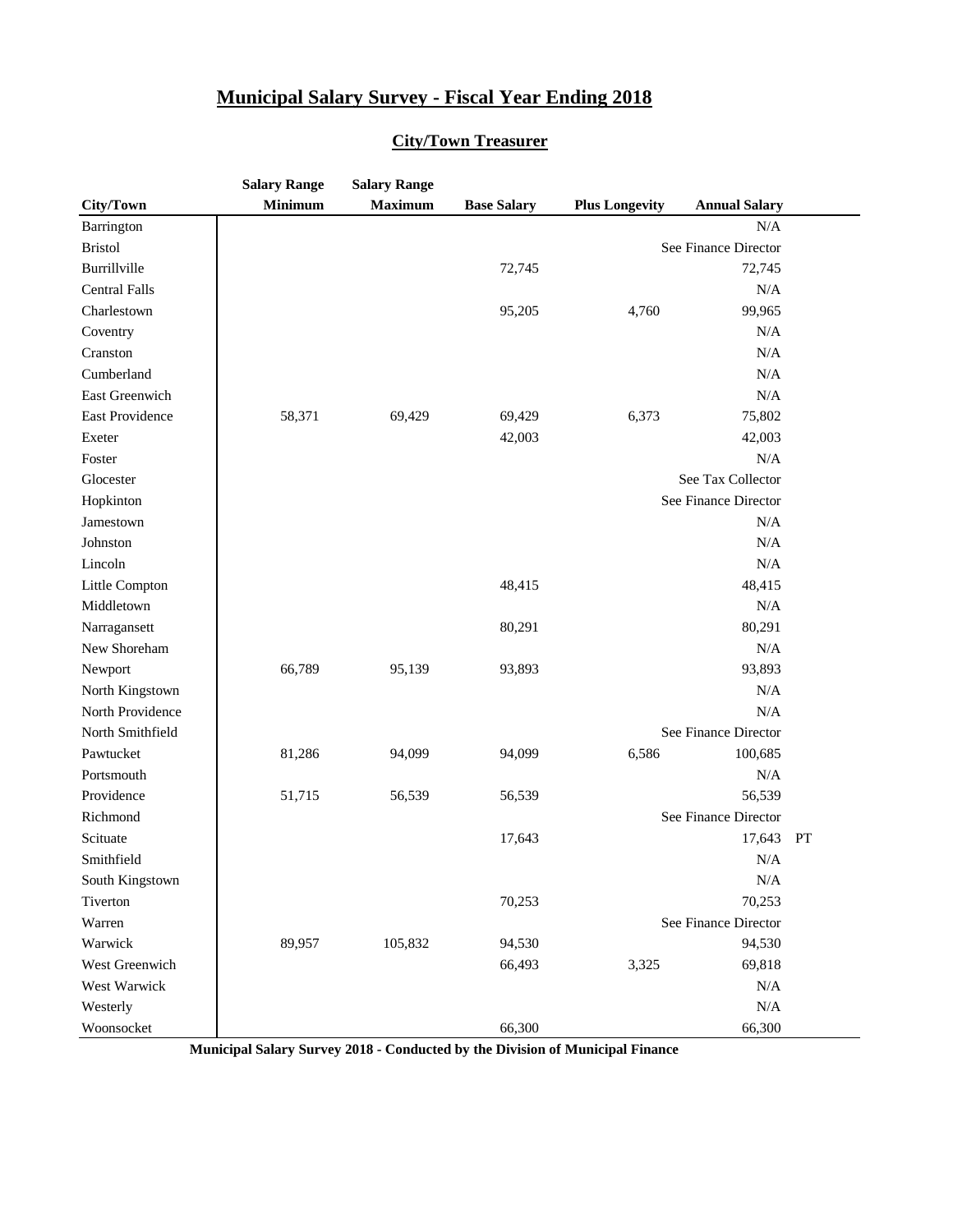#### **Water Official**

|                      | <b>Salary Range</b> | <b>Salary Range</b> |                    |                       |                      |    |
|----------------------|---------------------|---------------------|--------------------|-----------------------|----------------------|----|
| City/Town            | <b>Minimum</b>      | <b>Maximum</b>      | <b>Base Salary</b> | <b>Plus Longevity</b> | <b>Annual Salary</b> |    |
| Barrington           |                     |                     |                    |                       | $\rm N/A$            |    |
| <b>Bristol</b>       |                     |                     |                    |                       | N/A                  |    |
| Burrillville         |                     |                     |                    |                       | N/A                  |    |
| <b>Central Falls</b> |                     |                     |                    |                       | N/A                  |    |
| Charlestown          |                     |                     |                    |                       | N/A                  |    |
| Coventry             |                     |                     |                    |                       | N/A                  |    |
| Cranston             |                     |                     |                    |                       | N/A                  |    |
| Cumberland           |                     |                     | 86,379             |                       | 86,379               |    |
| East Greenwich       |                     |                     |                    |                       | N/A                  |    |
| East Providence      | 84,099              | 97,386              | 97,386             |                       | 97,386               |    |
| Exeter               |                     |                     |                    |                       | N/A                  |    |
| Foster               |                     |                     |                    |                       | N/A                  |    |
| Glocester            |                     |                     |                    |                       | N/A                  |    |
| Hopkinton            |                     |                     |                    |                       | N/A                  |    |
| Jamestown            |                     |                     |                    |                       | N/A                  |    |
| Johnston             |                     |                     | 8,850              |                       | 8,850                | PT |
| Lincoln              |                     |                     |                    |                       | N/A                  |    |
| Little Compton       |                     |                     |                    |                       | N/A                  |    |
| Middletown           |                     |                     |                    |                       | N/A                  |    |
| Narragansett         |                     |                     | 77,391             | 3,870                 | 81,261               |    |
| New Shoreham         |                     |                     | 74,261             |                       | 74,261               |    |
| Newport              | 96,720              | 137,779             | 130,000            |                       | 130,000              |    |
| North Kingstown      |                     |                     | 92,162             | 9,676                 | 101,838              |    |
| North Providence     |                     |                     |                    |                       | N/A                  |    |
| North Smithfield     |                     |                     |                    |                       | Combined             |    |
| Pawtucket            | 132,299             | 137,644             | 132,299            |                       | 132,299              |    |
| Portsmouth           |                     |                     | 50,723             |                       | 50,723               |    |
| Providence           |                     |                     |                    |                       | N/A                  |    |
| Richmond             |                     |                     |                    |                       | Outsourced           |    |
| Scituate             |                     |                     |                    |                       | N/A                  |    |
| Smithfield           |                     |                     | 74,027             |                       | 74,027               |    |
| South Kingstown      |                     |                     | 70,262             |                       | N/A                  |    |
| Tiverton             |                     |                     |                    |                       | N/A                  |    |
| Warren               |                     |                     |                    |                       | N/A                  |    |
| Warwick              | 61,877              | 92,585              | 92,585             | 12,962                | 105,547              |    |
| West Greenwich       |                     |                     |                    |                       | N/A                  |    |
| West Warwick         |                     |                     |                    |                       | N/A                  |    |
| Westerly             |                     |                     | 90,000             |                       | 90,000               |    |
| Woonsocket           |                     |                     | 84,842             | 5,090                 | 89,932               |    |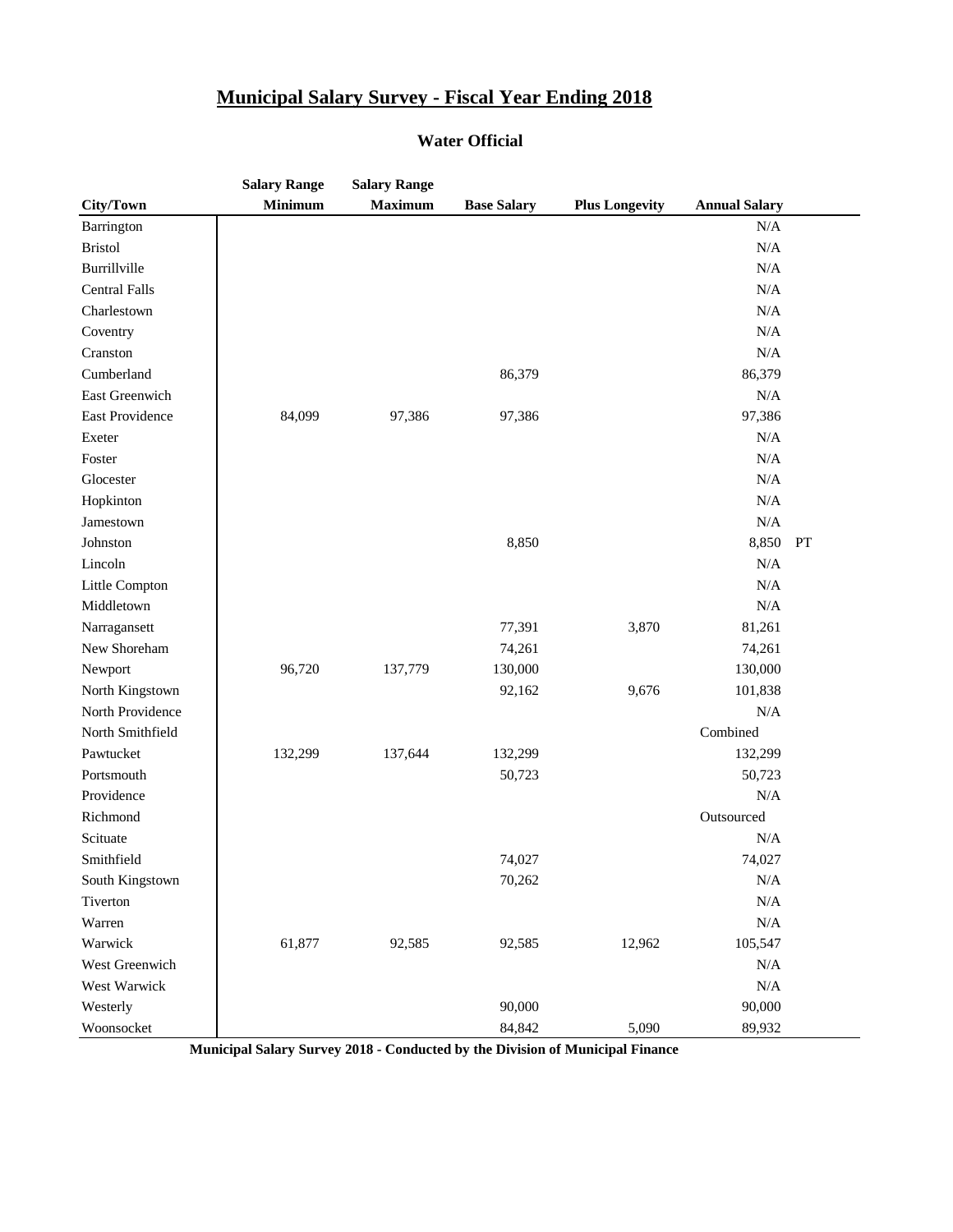#### **School Superintendent**

|                        | <b>Salary Range</b> | <b>Salary Range</b> |                    |                       |                      |           |
|------------------------|---------------------|---------------------|--------------------|-----------------------|----------------------|-----------|
| City/Town              | <b>Minimum</b>      | <b>Maximum</b>      | <b>Base Salary</b> | <b>Plus Longevity</b> | <b>Annual Salary</b> |           |
| Barrington             |                     |                     | 164,227            |                       | 164,227              |           |
| <b>Bristol</b>         |                     |                     | 150,000            | 2,550                 | 152,550              |           |
| Burrillville           |                     |                     | 83,970             |                       | 83,970               | PT        |
| <b>Central Falls</b>   | 154,000             | 164,000             | 159,000            |                       | 159,000              |           |
| Charlestown            |                     |                     |                    |                       | See Hopkinton        |           |
| Coventry               |                     |                     | 150,000            |                       | 150,000              |           |
| Cranston               | 156,000             | 166,000             | 162,302            | N/A                   | 162,302              | ∗         |
| Cumberland             |                     |                     | 163,471            |                       | 163,471              |           |
| East Greenwich         |                     |                     | 158,615            |                       | 158,615              |           |
| <b>East Providence</b> |                     |                     | 150,000            |                       | 150,000              |           |
| Exeter                 |                     |                     | 148,746            |                       | 148,746              |           |
| Foster                 |                     |                     | 153,517            |                       | 153,517              |           |
| Glocester              |                     |                     | 50,800             | 3,600                 | 54,400               | PT        |
| Hopkinton              |                     |                     | 164,477            |                       | 164,477              |           |
| Jamestown              |                     |                     | 128,023            |                       | 128,023              |           |
| Johnston               | 125,000             | 150,000             | 140,156            | 6,300                 | 146,456              |           |
| Lincoln                | 150,000             | 156,500             | 156,500            |                       | 156,500              |           |
| Little Compton         |                     |                     | 62,240             |                       | 62,240               | <b>PT</b> |
| Middletown             |                     |                     | 159,497            |                       | 159,497              |           |
| Narragansett           |                     |                     | 144,024            |                       | 144,024              |           |
| New Shoreham           |                     |                     | 49,717             |                       | 49,717               | PT        |
| Newport                |                     |                     | 167,760            |                       | 167,760              |           |
| North Kingstown        |                     |                     | 150,057            |                       | 150,057              |           |
| North Providence       |                     |                     | 166,400            |                       | 166,400              |           |
| North Smithfield       |                     |                     | 139,290            |                       | 139,290              |           |
| Pawtucket              |                     |                     | 180,000            |                       | 180,000              |           |
| Portsmouth             |                     |                     | 161,500            |                       | 161,500              |           |
| Providence             | 191,283             | 207,679             | 203,000            |                       | 203,000              |           |
| Richmond               |                     |                     |                    |                       | See Hopkinton        |           |
| Scituate               |                     |                     | 150,775            |                       | 150,775              |           |
| Smithfield             |                     |                     | 150,000            |                       | 152,500              |           |
| South Kingstown        |                     |                     | 167,098            |                       | 167,098              |           |
| Tiverton               |                     |                     | 137,333            |                       | 137,333              |           |
| Warren                 |                     |                     |                    |                       | See Bristol          |           |
| Warwick                |                     |                     | 185,000            |                       | 185,000              |           |
| West Greenwich         |                     |                     |                    |                       | See Exeter           |           |
| West Warwick           |                     |                     | 150,000            |                       | 150,000              |           |
| Westerly               |                     |                     | 158,000            |                       | 163,600              | $***$     |
| Woonsocket             |                     |                     | 150,000            |                       | 150,000              |           |

\*Consolidated with the School Department

\*\*Difference between base and annual represent stipends for advanced degrees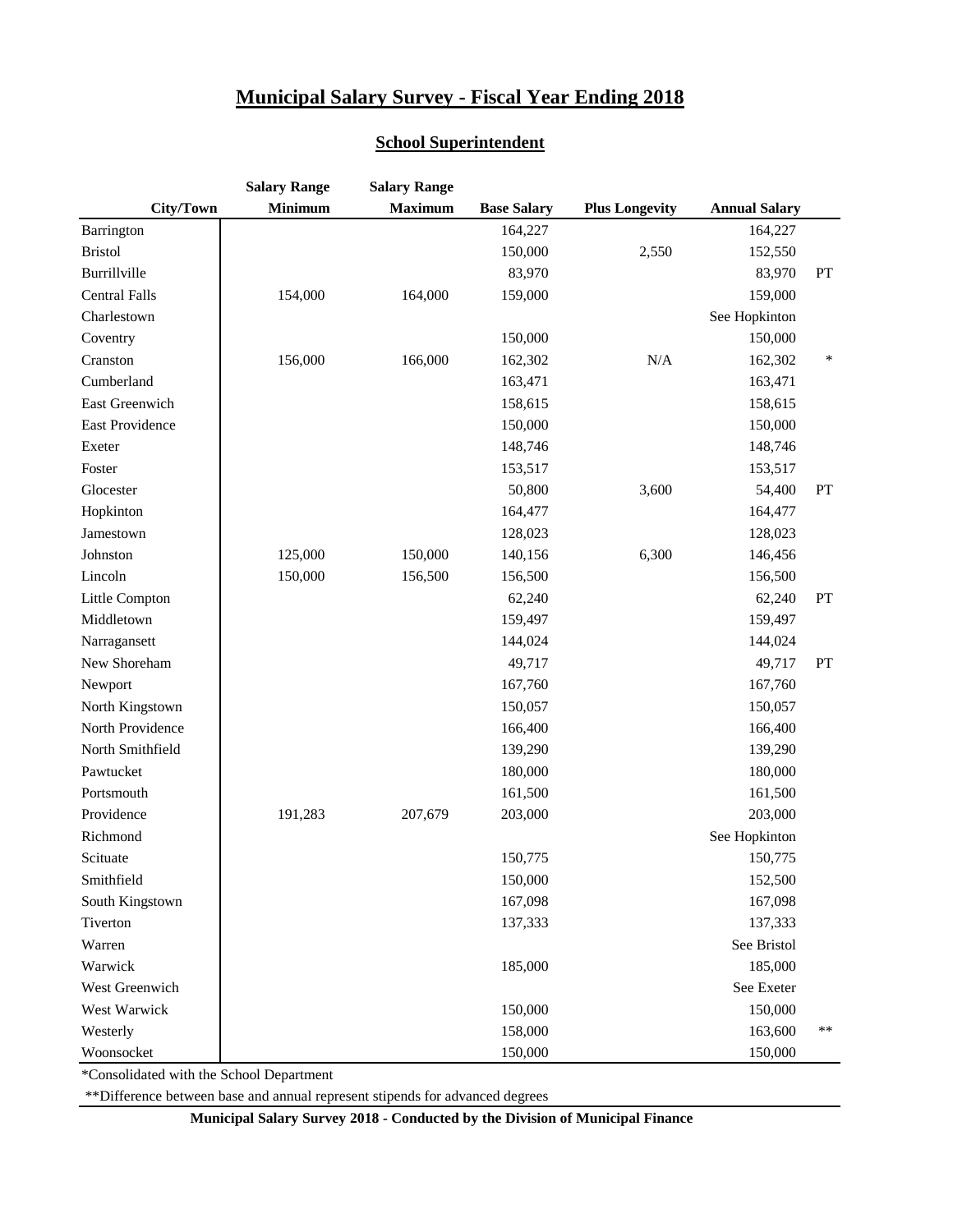|                      | <b>Salary Range</b> | <b>Salary Range</b> |                    |                       |                      |          |
|----------------------|---------------------|---------------------|--------------------|-----------------------|----------------------|----------|
| City/Town            | Minimum             | <b>Maximum</b>      | <b>Base Salary</b> | <b>Plus Longevity</b> | <b>Annual Salary</b> |          |
| Barrington           |                     |                     | 124,440            |                       | 124,440              |          |
| <b>Bristol</b>       |                     |                     | 122,875            | 3,200                 | 126,075              |          |
| Burrillville         |                     |                     |                    |                       | N/A                  |          |
| <b>Central Falls</b> | 107,000             | 117,000             | 112,000            |                       | 112,000              |          |
| Charlestown          |                     |                     |                    |                       | See Hopkinton        |          |
| Coventry             |                     |                     | 125,000            |                       | 125,000              |          |
| Cranston             | 118,000             | 128,000             | 125,000            |                       | 125,000              | $\ast$   |
| Cumberland           | 138,718             | 143,639             | 138,718            |                       | 138,718              |          |
| East Greenwich       |                     |                     |                    |                       | N/A                  |          |
| East Providence      |                     |                     | 121,660            | 4,000                 | 125,660              |          |
| Exeter               |                     |                     |                    |                       | N/A                  |          |
| Foster               |                     |                     | 115,900            |                       | 115,900              |          |
| Glocester            |                     |                     |                    |                       | N/A                  |          |
| Hopkinton            |                     |                     | 133,425            |                       | 133,425              |          |
| Jamestown            |                     |                     |                    |                       | N/A                  |          |
| Johnston             | 115,000             | 130,000             | 118,000            | 7,000                 | 125,000              |          |
| Lincoln              |                     |                     |                    |                       | N/A                  |          |
| Little Compton       |                     |                     |                    |                       | N/A                  |          |
| Middletown           |                     |                     | 128,374            |                       | 128,374              |          |
| Narragansett         |                     |                     |                    |                       | N/A                  |          |
| New Shoreham         |                     |                     |                    |                       | N/A                  |          |
| Newport              |                     |                     | 126,480            |                       | 126,480              |          |
| North Kingstown      |                     |                     | 133,301            |                       | 133,301              |          |
| North Providence     |                     |                     | 122,767            |                       | 122,767              |          |
| North Smithfield     |                     |                     | 104,970            |                       | 104,970              | 205 Days |
| Pawtucket            |                     |                     | 137,740            |                       | 137,740              |          |
| Portsmouth           |                     |                     | 132,376            |                       | 132,376              |          |
| Providence           |                     |                     |                    |                       | N/A                  |          |
| Richmond             |                     |                     |                    |                       | See Hopkinton        |          |
| Scituate             |                     |                     | 129,625            |                       | 129,625              |          |
| Smithfield           |                     |                     | 131,455            |                       | 131,455              |          |
| South Kingstown      |                     |                     | 143,919            |                       | 143,919              |          |
| Tiverton             |                     |                     | 100,919            |                       | 100,919              |          |
| Warren               |                     |                     |                    |                       | See Bristol          |          |
| Warwick              |                     |                     | 136,350            |                       | 136,350              |          |
| West Greenwich       |                     |                     |                    |                       | See Exeter           |          |
| West Warwick         |                     |                     |                    |                       | $\rm N/A$            |          |
| Westerly             |                     |                     | 127,938            |                       | 132,083              | $***$    |
| Woonsocket           |                     |                     | 122,000            |                       | 122,000              |          |

#### **Deputy School Superintendent**

\*Consolidated with the School Department

\*\*Difference between base and annual represent stipends for advanced degrees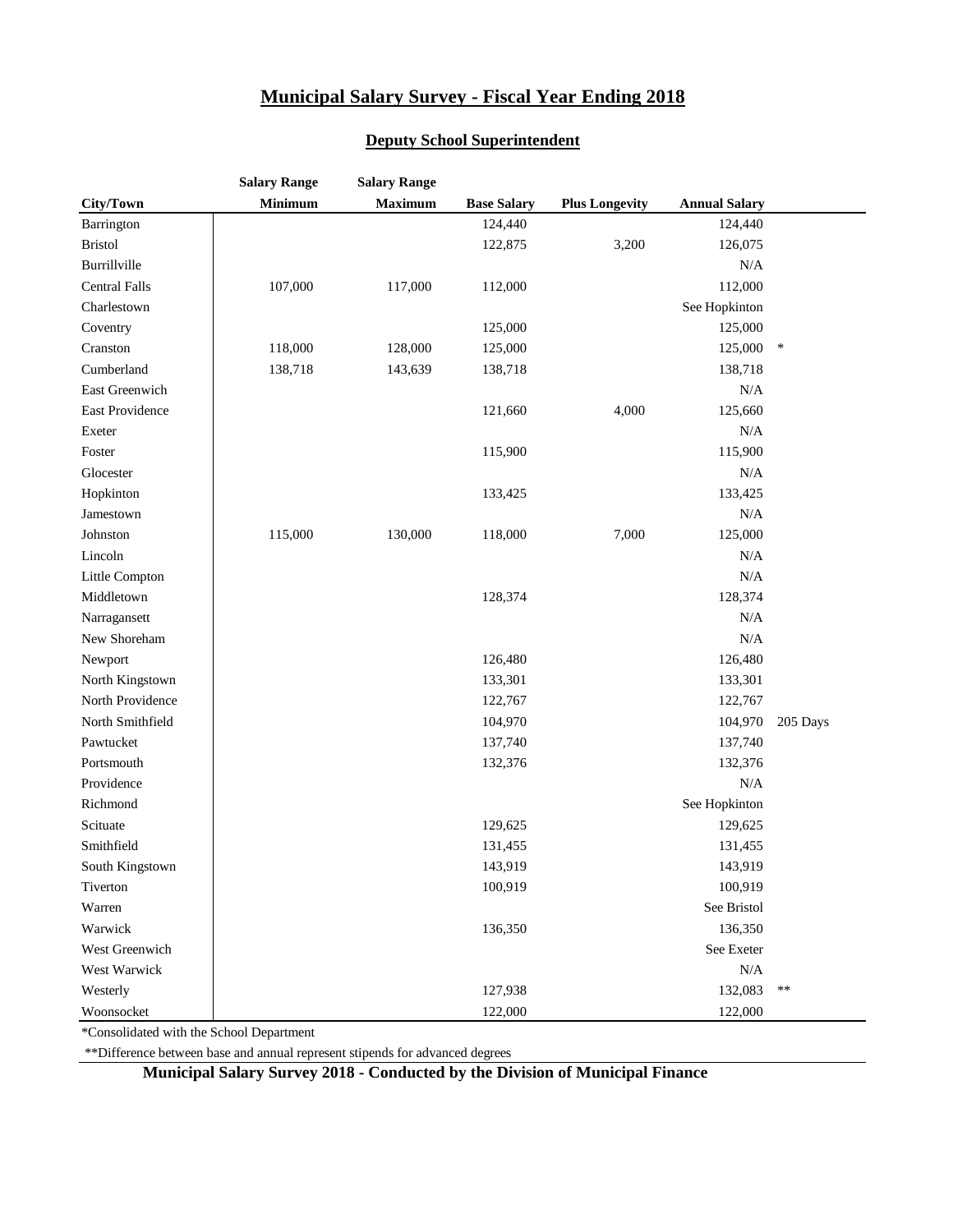#### **School Business Manager**

|                      | <b>Salary Range</b> | <b>Salary Range</b> |                    |                       |                      |       |
|----------------------|---------------------|---------------------|--------------------|-----------------------|----------------------|-------|
| City/Town            | <b>Minimum</b>      | <b>Maximum</b>      | <b>Base Salary</b> | <b>Plus Longevity</b> | <b>Annual Salary</b> |       |
| Barrington           |                     |                     | 120,000            |                       | 120,000              |       |
| <b>Bristol</b>       |                     |                     | 113,500            | 3,200                 | 116,700              |       |
| Burrillville         |                     |                     | 92,937             |                       | 92,937               | PT    |
| <b>Central Falls</b> |                     |                     | 100,000            |                       | 100,000              |       |
| Charlestown          |                     |                     |                    |                       | See Hopkinton        |       |
| Coventry             |                     |                     | 115,000            |                       | 115,000              |       |
| Cranston             | 112,500             | 125,000             | 118,985            | N/A                   | 118,965              | ∗     |
| Cumberland           | 114,262             | 120,047             | 114,262            |                       | 114,262              |       |
| East Greenwich       |                     |                     | 70,000             |                       | 70,000               | $***$ |
| East Providence      |                     |                     | 105,000            | 2,000                 | 107,000              |       |
| Exeter               |                     |                     | 113,000            |                       | 113,000              |       |
| Foster               |                     |                     | 94,729             |                       | 94,729               |       |
| Glocester            |                     |                     |                    |                       | See Finance Director |       |
| Hopkinton            |                     |                     | 105,955            |                       | 105,955              |       |
| Jamestown            |                     |                     | 93,810             |                       | 93,810               |       |
| Johnston             | 89,000              | 98,000              | 92,200             | 5,800                 | 98,000               |       |
| Lincoln              | 113,000             | 115,000             | 115,000            |                       | 115,000              |       |
| Little Compton       |                     |                     | 30,000             |                       | 30,000               | PT    |
| Middletown           |                     |                     | 98,354             |                       | 98,354               |       |
| Narragansett         |                     |                     | 110,957            |                       | 110,957              |       |
| New Shoreham         |                     |                     | 59,964             |                       | 59,964               | PT    |
| Newport              |                     |                     | 105,000            |                       | 105,000              |       |
| North Kingstown      |                     |                     | 127,959            |                       | 127,959              |       |
| North Providence     |                     |                     | 135,200            |                       | 135,200              |       |
| North Smithfield     |                     |                     | 95,841             | 555                   | 96,396               |       |
| Pawtucket            |                     |                     | 122,000            |                       | 122,000              |       |
| Portsmouth           |                     |                     | 135,948            |                       | 135,948              |       |
| Providence           | 133,686             | 151,917             | 151,917            |                       | 151,917              |       |
| Richmond             |                     |                     |                    |                       | See Hopkinton        |       |
| Scituate             |                     |                     |                    |                       | N/A                  |       |
| Smithfield           |                     |                     | 111,300            |                       | 111,300              |       |
| South Kingstown      |                     |                     | 128,004            |                       | 128,004              |       |
| Tiverton             |                     |                     | 101,959            |                       | 101,959              |       |
| Warren               |                     |                     |                    |                       | See Bristol          |       |
| Warwick              |                     |                     | 136,350            |                       | 136,350              |       |
| West Greenwich       |                     |                     |                    |                       | See Exeter           |       |
| West Warwick         |                     |                     | 106,000            |                       | 106,000              |       |
| Westerly             |                     |                     | 156,000            |                       | 156,000              | ∗     |
| Woonsocket           |                     |                     | 108,120            |                       | 108,120              |       |

\*Consolidated with the School Department

\*\*Deputy Director of Administration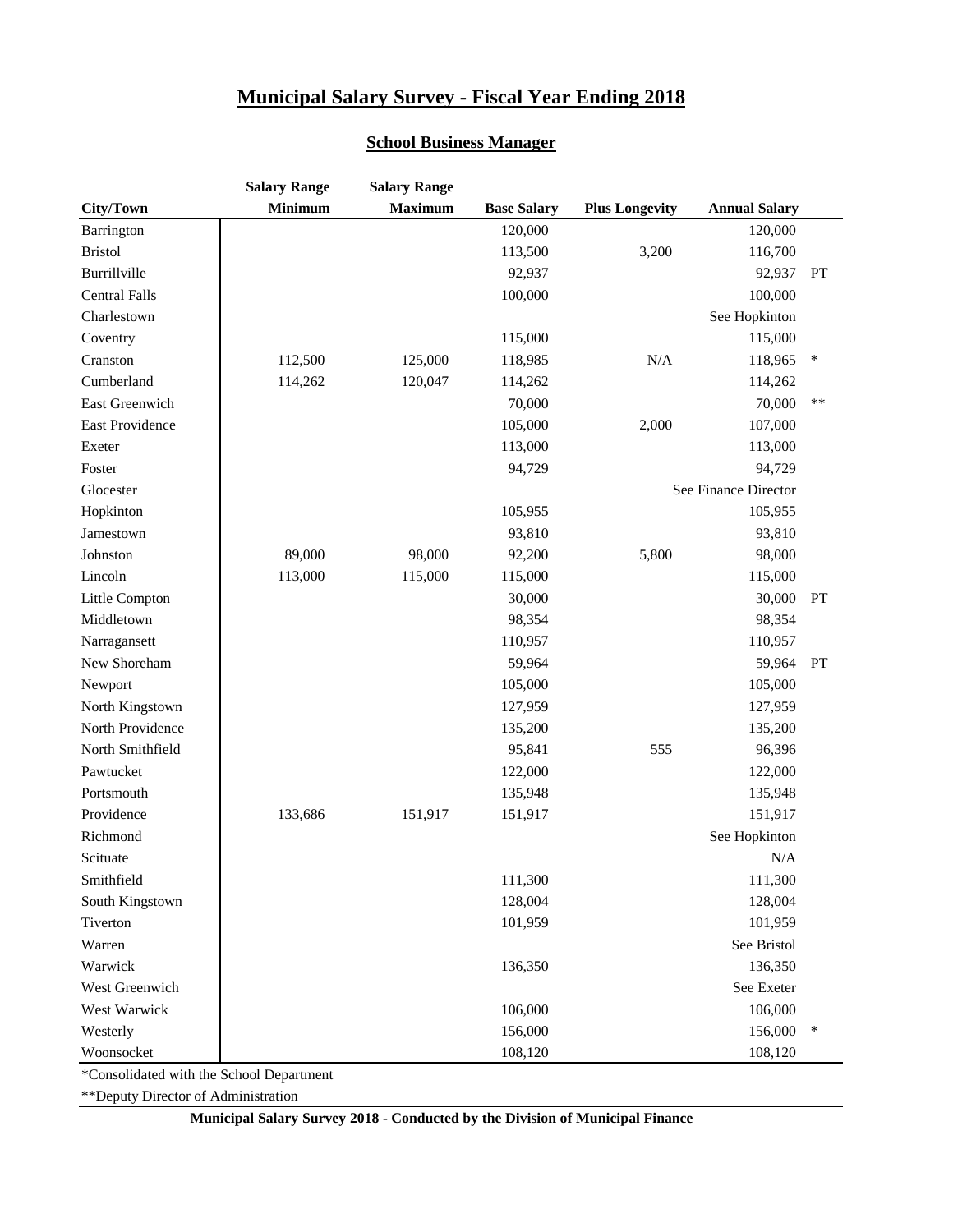| City/Town              | <b>Chief Executive Officer</b> | <b>City/Town</b>       | <b>Chief of Staff</b> |  |
|------------------------|--------------------------------|------------------------|-----------------------|--|
| Newport                | 178,500                        | South Kingstown        | 89,191                |  |
| Middletown             | 164,688                        | North Providence       | 85,352                |  |
| East Greenwich         | 160,000                        | Cranston               | 72,873                |  |
| Westerly               | 160,000                        | <b>Central Falls</b>   | 62,730                |  |
| <b>East Providence</b> | 149,625                        | Cumberland             | 60,000                |  |
| South Kingstown        | 145,000                        | Johnston               | 40,700 PT             |  |
| Barrington             | 130,050                        | Warwick                | 29,283 PT             |  |
| Charlestown            | 125,706                        | Woonsocket             | Vacant                |  |
| Portsmouth             | 125,600                        | Barrington             | N/A                   |  |
| Burrillville           | 122,170                        | <b>Bristol</b>         | N/A                   |  |
| Coventry               | 120,000                        | Burrillville           | N/A                   |  |
| North Kingstown        | 120,000                        | Charlestown            | N/A                   |  |
| West Warwick           | 120,000                        | Coventry               | N/A                   |  |
| New Shoreham           | 119,652                        | <b>East Greenwich</b>  | N/A                   |  |
| Jamestown              | 117,490                        | <b>East Providence</b> | N/A                   |  |
| Narragansett           | 115,450                        | Exeter                 | N/A                   |  |
| Smithfield             | 115,000                        | Foster                 | N/A                   |  |
| Warwick                | 100,000                        | Glocester              | N/A                   |  |
| Hopkinton              | 97,772                         | Hopkinton              | N/A                   |  |
| Tiverton               | 93,000                         | Jamestown              | N/A                   |  |
| Cumberland             | 90,500                         | Lincoln                | N/A                   |  |
| Warren                 | 87,542                         | Little Compton         | N/A                   |  |
| Lincoln                | 87,291                         | Middletown             | N/A                   |  |
| Woonsocket             | 87,000                         | Narragansett           | N/A                   |  |
| Cranston               | 80,765                         | New Shoreham           | N/A                   |  |
| Richmond               | 78,200                         | Newport                | N/A                   |  |
| <b>Bristol</b>         | 75,500                         | North Kingstown        | N/A                   |  |
| Johnston               | 75,000                         | North Smithfield       | N/A                   |  |
| North Smithfield       | 75,000                         | Pawtucket              | N/A                   |  |
| <b>Central Falls</b>   | 72,760                         | Portsmouth             | N/A                   |  |
| West Greenwich         | 69,204                         | Providence             | N/A                   |  |
| Exeter                 | N/A                            | Richmond               | $\rm N/A$             |  |
| Foster                 | N/A                            | Scituate               | N/A                   |  |
| Glocester              | N/A                            | Smithfield             | N/A                   |  |
| Little Compton         | $\rm N/A$                      | Tiverton               | $\rm N/A$             |  |
| North Providence       | N/A                            | Warren                 | N/A                   |  |
| Pawtucket              | N/A                            | West Greenwich         | $\rm N/A$             |  |
| Providence             | N/A                            | West Warwick           | N/A                   |  |
| Scituate               | N/A                            | Westerly               | $\rm N/A$             |  |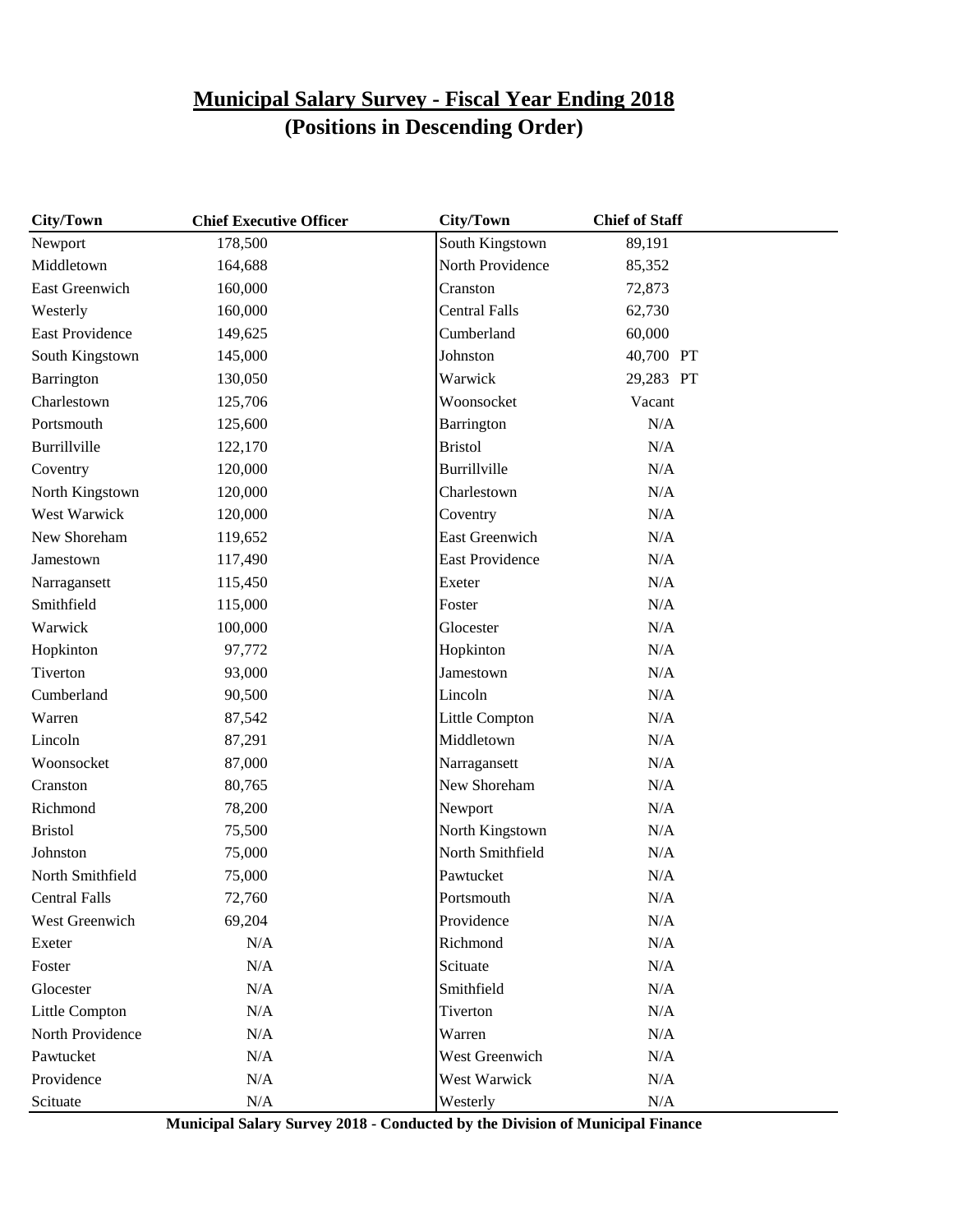| <b>City/Town</b>       | <b>Tax Assessor</b>  | <b>City/Town</b>       | <b>Deputy Tax Assessor</b> |  |
|------------------------|----------------------|------------------------|----------------------------|--|
| Providence             | 119,815              | Providence             | 87,681                     |  |
| Warwick                | 107,888              | Pawtucket              | 72,899                     |  |
| Charlestown            | 96,644               | Cranston               | 71,731                     |  |
| North Providence       | 95,000               | <b>East Providence</b> | 67,405                     |  |
| <b>East Providence</b> | 89,245               | Newport                | 57,240                     |  |
| Portsmouth             | 86,833               | Burrillville           | 56,583                     |  |
| <b>East Greenwich</b>  | 86,700               | Narragansett           | 53,768                     |  |
| Barrington             | 86,494               | Smithfield             | 52,862                     |  |
| Woonsocket             | 85,575               | Cumberland             | 52,788                     |  |
| North Kingstown        | 85,384               | Scituate               | 45,048                     |  |
| Pawtucket              | 85,156               | Hopkinton              | 44,703                     |  |
| Middletown             | 83,613               | West Warwick           | 40,823                     |  |
| South Kingstown        | 79,912               | West Greenwich         | Vacant                     |  |
| Westerly               | 77,332               | Warwick                | Vacant                     |  |
| Smithfield             | 75,190               | Barrington             | N/A                        |  |
| Narragansett           | 75,000               | <b>Bristol</b>         | N/A                        |  |
| Tiverton               | 74,430               | <b>Central Falls</b>   | N/A                        |  |
| West Greenwich         | 73,864               | Charlestown            | N/A                        |  |
| Coventry               | 70,125               | Coventry               | N/A                        |  |
| West Warwick           | 70,000               | East Greenwich         | N/A                        |  |
| Burrillville           | 69,906               | Exeter                 | N/A                        |  |
| Jamestown              | 68,500               | Foster                 | N/A                        |  |
| Cranston               | 67,665               | Glocester              | N/A                        |  |
| North Smithfield       | 66,278               | Jamestown              | N/A                        |  |
| Cumberland             | 65,000               | Johnston               | N/A                        |  |
| Lincoln                | 64,594               | Lincoln                | N/A                        |  |
| Glocester              | 63,600               | Little Compton         | N/A                        |  |
| <b>Bristol</b>         | 63,165               | Middletown             | N/A                        |  |
| Warren                 | 57,570               | New Shoreham           | N/A                        |  |
| Johnston               | 56,584               | North Kingstown        | N/A                        |  |
| Hopkinton              | 53,673               | North Providence       | N/A                        |  |
| Richmond               | 44,902 PT            | North Smithfield       | N/A                        |  |
| Exeter                 | 44,739               | Portsmouth             | N/A                        |  |
| New Shoreham           | 35,454               | Richmond               | N/A                        |  |
| Foster                 | 31,074 PT            | South Kingstown        | N/A                        |  |
| Little Compton         | 24,960 PT            | Tiverton               | N/A                        |  |
| Scituate               | See Finance Director | Warren                 | N/A                        |  |
| <b>Central Falls</b>   | N/A                  | Westerly               | N/A                        |  |
| Newport                | N/A                  | Woonsocket             | N/A                        |  |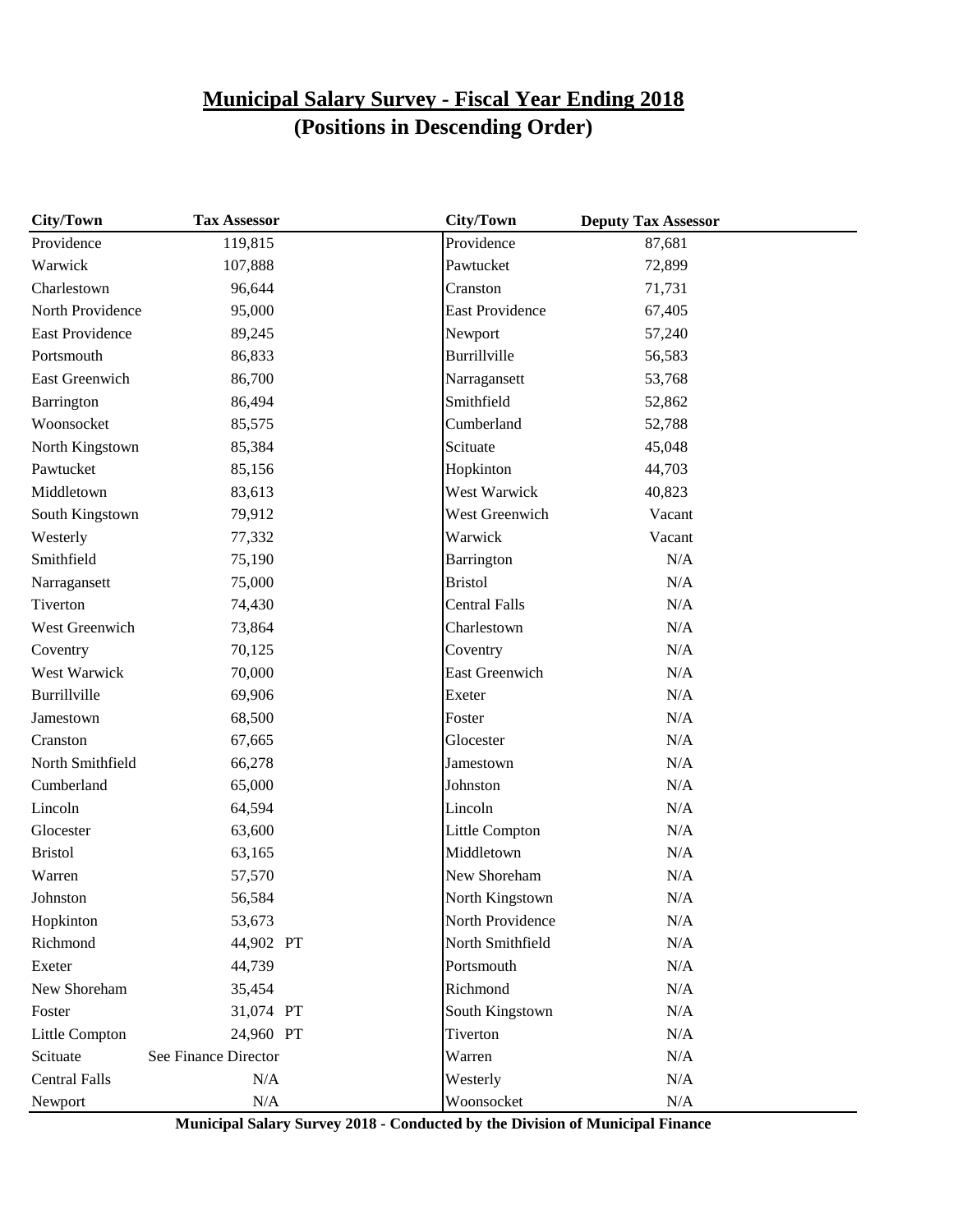| City/Town              | <b>Building Code Official</b> | <b>City/Town</b>       | <b>City/Town Clerk</b> |  |
|------------------------|-------------------------------|------------------------|------------------------|--|
| Newport                | 102,769                       | Providence             | 103,519                |  |
| Barrington             | 87,304                        | Newport                | 100,803                |  |
| Johnston               | 85,000                        | North Kingstown        | 91,711                 |  |
| South Kingstown        | 84,925                        | South Kingstown        | 84,925                 |  |
| Warwick                | 84,208                        | Middletown             | 83,328                 |  |
| Narragansett           | 83,547                        | Burrillville           | 82,755                 |  |
| <b>East Providence</b> | 81,839                        | Pawtucket              | 82,458                 |  |
| East Greenwich         | 80,860                        | <b>Bristol</b>         | 81,881                 |  |
| Middletown             | 80,058                        | Barrington             | 81,090                 |  |
| North Kingstown        | 79,588                        | Charlestown            | 80,914                 |  |
| New Shoreham           | 78,179                        | East Greenwich         | 80,600                 |  |
| Portsmouth             | 76,907                        | <b>East Providence</b> | 79,954                 |  |
| Smithfield             | 75,000                        | Cranston               | 77,180                 |  |
| West Warwick           | 75,000                        | Westerly               | 76,865                 |  |
| Woonsocket             | 74,970                        | Johnston               | 76,440                 |  |
| Westerly               | 71,700                        | Portsmouth             | 76,061                 |  |
| Pawtucket              | 71,214                        | Woonsocket             | 75,722                 |  |
| North Smithfield       | 68,850                        | Glocester              | 74,600                 |  |
| Jamestown              | 68,163                        | Jamestown              | 71,996                 |  |
| <b>Bristol</b>         | 67,894                        | Narragansett           | 71,585                 |  |
| West Greenwich         | 67,774                        | Warwick                | 70,855                 |  |
| Warren                 | 67,088                        | Lincoln                | 70,500                 |  |
| Burrillville           | 65,756                        | North Smithfield       | 69,661                 |  |
| Cumberland             | 64,000                        | Smithfield             | 67,749                 |  |
| Glocester              | 62,500                        | Cumberland             | 67,600                 |  |
| Coventry               | 61,480                        | West Warwick           | 66,500                 |  |
| Lincoln                | 57,553                        | Scituate               | 66,306                 |  |
| Hopkinton              | 56,173                        | North Providence       | 66,193                 |  |
| Little Compton         | 44,500                        | <b>Central Falls</b>   | 65,713                 |  |
| Foster                 | 37,289                        | Coventry               | 64,982                 |  |
| Richmond               | 34,528                        | Tiverton               | 64,765                 |  |
| Cranston               | Vacant                        | Warren                 | 64,640                 |  |
| Providence             | Vacant                        | West Greenwich         | 63,661                 |  |
| Tiverton               | Vacant                        | New Shoreham           | 62,334                 |  |
| Exeter                 | Percentage of Fees Collected  | Richmond               | 58,700                 |  |
| <b>Central Falls</b>   | N/A                           | Hopkinton              | 56,432                 |  |
| Charlestown            | N/A                           | Exeter                 | 55,000                 |  |
| North Providence       | N/A                           | Little Compton         | 53,721                 |  |
| Scituate               | $\rm N/A$                     | Foster                 | 52,724                 |  |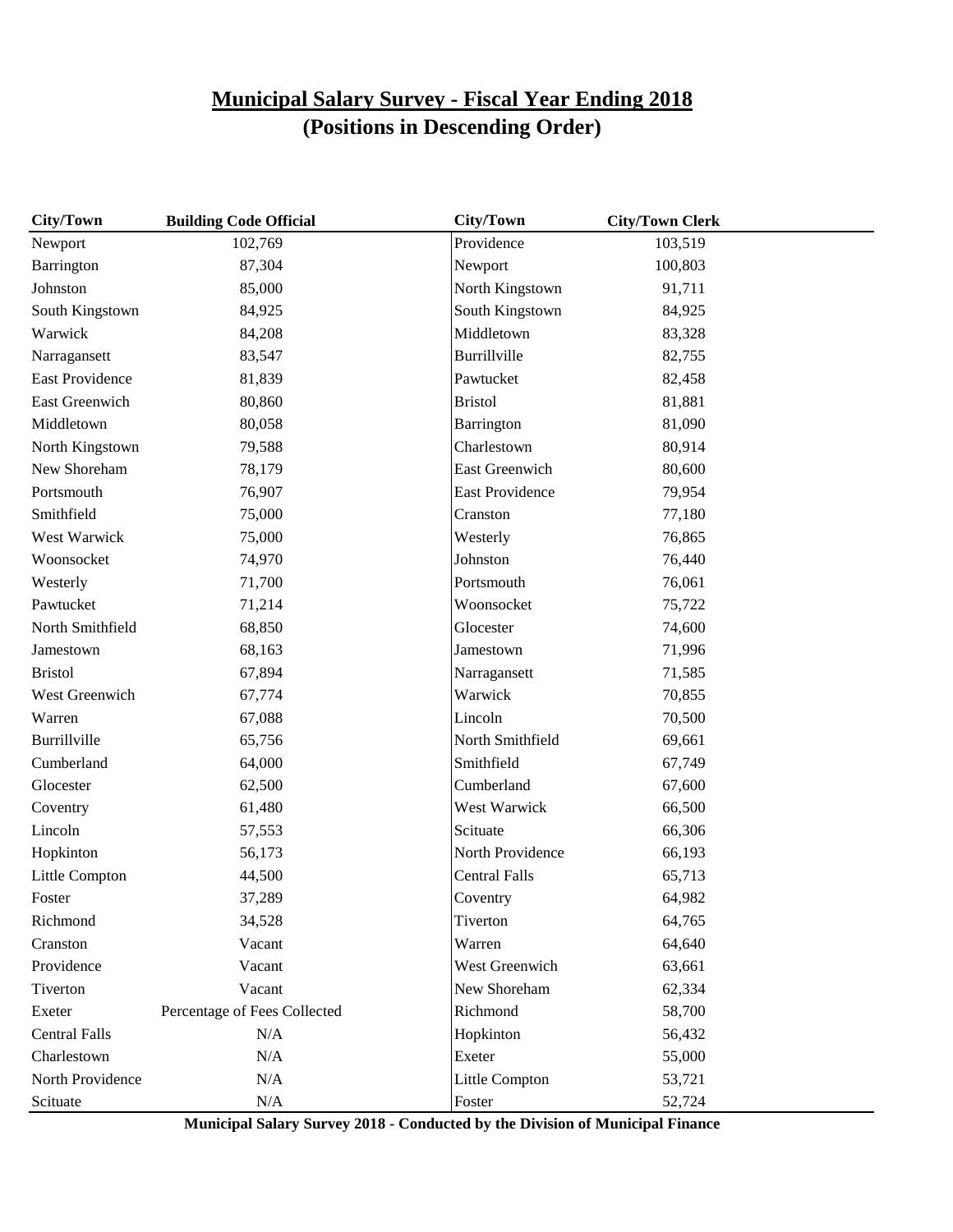| City/Town              | <b>Deputy Clerk</b> | City/Town              | <b>City/Town Engineer</b>    |  |
|------------------------|---------------------|------------------------|------------------------------|--|
| Providence             | 82,838              | <b>East Providence</b> | 111,869                      |  |
| North Kingstown        | 70,243              | Providence             | 110,652                      |  |
| Warwick                | 69,032              | Newport                | 109,162                      |  |
| Westerly               | 67,471              | Narragansett           | 107,091                      |  |
| Pawtucket              | 66,786              | Cranston               | 97,869                       |  |
| <b>East Providence</b> | 66,172              | Woonsocket             | 96,900                       |  |
| East Greenwich         | 62,530              | Middletown             | 93,343                       |  |
| Cranston               | 61,670              | Westerly               | 90,000                       |  |
| South Kingstown        | 61,101              | North Kingstown        | 87,465                       |  |
| Middletown             | 59,559              | South Kingstown        | 86,781                       |  |
| Scituate               | 58,777              | Smithfield             | 81,540                       |  |
| Jamestown              | 54,126              | Coventry               | 80,917                       |  |
| New Shoreham           | 53,934              | Lincoln                | 79,982                       |  |
| <b>Bristol</b>         | 53,810              | <b>East Greenwich</b>  | 79,178                       |  |
| Narragansett           | 53,372              | Johnston               | 65,010                       |  |
| Warren                 | 53,145              | Cumberland             | 57,503                       |  |
| <b>Central Falls</b>   | 53,040              | Warwick                | Vacant                       |  |
| Newport                | 52,344              | Warren                 | See Director of Public Works |  |
| Coventry               | 52,107              | Scituate               | Contracted                   |  |
| Lincoln                | 51,762              | Barrington             | N/A                          |  |
| Burrillville           | 50,996              | <b>Bristol</b>         | N/A                          |  |
| Charlestown            | 50,044              | Burrillville           | N/A                          |  |
| Smithfield             | 49,823              | <b>Central Falls</b>   | N/A                          |  |
| Glocester              | 49,000              | Charlestown            | N/A                          |  |
| Hopkinton              | 47,446              | Exeter                 | N/A                          |  |
| North Providence       | 46,728              | Foster                 | N/A                          |  |
| Exeter                 | 41,228              | Glocester              | N/A                          |  |
| West Greenwich         | 41,114              | Hopkinton              | N/A                          |  |
| West Warwick           | 40,823              | Jamestown              | N/A                          |  |
| Little Compton         | 40,118              | Little Compton         | N/A                          |  |
| Foster                 | 38,000              | New Shoreham           | N/A                          |  |
| North Smithfield       | 35,908              | North Providence       | $\rm N/A$                    |  |
| Richmond               | 32,136              | North Smithfield       | N/A                          |  |
| Cumberland             | 17,955 PT           | Pawtucket              | N/A                          |  |
| Johnston               | 5,252 PT            | Portsmouth             | $\rm N/A$                    |  |
| Barrington             | N/A                 | Richmond               | N/A                          |  |
| Portsmouth             | N/A                 | Tiverton               | N/A                          |  |
| Tiverton               | N/A                 | West Greenwich         | N/A                          |  |
| Woonsocket             | N/A                 | West Warwick           | $\rm N/A$                    |  |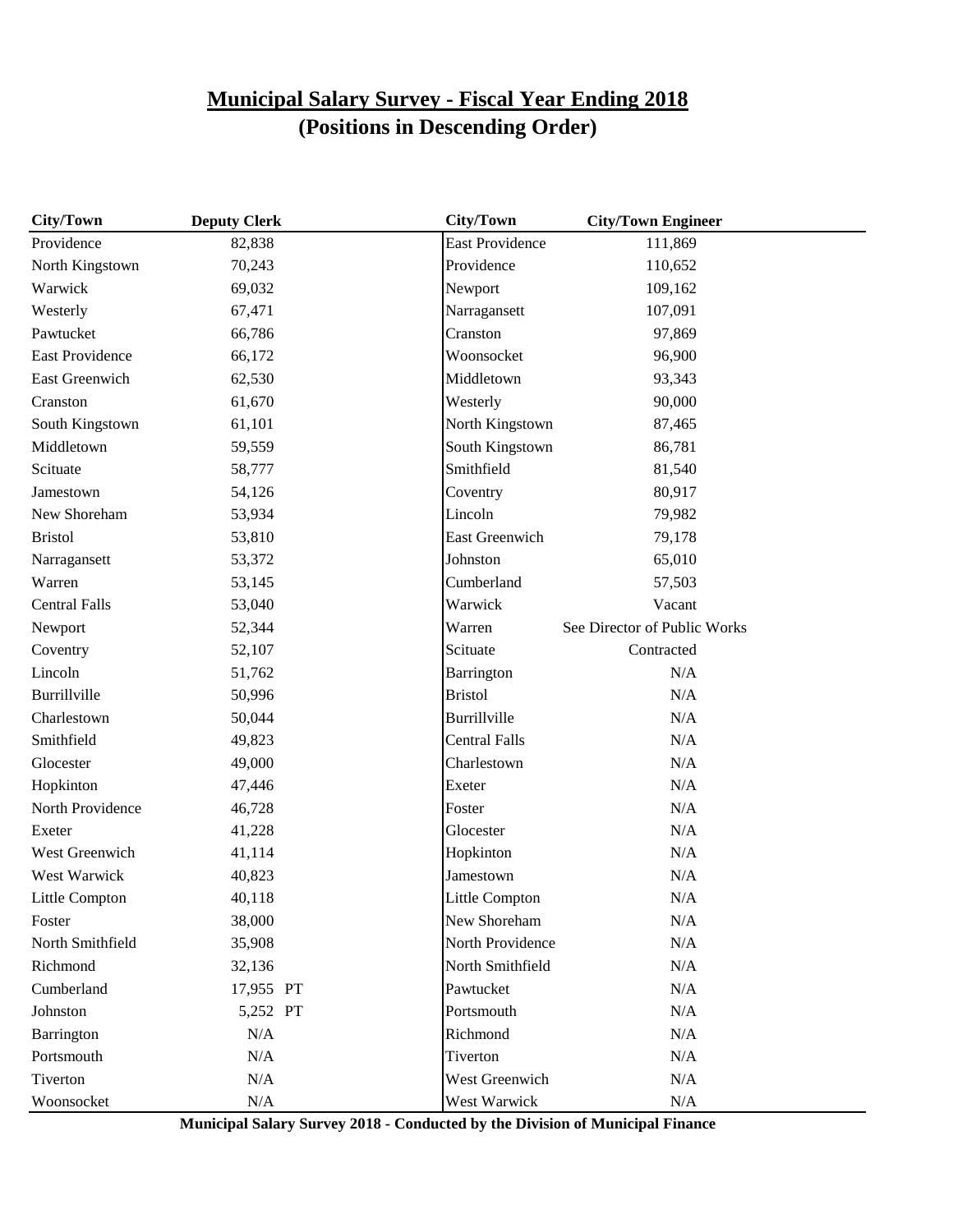| City/Town              | <b>Finance Director</b> | City/Town              | <b>Deputy Finance Director</b> |  |
|------------------------|-------------------------|------------------------|--------------------------------|--|
| Providence             | 165,519                 | Providence             | 120,688                        |  |
| Newport                | 152,225                 | Pawtucket              | 97,359                         |  |
| <b>East Providence</b> | 132,188                 | Woonsocket             | 90,710                         |  |
| South Kingstown        | 122,205                 | East Greenwich         | 85,000                         |  |
| Warwick                | 113,025                 | Smithfield             | 79,538                         |  |
| Johnston               | 111,300                 | North Kingstown        | 75,755                         |  |
| Barrington             | 110,885                 | Middletown             | 75,000                         |  |
| Westerly               | 110,000                 | Portsmouth             | 74,909                         |  |
| Pawtucket              | 109,999                 | Cumberland             | 71,646                         |  |
| Middletown             | 107,193                 | Coventry               | 65,338                         |  |
| North Kingstown        | 107,100                 | <b>Central Falls</b>   | 65,082                         |  |
| Woonsocket             | 106,742                 | Lincoln                | 60,554                         |  |
| <b>Bristol</b>         | 105,713                 | Barrington             | 58,262                         |  |
| West Warwick           | 105,000                 | West Warwick           | 56,562                         |  |
| Narragansett           | 104,688                 | <b>Bristol</b>         | 56,447                         |  |
| <b>Central Falls</b>   | 104,061                 | North Smithfield       | 55,080                         |  |
| North Providence       | 104,025                 | Hopkinton              | 48,946                         |  |
| Cranston               | 103,330                 | New Shoreham           | 45,302                         |  |
| New Shoreham           | 97,177                  | Foster                 | 40,000                         |  |
| Jamestown              | 96,215                  | Richmond               | 32,731                         |  |
| Coventry               | 95,732                  | Burrillville           | N/A                            |  |
| Smithfield             | 95,669                  | Charlestown            | N/A                            |  |
| Cumberland             | 93,450                  | Cranston               | N/A                            |  |
| Glocester              | 93,400                  | <b>East Providence</b> | N/A                            |  |
| Lincoln                | 90,296                  | Exeter                 | N/A                            |  |
| Portsmouth             | 90,000                  | Glocester              | N/A                            |  |
| North Smithfield       | 89,760                  | Jamestown              | N/A                            |  |
| Burrillville           | 87,250                  | Johnston               | N/A                            |  |
| Hopkinton              | 81,047                  | Little Compton         | N/A                            |  |
| Scituate               | 80,255                  | Narragansett           | N/A                            |  |
| Warren                 | 78,069                  | Newport                | N/A                            |  |
| Foster                 | 73,211                  | North Providence       | $\rm N/A$                      |  |
| Richmond               | 52,173 PT               | Scituate               | N/A                            |  |
| East Greenwich         | Vacant *                | South Kingstown        | N/A                            |  |
| Charlestown            | $\rm N/A$               | Tiverton               | N/A                            |  |
| Exeter                 | $\rm N/A$               | Warren                 | $\rm N/A$                      |  |
| Little Compton         | $\rm N/A$               | Warwick                | $\rm N/A$                      |  |
| Tiverton               | N/A                     | <b>West Greenwich</b>  | N/A                            |  |
| West Greenwich         | N/A                     | Westerly               | N/A                            |  |

\*Consolidated with the School Department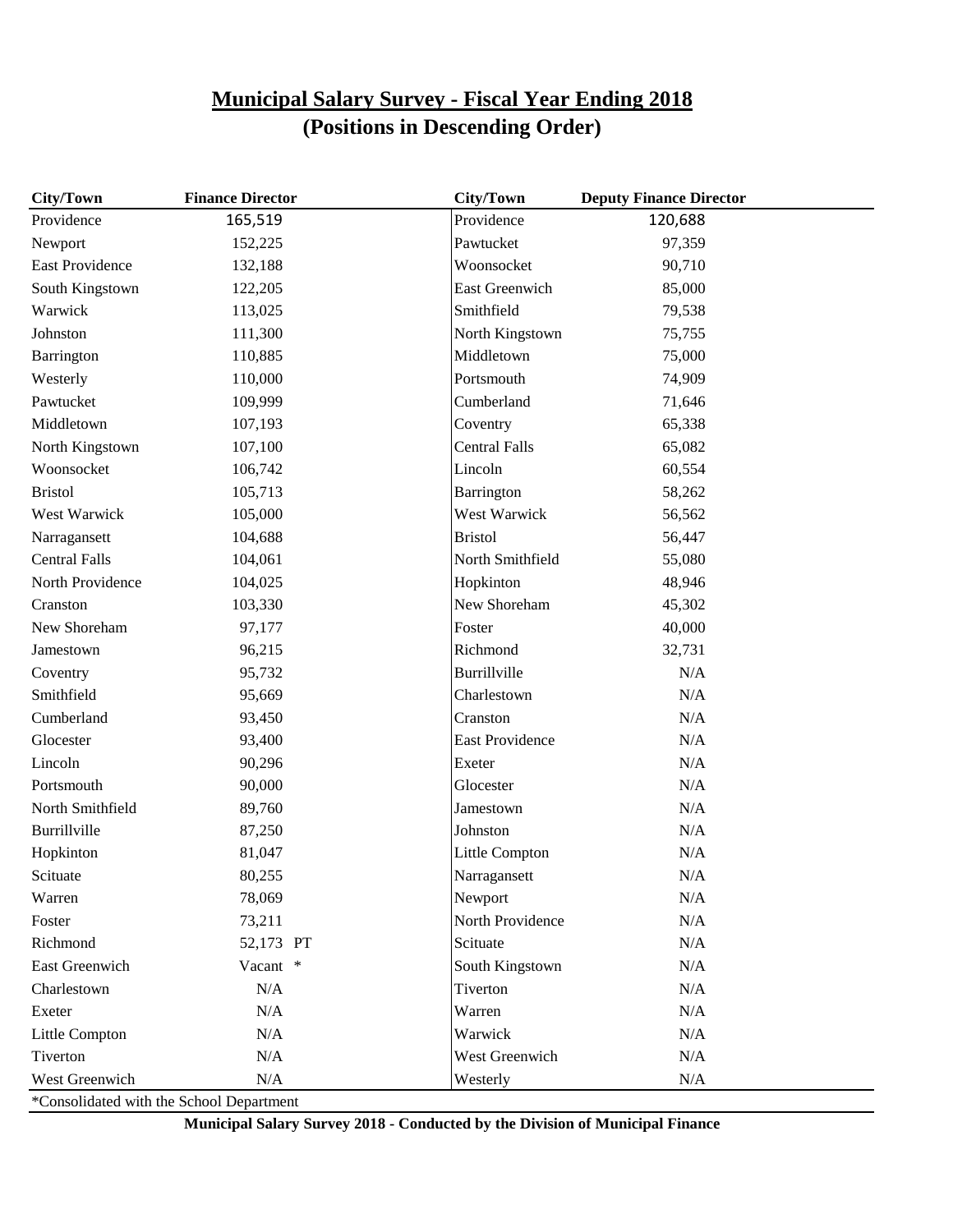| City/Town              | <b>Fire Chief</b> | <b>City/Town</b>       | <b>Deputy Fire Chief</b> |  |
|------------------------|-------------------|------------------------|--------------------------|--|
| Warwick                | 132,382           | Providence             | 123,389                  |  |
| Cranston               | 128,515           | Warwick                | 122,579                  |  |
| Newport                | 120,000           | Cranston               | 113,107                  |  |
| <b>East Providence</b> | 119,585           | North Kingstown        | 98,118                   |  |
| Woonsocket             | 107,081           | Newport                | 87,412                   |  |
| North Kingstown        | 106,042           | <b>Central Falls</b>   | 83,412                   |  |
| Barrington             | 105,710           | Woonsocket             | 80,734                   |  |
| Middletown             | 104,808           | Pawtucket              | 79,715                   |  |
| Portsmouth             | 104,133           | Smithfield             | 76,087                   |  |
| Narragansett           | 100,729           | Johnston               | 71,008                   |  |
| Pawtucket              | 98,476            | <b>Bristol</b>         | 59,430                   |  |
| Smithfield             | 97,919            | Scituate               | Volunteer                |  |
| North Providence       | 91,670            | East Greenwich         | Vacant                   |  |
| Tiverton               | 87,702            | Barrington             | N/A                      |  |
| West Warwick           | 81,480            | Burrillville           | N/A                      |  |
| <b>Bristol</b>         | 80,800            | Charlestown            | N/A                      |  |
| <b>Central Falls</b>   | 79,432            | Coventry               | N/A                      |  |
| Warren                 | 76,714            | Cumberland             | N/A                      |  |
| Little Compton         | 76,260            | <b>East Providence</b> | N/A                      |  |
| Johnston               | 75,000            | Exeter                 | N/A                      |  |
| Hopkinton              | 72,100            | Foster                 | N/A                      |  |
| Scituate               | Volunteer         | Glocester              | N/A                      |  |
| East Greenwich         | Vacant            | Hopkinton              | N/A                      |  |
| Burrillville           | N/A               | Jamestown              | N/A                      |  |
| Charlestown            | N/A               | Lincoln                | N/A                      |  |
| Coventry               | N/A               | Little Compton         | N/A                      |  |
| Cumberland             | N/A               | Middletown             | N/A                      |  |
| Exeter                 | N/A               | Narragansett           | N/A                      |  |
| Foster                 | N/A               | New Shoreham           | $\rm N/A$                |  |
| Glocester              | N/A               | North Providence       | N/A                      |  |
| Jamestown              | N/A               | North Smithfield       | N/A                      |  |
| Lincoln                | $\rm N/A$         | Portsmouth             | $\rm N/A$                |  |
| New Shoreham           | $\rm N/A$         | Richmond               | $\rm N/A$                |  |
| North Smithfield       | N/A               | South Kingstown        | N/A                      |  |
| Providence             | $\rm N/A$         | Tiverton               | $\rm N/A$                |  |
| Richmond               | $\rm N/A$         | Warren                 | $\rm N/A$                |  |
| South Kingstown        | $\rm N/A$         | West Greenwich         | $\rm N/A$                |  |
| West Greenwich         | $\rm N/A$         | West Warwick           | $\rm N/A$                |  |
| Westerly               | $\rm N/A$         | Westerly               | $\rm N/A$                |  |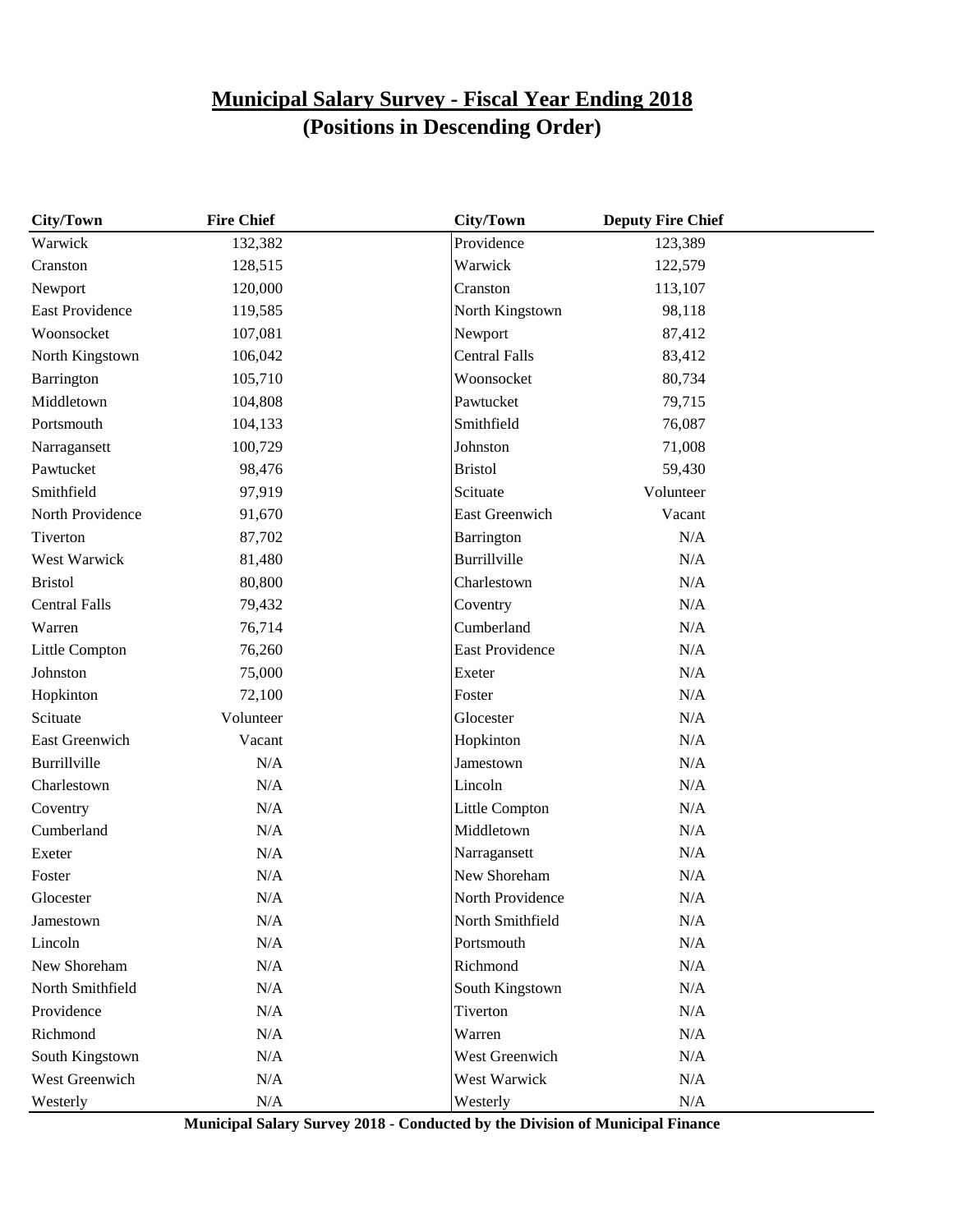|                        | Highway                   |                        |                        |  |
|------------------------|---------------------------|------------------------|------------------------|--|
| City/Town              | Supervisor/Superintendent | City/Town              | <b>Minimum Housing</b> |  |
| Providence             | 105,456                   | Johnston               | 65,000                 |  |
| <b>East Providence</b> | 96,994                    | North Providence       | 54,574                 |  |
| Barrington             | 92,496                    | Newport                | 53,293                 |  |
| Warwick                | 87,937                    | Warwick                | 51,891                 |  |
| Newport                | 82,721                    | Westerly               | 49,000                 |  |
| South Kingstown        | 79,912                    | Woonsocket             | 45,798                 |  |
| Narragansett           | 78,795                    | Cranston               | 44,999                 |  |
| North Kingstown        | 77,055                    | West Warwick           | 37,500                 |  |
| Scituate               | 75,099                    | New Shoreham           | 20,238 PT              |  |
| Cranston               | 72,383                    | <b>East Providence</b> | 25/per hr. PT          |  |
| Woonsocket             | 71,901                    | Barrington             | N/A                    |  |
| New Shoreham           | 70,776                    | <b>Bristol</b>         | N/A                    |  |
| Jamestown              | 70,586                    | Burrillville           | N/A                    |  |
| Westerly               | 68,000                    | <b>Central Falls</b>   | N/A                    |  |
| <b>Bristol</b>         | 66,433                    | Charlestown            | N/A                    |  |
| Lincoln                | 65,871                    | Coventry               | N/A                    |  |
| Cumberland             | 59,677                    | Cumberland             | N/A                    |  |
| Charlestown            | 59,546                    | <b>East Greenwich</b>  | N/A                    |  |
| Pawtucket              | 58,946                    | Exeter                 | N/A                    |  |
| Burrillville           | 58,281                    | Foster                 | N/A                    |  |
| Johnston               | 51,896                    | Glocester              | N/A                    |  |
| Foster                 | See Public Works Director | Hopkinton              | N/A                    |  |
| North Smithfield       | See Public Works Director | Jamestown              | N/A                    |  |
| Richmond               | See Public Works Director | Lincoln                | N/A                    |  |
| Warren                 | See Public Works Director | Little Compton         | N/A                    |  |
| <b>East Greenwich</b>  | Vacant                    | Middletown             | N/A                    |  |
| <b>Central Falls</b>   | N/A                       | Narragansett           | N/A                    |  |
| Coventry               | N/A                       | North Kingstown        | N/A                    |  |
| Exeter                 | N/A                       | North Smithfield       | N/A                    |  |
| Glocester              | N/A                       | Pawtucket              | N/A                    |  |
| Hopkinton              | $\rm N/A$                 | Portsmouth             | $\rm N/A$              |  |
| Little Compton         | $\rm N/A$                 | Providence             | N/A                    |  |
| Middletown             | N/A                       | Richmond               | N/A                    |  |
| North Providence       | N/A                       | Scituate               | N/A                    |  |
| Portsmouth             | N/A                       | Smithfield             | $\rm N/A$              |  |
| Smithfield             | $\rm N/A$                 | South Kingstown        | N/A                    |  |
| Tiverton               | $\rm N/A$                 | Tiverton               | N/A                    |  |
| West Greenwich         | $\rm N/A$                 | Warren                 | $\rm N/A$              |  |
| West Warwick           | $\rm N/A$                 | West Greenwich         | N/A                    |  |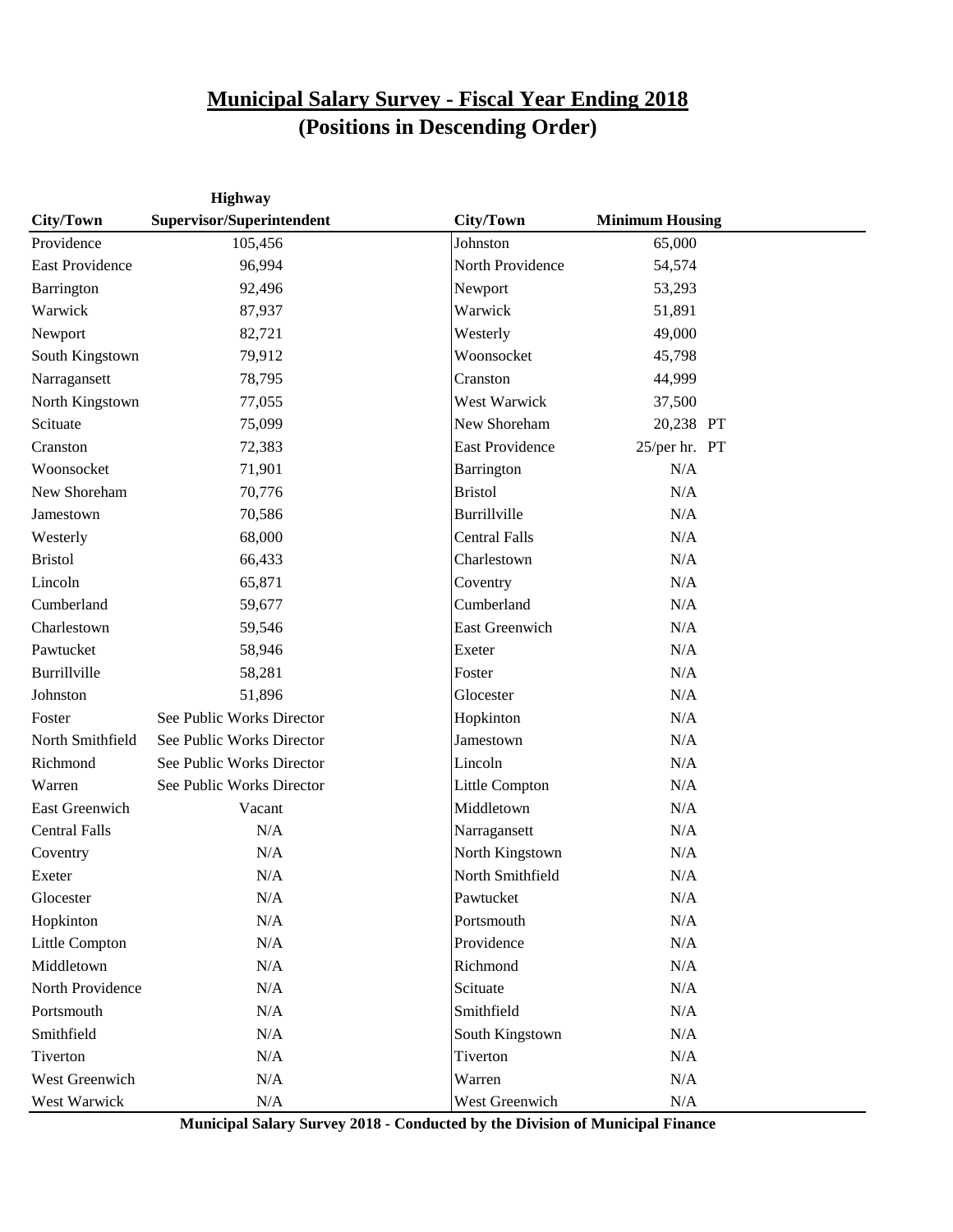|                        | <b>MIS</b>                               |                        |                              |       |
|------------------------|------------------------------------------|------------------------|------------------------------|-------|
| City/Town              | Director/Coordinator                     | City/Town              | <b>Municipal Court Judge</b> |       |
| Providence             | 129,478                                  | Providence             | 53,823                       | $***$ |
| <b>East Providence</b> | 128,203                                  | Newport                | 34,065 PT                    |       |
| Middletown             | 110,431                                  | Pawtucket              | 26,410                       |       |
| Newport                | 105,061                                  | Narragansett           | 20,800 PT                    |       |
| South Kingstown        | 101,855                                  | Johnston               | 15,000 PT                    |       |
| Warwick                | 100,000                                  | Warwick                | 15,000 PT                    |       |
| Westerly               | 92,560                                   | West Warwick           | 15,000                       |       |
| Burrillville           | 91,333 *                                 | <b>Central Falls</b>   | 14,000                       |       |
| Cranston               | 87,288                                   | Tiverton               | 12,500 PT                    |       |
| Coventry               | 85,231                                   | <b>East Providence</b> | 11,995 PT                    |       |
| East Greenwich         | 85,000                                   | Coventry               | 10,000                       |       |
| Narragansett           | 84,305                                   | Lincoln                | 10,000                       |       |
| North Kingstown        | 81,520                                   | North Providence       | 9,922                        |       |
| Smithfield             | 79,620                                   | <b>Bristol</b>         | 9,156 PT                     |       |
| North Providence       | 67,390                                   | Warren                 | 8,702 PT                     |       |
| Lincoln                | 66,536                                   | Cumberland             | 8,116                        |       |
| Hopkinton              | 53,673                                   | Cranston               | 8,025 PT                     |       |
| Glocester              | Outsourced with P/T employees            | Woonsocket             | 7,800                        |       |
| Johnston               | Outsourced                               | Charlestown            | 7,100 PT                     |       |
| Barrington             | N/A                                      | Smithfield             | 7,000                        |       |
| <b>Bristol</b>         | N/A                                      | North Smithfield       | 6,600                        |       |
| <b>Central Falls</b>   | N/A                                      | Burrillville           | 6,500 PT                     |       |
| Charlestown            | N/A                                      | Hopkinton              | 6,300 PT                     |       |
| Cumberland             | N/A                                      | <b>East Greenwich</b>  | 5,000                        |       |
| Exeter                 | N/A                                      | Barrington             | 2,600 PT                     |       |
| Foster                 | N/A                                      | North Kingstown        | 250/session PT               |       |
| Jamestown              | N/A                                      | Exeter                 | N/A                          |       |
| Little Compton         | N/A                                      | Foster                 | N/A                          |       |
| New Shoreham           | N/A                                      | Glocester              | N/A                          |       |
| North Smithfield       | N/A                                      | Jamestown              | N/A                          |       |
| Pawtucket              | $\rm N/A$                                | Little Compton         | $\rm N/A$                    |       |
| Portsmouth             | N/A                                      | Middletown             | N/A                          |       |
| Richmond               | N/A                                      | New Shoreham           | N/A                          |       |
| Scituate               | $\rm N/A$                                | Portsmouth             | N/A                          |       |
| Tiverton               | N/A                                      | Richmond               | N/A                          |       |
| Warren                 | N/A                                      | Scituate               | N/A                          |       |
| West Greenwich         | N/A                                      | South Kingstown        | N/A                          |       |
| West Warwick           | N/A                                      | West Greenwich         | N/A                          |       |
| Woonsocket             | N/A                                      | Westerly               | $\rm N/A$                    |       |
|                        | *Consolidated with the School Department | **Chief Judge          |                              |       |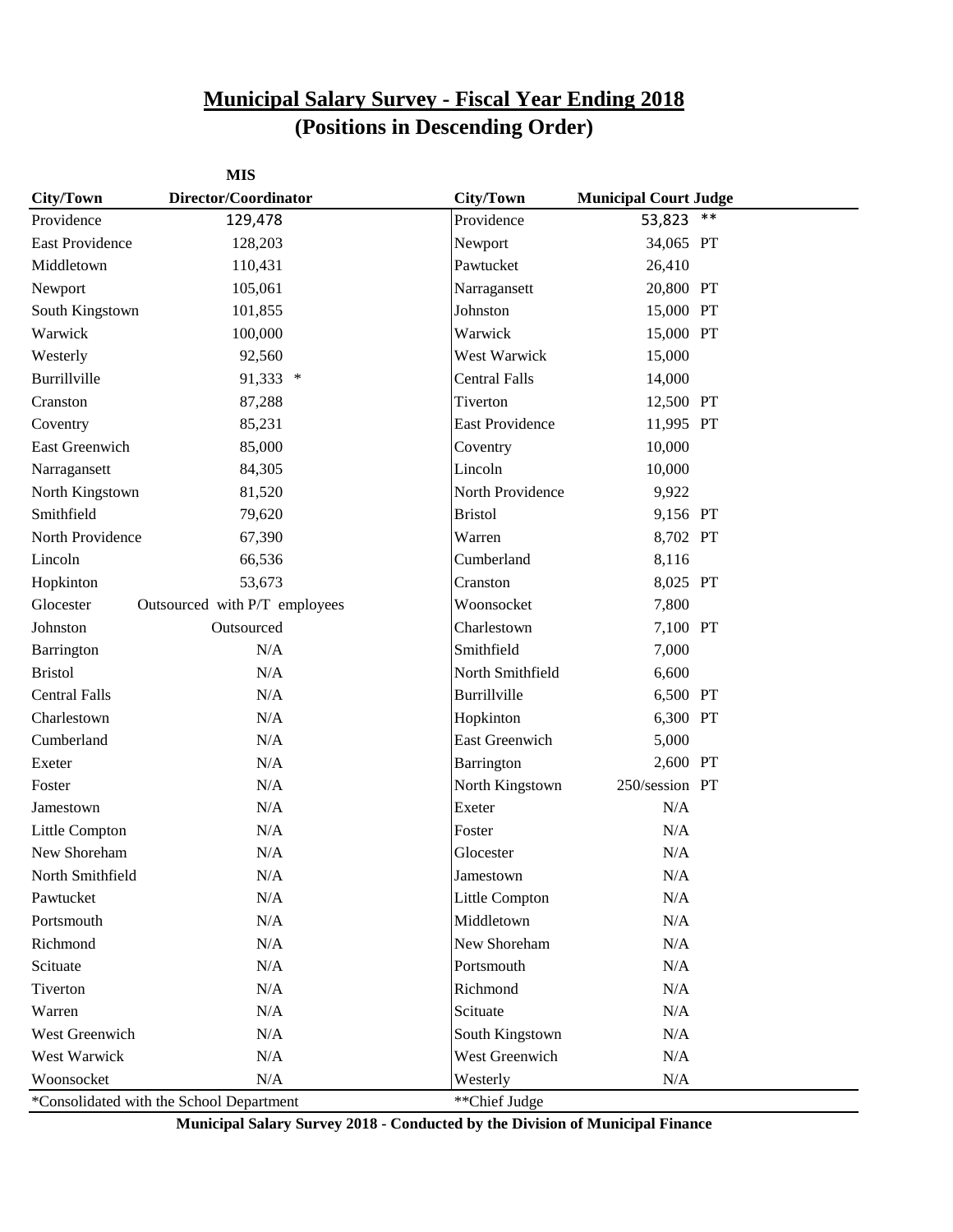| City/Town              | <b>Personnel Director</b> |               | <b>City/Town</b>       | <b>Planning Director</b> |                |
|------------------------|---------------------------|---------------|------------------------|--------------------------|----------------|
| Providence             | 122,062                   |               | Providence             | 116,915                  |                |
| Newport                | 118,133                   |               | <b>East Providence</b> | 106,326                  |                |
| Warwick                | 110,164                   |               | Middletown             | 99,237                   |                |
| Portsmouth             | 90,000                    |               | Portsmouth             | 96,900                   |                |
| Westerly               | 85,000                    |               | East Greenwich         | 96,150                   |                |
| West Warwick           | 80,000                    |               | North Kingstown        | 93,016                   |                |
| Cranston               | 77,217                    |               | Coventry               | 91,801                   |                |
| Middletown             | 73,927                    |               | South Kingstown        | 89,191                   |                |
| Smithfield             | 73,160                    |               | Barrington             | 89,039                   |                |
| Coventry               | 67,995                    |               | Burrillville           | 87,250                   |                |
| South Kingstown        | 65,653                    |               | <b>Bristol</b>         | 87,017                   |                |
| Lincoln                | 64,781                    |               | North Smithfield       | 86,700                   |                |
| Woonsocket             | 64,597                    |               | Cranston               | 84,866                   |                |
| Narragansett           | 63,790                    |               | Jamestown              | 82,606                   |                |
| Cumberland             | 59,225                    |               | Pawtucket              | 82,078                   |                |
| Scituate               | 47,016                    |               | Charlestown            | 80,309                   |                |
| Barrington             | 46,700 PT                 |               | Westerly               | 79,000                   |                |
| <b>East Greenwich</b>  | Vacant                    |               | Cumberland             | 78,000                   |                |
| <b>East Providence</b> | Vacant                    |               | Lincoln                | 75,840                   |                |
| Pawtucket              | Vacant *                  |               | West Greenwich         | 75,190                   |                |
| Foster                 | See Finance Director      |               | Tiverton               | 75,000                   |                |
| Glocester              | See Finance Director *    |               | Smithfield             | 74,194                   |                |
| Hopkinton              | See Finance Director      |               | Woonsocket             | 71,298                   | PT - 4 days/wk |
| <b>Bristol</b>         | N/A                       |               | West Warwick           | 70,750                   |                |
| Burrillville           | N/A                       |               | New Shoreham           | 63,563                   |                |
| <b>Central Falls</b>   |                           | $N/A$ *, $PT$ | <b>Central Falls</b>   | 61,200                   |                |
| Charlestown            | N/A                       |               | Hopkinton              | 57,708                   |                |
| Exeter                 | N/A                       |               | Richmond               | 56,500                   |                |
| Jamestown              | N/A                       |               | Warren                 | 55,000                   |                |
| Johnston               | N/A                       |               | Glocester              | 53,000                   | PT             |
| Little Compton         | N/A                       |               | Johnston               | 45,000                   | PT             |
| New Shoreham           | $\rm N/A$                 |               | Foster                 | 37,510                   | PT             |
| North Kingstown        | $\rm N/A$                 |               | Exeter                 | 36,769                   | PT             |
| North Providence       | N/A                       |               | Warwick                | Vacant                   |                |
| North Smithfield       | $\rm N/A$                 |               | Little Compton         | N/A                      |                |
| Richmond               | $\rm N/A$                 |               | Narragansett           | N/A                      |                |
| Tiverton               | $\rm N/A$                 |               | Newport                | N/A                      |                |
| Warren                 | $\rm N/A$                 |               | North Providence       | $\rm N/A$                |                |
| West Greenwich         | $\rm N/A$                 |               | Scituate               | N/A                      |                |

\*Consolidated with the School Department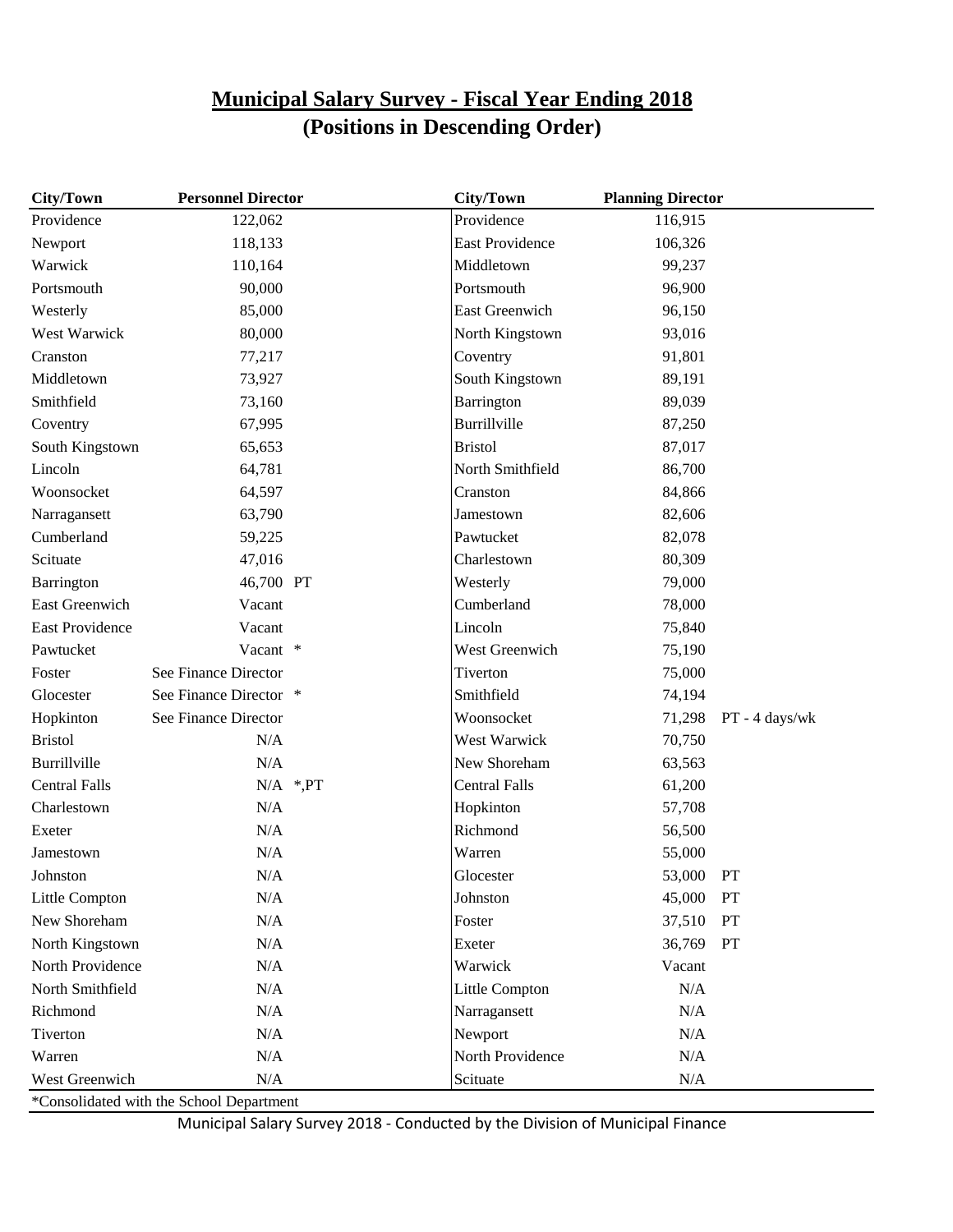| City/Town              | <b>Police Chief</b> | City/Town              | <b>Deputy Police Chief</b> |  |
|------------------------|---------------------|------------------------|----------------------------|--|
| Providence             | 171,312             | Providence             | 147,354                    |  |
| Newport                | 139,949             | Warwick                | 127,506                    |  |
| Warwick                | 137,440             | <b>East Providence</b> | 115,776                    |  |
| <b>East Providence</b> | 135,270             | North Kingstown        | 101,541                    |  |
| Cranston               | 121,092             | Middletown             | 98,969                     |  |
| Middletown             | 119,080             | East Greenwich         | 97,500                     |  |
| Pawtucket              | 116,329             | Portsmouth             | 93,805                     |  |
| Westerly               | 115,000             | Scituate               | 93,397                     |  |
| Scituate               | 111,817             | Smithfield             | 92,565                     |  |
| East Greenwich         | 110,000             | North Providence       | 91,169                     |  |
| <b>Bristol</b>         | 107,277             | <b>Central Falls</b>   | 87,447                     |  |
| Barrington             | 107,081             | Cumberland             | 82,594                     |  |
| South Kingstown        | 105,343             | Woonsocket             | 80,131                     |  |
| Charlestown            | 104,726             | Johnston               | 76,665                     |  |
| North Kingstown        | 104,042             | Hopkinton              | 75,413                     |  |
| West Greenwich         | 103,834             | Warren                 | 72,778                     |  |
| Portsmouth             | 103,591             | <b>Bristol</b>         | Vacant                     |  |
| Smithfield             | 101,369             | Barrington             | N/A                        |  |
| North Smithfield       | 98,270              | Burrillville           | N/A                        |  |
| North Providence       | 97,214              | Charlestown            | N/A                        |  |
| Jamestown              | 96,665              | Coventry               | N/A                        |  |
| <b>Central Falls</b>   | 95,577              | Cranston               | N/A                        |  |
| Woonsocket             | 95,060              | Exeter                 | N/A                        |  |
| Cumberland             | 93,826              | Foster                 | N/A                        |  |
| Tiverton               | 91,655              | Glocester              | N/A                        |  |
| Glocester              | 88,700              | Jamestown              | N/A                        |  |
| Warren                 | 88,618              | Lincoln                | $\rm N/A$                  |  |
| Richmond               | 88,000              | Little Compton         | $\rm N/A$                  |  |
| West Warwick           | 87,715              | Narragansett           | N/A                        |  |
| Burrillville           | 87,256              | New Shoreham           | N/A                        |  |
| Lincoln                | 86,341              | Newport                | N/A                        |  |
| Little Compton         | 85,874              | North Smithfield       | $\rm N/A$                  |  |
| New Shoreham           | 83,930              | Pawtucket              | $\rm N/A$                  |  |
| Coventry               | 83,574              | Richmond               | N/A                        |  |
| Hopkinton              | 81,814              | South Kingstown        | N/A                        |  |
| Johnston               | 81,147              | Tiverton               | N/A                        |  |
| Foster                 | 78,460              | West Greenwich         | N/A                        |  |
| Exeter                 | N/A                 | West Warwick           | $\rm N/A$                  |  |
| Narragansett           | $\rm N/A$           | Westerly               | $\rm N/A$                  |  |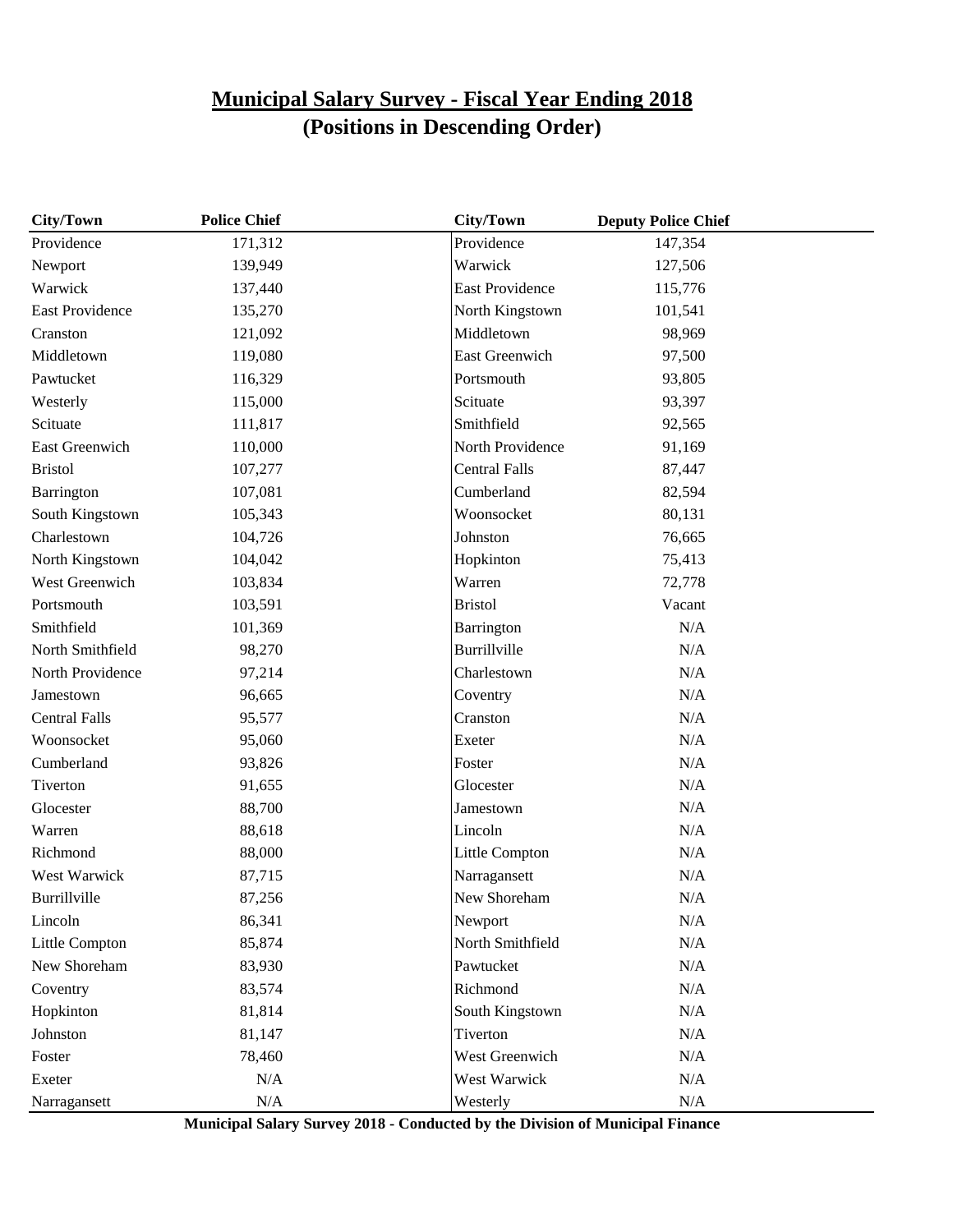| City/Town            | <b>Probate Judge</b>         | City/Town              | <b>Public Works Director</b> |  |
|----------------------|------------------------------|------------------------|------------------------------|--|
| Providence           | 58,775                       | Newport                | 137,791                      |  |
| Cranston             | 17,500 PT                    | <b>East Providence</b> | 125,806                      |  |
| Pawtucket            | 16,160                       | South Kingstown        | 122,205                      |  |
| Warwick              | 15,000 PT                    | Providence             | 118,030                      |  |
| Newport              | 14,122 PT                    | Woonsocket             | 115,000                      |  |
| East Providence      | 13,794 PT                    | Cranston               | 114,207                      |  |
| <b>Central Falls</b> | 12,000                       | North Kingstown        | 113,110                      |  |
| Tiverton             | 8,500 PT                     | Pawtucket              | 112,000                      |  |
| Cumberland           | 7,907                        | <b>East Greenwich</b>  | 110,500                      |  |
| Johnston             | 7,500 PT                     | Warwick                | 109,110                      |  |
| West Warwick         | 7,500                        | Burrillville           | 108,742                      |  |
| North Providence     | 7,429                        | Barrington             | 105,000                      |  |
| Smithfield           | 7,000                        | Charlestown            | 104,726                      |  |
| South Kingstown      | 7,000 PT                     | Portsmouth             | 104,133                      |  |
| Hopkinton            | 6,300 PT                     | <b>Bristol</b>         | 104,030                      |  |
| Lincoln              | 6,152                        | Jamestown              | 103,107                      |  |
| Coventry             | 6,100                        | Westerly               | 103,000                      |  |
| Burrillville         | 6,000 PT                     | Middletown             | 98,265                       |  |
| Narragansett         | 6,000 PT                     | Smithfield             | 93,000                       |  |
| East Greenwich       | 5,500                        | Cumberland             | 88,156                       |  |
| Jamestown            | 5,364 PT                     | Coventry               | 87,963                       |  |
| Little Compton       | 5,210 PT                     | Tiverton               | 86,700                       |  |
| <b>Bristol</b>       | 5,039 PT                     | Lincoln                | 86,639                       |  |
| Glocester            | 4,200 PT                     | North Providence       | 85,443                       |  |
| North Smithfield     | 4,200                        | Narragansett           | 85,099                       |  |
| Foster               | 3,800 PT                     | Glocester              | 83,300                       |  |
| Richmond             | 3,600 PT                     | North Smithfield       | 77,712                       |  |
| Woonsocket           | 3,500                        | West Warwick           | 75,836                       |  |
| Warren               | 3,264 PT                     | <b>Central Falls</b>   | 75,053                       |  |
| Barrington           | 2,600 PT                     | Warren                 | 73,113                       |  |
| North Kingstown      | 250/session PT               | Richmond               | 70,944                       |  |
| Exeter               | Percentage of Fees Collected | Johnston               | 70,000                       |  |
| Charlestown          | N/A                          | West Greenwich         | 68,498                       |  |
| Middletown           | N/A                          | Exeter                 | 67,949                       |  |
| New Shoreham         | N/A                          | Hopkinton              | 60,730                       |  |
| Portsmouth           | N/A                          | Foster                 | 54,813                       |  |
| Scituate             | N/A                          | Little Compton         | 20,162 PT                    |  |
| West Greenwich       | $\rm N/A$                    | Scituate               | See Highway Director         |  |
| Westerly             | N/A                          | New Shoreham           | N/A                          |  |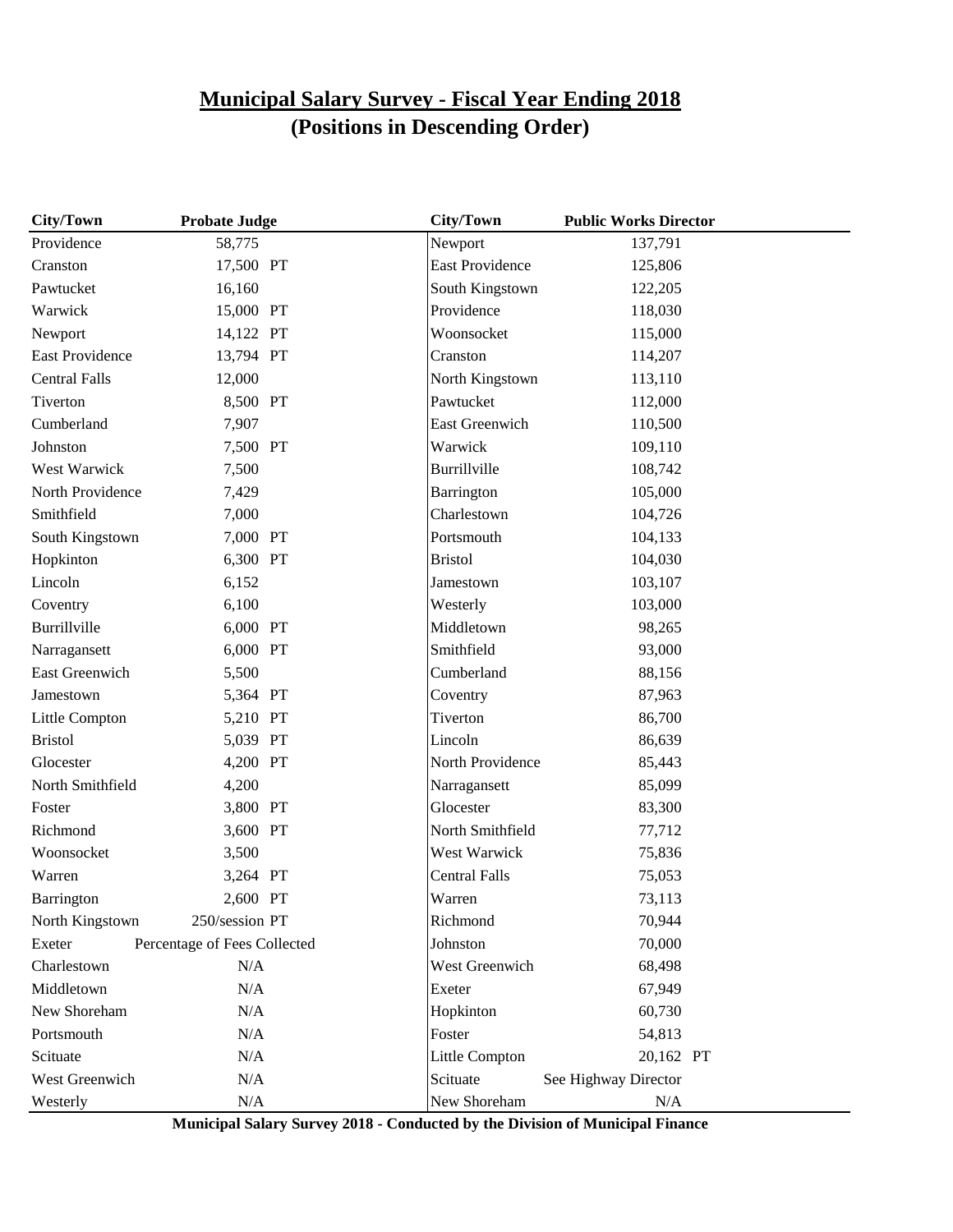| South Kingstown<br>90,147<br>101,855<br>Cranston<br>Warwick<br>84,366<br><b>East Greenwich</b><br>95,000<br><b>East Providence</b><br>80,939<br>Newport<br>88,106<br>Providence<br>76,383<br>North Kingstown<br>85,384<br>Providence<br>71,148<br>84,690<br>Newport<br>68,850<br>Charlestown<br>78,398<br>Westerly<br>67,632<br>75,548<br>Narragansett<br>Coventry<br>South Kingstown<br>Cranston<br>73,891<br>67,267<br>North Providence<br>60,855<br>70,589<br>Westerly<br>Smithfield<br><b>Bristol</b><br>70,544<br>54,466 |
|-------------------------------------------------------------------------------------------------------------------------------------------------------------------------------------------------------------------------------------------------------------------------------------------------------------------------------------------------------------------------------------------------------------------------------------------------------------------------------------------------------------------------------|
|                                                                                                                                                                                                                                                                                                                                                                                                                                                                                                                               |
|                                                                                                                                                                                                                                                                                                                                                                                                                                                                                                                               |
|                                                                                                                                                                                                                                                                                                                                                                                                                                                                                                                               |
|                                                                                                                                                                                                                                                                                                                                                                                                                                                                                                                               |
|                                                                                                                                                                                                                                                                                                                                                                                                                                                                                                                               |
|                                                                                                                                                                                                                                                                                                                                                                                                                                                                                                                               |
|                                                                                                                                                                                                                                                                                                                                                                                                                                                                                                                               |
|                                                                                                                                                                                                                                                                                                                                                                                                                                                                                                                               |
|                                                                                                                                                                                                                                                                                                                                                                                                                                                                                                                               |
|                                                                                                                                                                                                                                                                                                                                                                                                                                                                                                                               |
| North Providence<br>Lincoln<br>52,026<br>70,079                                                                                                                                                                                                                                                                                                                                                                                                                                                                               |
| Smithfield<br>70,000<br>North Kingstown<br>44,682                                                                                                                                                                                                                                                                                                                                                                                                                                                                             |
| Pawtucket<br>Vacant<br>Pawtucket<br>68,186                                                                                                                                                                                                                                                                                                                                                                                                                                                                                    |
| See Finance Director<br>68,163<br>Foster<br>Jamestown                                                                                                                                                                                                                                                                                                                                                                                                                                                                         |
| Glocester<br>See Finance Director *<br>Burrillville<br>65,748                                                                                                                                                                                                                                                                                                                                                                                                                                                                 |
| Hopkinton<br>See Finance Director<br><b>East Providence</b><br>65,504                                                                                                                                                                                                                                                                                                                                                                                                                                                         |
| Barrington<br>N/A<br>Johnston<br>64,748                                                                                                                                                                                                                                                                                                                                                                                                                                                                                       |
| <b>Bristol</b><br>N/A<br>Barrington<br>63,648                                                                                                                                                                                                                                                                                                                                                                                                                                                                                 |
| <b>Burrillville</b><br>N/A<br>Cumberland<br>61,903                                                                                                                                                                                                                                                                                                                                                                                                                                                                            |
| Lincoln<br><b>Central Falls</b><br>N/A<br>58,541                                                                                                                                                                                                                                                                                                                                                                                                                                                                              |
| N/A<br>Scituate<br>Charlestown<br>55,000                                                                                                                                                                                                                                                                                                                                                                                                                                                                                      |
| <b>Central Falls</b><br>N/A<br>Coventry<br>54,890                                                                                                                                                                                                                                                                                                                                                                                                                                                                             |
| Cumberland<br>N/A<br>Woonsocket<br>53,523                                                                                                                                                                                                                                                                                                                                                                                                                                                                                     |
| Hopkinton<br>East Greenwich<br>N/A<br>52,708                                                                                                                                                                                                                                                                                                                                                                                                                                                                                  |
| New Shoreham<br>N/A<br>Exeter<br>49,171                                                                                                                                                                                                                                                                                                                                                                                                                                                                                       |
| N/A<br>West Warwick<br>Jamestown<br>43,638                                                                                                                                                                                                                                                                                                                                                                                                                                                                                    |
| Johnston<br>N/A<br>Warren<br>29,575 PT                                                                                                                                                                                                                                                                                                                                                                                                                                                                                        |
| N/A<br>Portsmouth<br>Little Compton<br>25,500                                                                                                                                                                                                                                                                                                                                                                                                                                                                                 |
| North Smithfield<br>Middletown<br>N/A<br>22,465 PT                                                                                                                                                                                                                                                                                                                                                                                                                                                                            |
| New Shoreham<br>16,500 PT<br>n/a<br>Glocester                                                                                                                                                                                                                                                                                                                                                                                                                                                                                 |
| North Smithfield<br>N/A<br>Tiverton<br>15,000 PT                                                                                                                                                                                                                                                                                                                                                                                                                                                                              |
| $\rm N/A$<br>Richmond<br>10,146 PT<br>Portsmouth                                                                                                                                                                                                                                                                                                                                                                                                                                                                              |
| 1,600 PT<br>Richmond<br>N/A<br>Foster                                                                                                                                                                                                                                                                                                                                                                                                                                                                                         |
| Vacant<br>Scituate<br>N/A<br>Warwick                                                                                                                                                                                                                                                                                                                                                                                                                                                                                          |
| Tiverton<br>N/A<br>Exeter<br>N/A                                                                                                                                                                                                                                                                                                                                                                                                                                                                                              |
| $\rm N/A$<br>Warren<br>N/A<br>Little Compton                                                                                                                                                                                                                                                                                                                                                                                                                                                                                  |
| West Greenwich<br>Middletown<br>N/A<br>N/A                                                                                                                                                                                                                                                                                                                                                                                                                                                                                    |
| West Warwick<br>N/A<br>Narragansett<br>N/A                                                                                                                                                                                                                                                                                                                                                                                                                                                                                    |
| Woonsocket<br>N/A<br>West Greenwich<br>N/A                                                                                                                                                                                                                                                                                                                                                                                                                                                                                    |

\*Consolidated with the School Department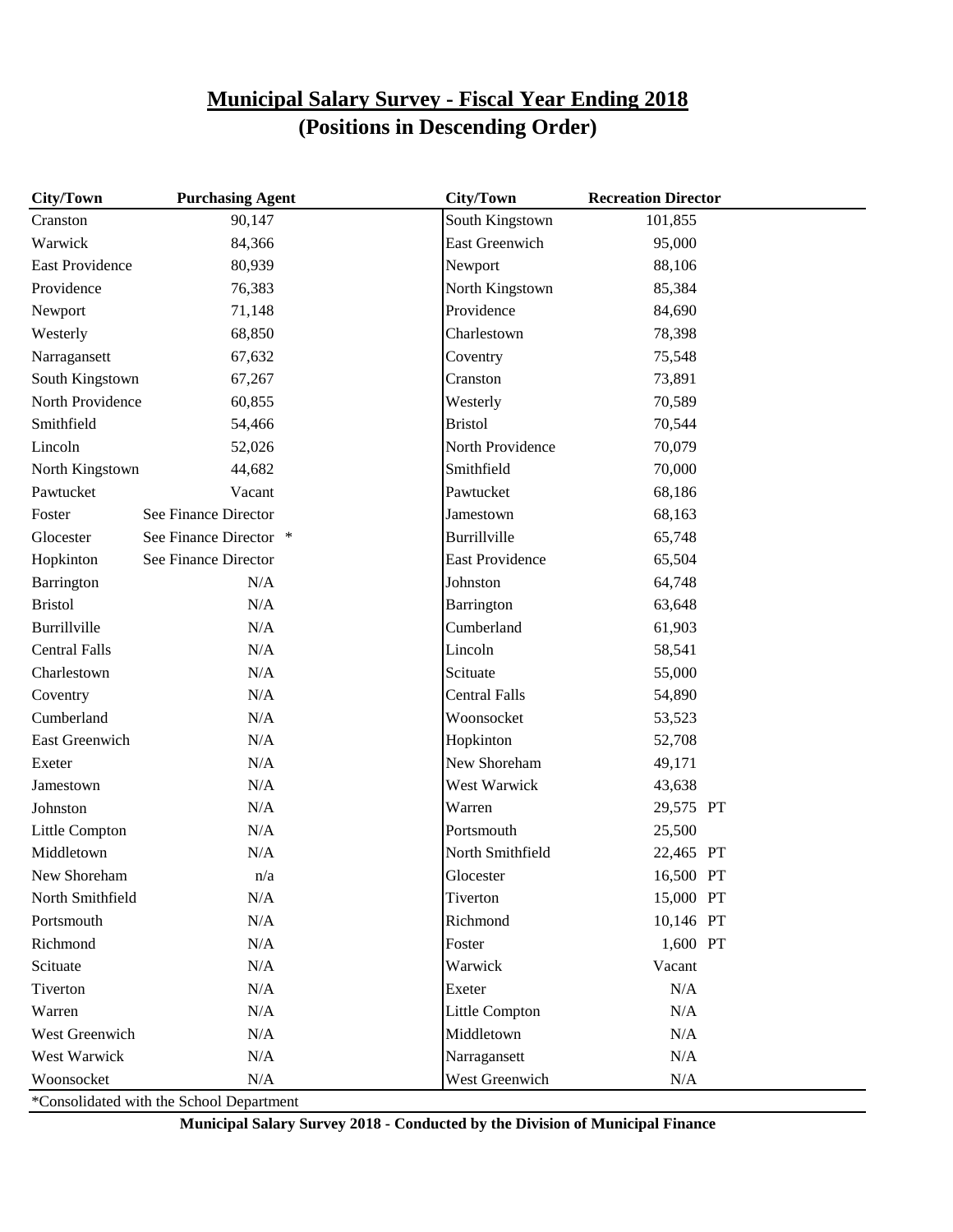|                        | <b>School</b>                            |                                     |                              |  |
|------------------------|------------------------------------------|-------------------------------------|------------------------------|--|
| City/Town              | <b>Business Manager</b>                  | City/Town                           | <b>School Superintendent</b> |  |
| Westerly               | 156,000 *                                | Providence                          | 203,000                      |  |
| Providence             | 151,917                                  | Warwick                             | 185,000                      |  |
| Warwick                | 136,350                                  | Pawtucket                           | 180,000                      |  |
| Portsmouth             | 135,948                                  | Newport                             | 167,760                      |  |
| North Providence       | 135,200                                  | South Kingstown                     | 167,098                      |  |
| South Kingstown        | 128,004                                  | North Providence                    | 166,400                      |  |
| North Kingstown        | 127,959                                  | Hopkinton                           | 164,477                      |  |
| Pawtucket              | 122,000                                  | Barrington                          | 164,227                      |  |
| Barrington             | 120,000                                  | Westerly                            | 163,600                      |  |
| Cranston               | 118,965 *                                | Cumberland                          | 163,471                      |  |
| <b>Bristol</b>         | 116,700                                  | Cranston                            | 162,302 *                    |  |
| Coventry               | 115,000                                  | Portsmouth                          | 161,500                      |  |
| Lincoln                | 115,000                                  | Middletown                          | 159,497                      |  |
| Cumberland             | 114,262                                  | <b>Central Falls</b>                | 159,000                      |  |
| Exeter                 | 113,000                                  | East Greenwich                      | 158,615                      |  |
| Smithfield             | 111,300                                  | Lincoln                             | 156,500                      |  |
| Narragansett           | 110,957                                  | Foster                              | 153,517                      |  |
| Woonsocket             | 108,120                                  | <b>Bristol</b>                      | 152,550                      |  |
| <b>East Providence</b> | 107,000                                  | Smithfield                          | 152,500                      |  |
| West Warwick           | 106,000                                  | Scituate                            | 150,775                      |  |
| Hopkinton              | 105,955                                  | North Kingstown                     | 150,057                      |  |
| Newport                | 105,000                                  | Coventry                            | 150,000                      |  |
| Tiverton               | 101,959                                  | <b>East Providence</b>              | 150,000                      |  |
| <b>Central Falls</b>   | 100,000                                  | West Warwick                        | 150,000                      |  |
| Middletown             | 98,354                                   | Woonsocket                          | 150,000                      |  |
| Johnston               | 98,000                                   | Exeter                              | 148,746                      |  |
| North Smithfield       | 96,396                                   | Johnston                            | 146,456                      |  |
| Foster                 | 94,729                                   | Narragansett                        | 144,024                      |  |
| Jamestown              | 93,810                                   | North Smithfield                    | 139,290                      |  |
| Burrillville           | 92,937 PT                                | Tiverton                            | 137,333                      |  |
| East Greenwich         | 70,000 **                                | Jamestown                           | 128,023                      |  |
| New Shoreham           | 59,964 PT                                | Burrillville                        | 83,970 PT                    |  |
| Little Compton         | 30,000 PT                                | Little Compton                      | 62,240 PT                    |  |
| Charlestown            | See Hopkinton                            | Glocester                           | 54,400 PT                    |  |
| Richmond               | See Hopkinton                            | New Shoreham                        | 49,717 PT                    |  |
| Glocester              | See Finance Director                     | Charlestown                         | See Hopkinton                |  |
| West Greenwich         | See Exeter                               | Richmond                            | See Hopkinton                |  |
| Warren                 | See Bristol                              | West Greenwich                      | See Exeter                   |  |
| Scituate               | N/A                                      | Warren                              | See Bristol                  |  |
|                        | *Consolidated with the School Department | **Deputy Director of Administration |                              |  |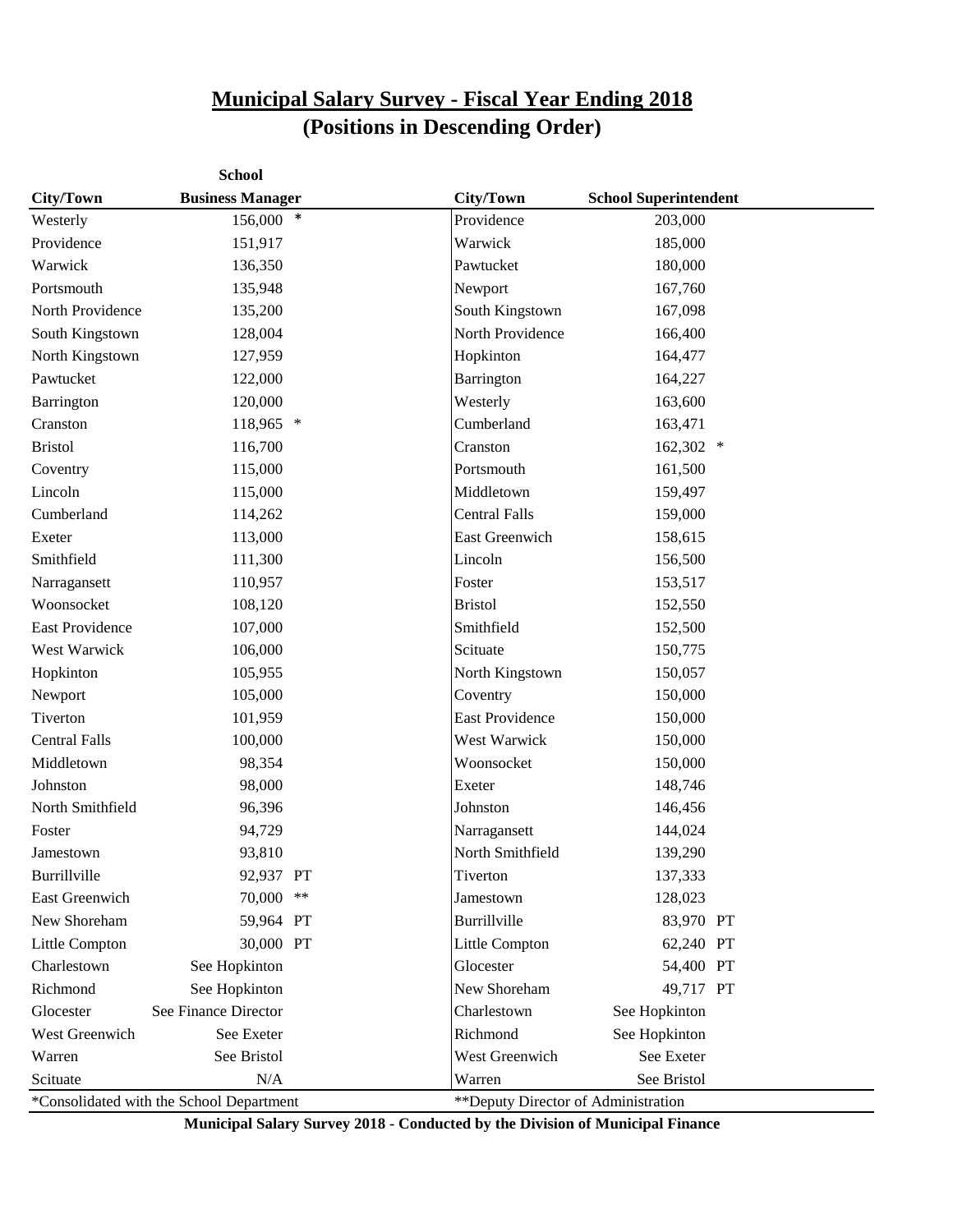|                        | <b>Deputy School</b> |                  |                        |                       |  |
|------------------------|----------------------|------------------|------------------------|-----------------------|--|
| City/Town              | Superintendent       |                  | <b>City/Town</b>       | <b>Sewer Official</b> |  |
| South Kingstown        | 143,919              |                  | Warwick                | 97,074                |  |
| Cumberland             | 138,718              |                  | East Greenwich         | 97,014                |  |
| Pawtucket              | 137,740              |                  | <b>Bristol</b>         | 85,696                |  |
| Warwick                | 136,350              |                  | South Kingstown        | 84,925                |  |
| Hopkinton              | 133,425              |                  | Cranston               | 83,891                |  |
| North Kingstown        | 133,301              |                  | New Shoreham           | 83,185                |  |
| Portsmouth             | 132,376              |                  | Providence             | 79,132                |  |
| Westerly               | 132,083              |                  | West Warwick           | 78,000                |  |
| Smithfield             | 131,455              |                  | Narragansett           | 77,778                |  |
| Scituate               | 129,625              |                  | North Kingstown        | 77,270 PT             |  |
| Middletown             | 128,374              |                  | North Smithfield       | 69,596                |  |
| Newport                | 126,480              |                  | Westerly               | 66,000                |  |
| <b>Bristol</b>         | 126,075              |                  | Coventry               | 64,974                |  |
| <b>East Providence</b> | 125,660              |                  | Cumberland             | 51,874                |  |
| Coventry               | 125,000              |                  | Barrington             | N/A                   |  |
| Cranston               | $125,000$ *          |                  | Burrillville           | N/A                   |  |
| Johnston               | 125,000              |                  | <b>Central Falls</b>   | N/A                   |  |
| Barrington             | 124,440              |                  | Charlestown            | N/A                   |  |
| North Providence       | 122,767              |                  | <b>East Providence</b> | N/A                   |  |
| Woonsocket             | 122,000              |                  | Exeter                 | N/A                   |  |
| Foster                 | 115,900              |                  | Foster                 | N/A                   |  |
| <b>Central Falls</b>   | 112,000              |                  | Glocester              | N/A                   |  |
| North Smithfield       |                      | 104,970 205 Days | Hopkinton              | N/A                   |  |
| Tiverton               | 100,919              |                  | Jamestown              | N/A                   |  |
| Charlestown            | See Hopkinton        |                  | Johnston               | N/A                   |  |
| Richmond               | See Hopkinton        |                  | Lincoln                | N/A                   |  |
| West Greenwich         | See Exeter           |                  | Little Compton         | N/A                   |  |
| Warren                 | See Bristol          |                  | Middletown             | N/A                   |  |
| Burrillville           | N/A                  |                  | Newport                | N/A                   |  |
| East Greenwich         | N/A                  |                  | North Providence       | N/A                   |  |
| Exeter                 | $\rm N/A$            |                  | Pawtucket              | N/A                   |  |
| Glocester              | $\rm N/A$            |                  | Portsmouth             | N/A                   |  |
| Jamestown              | N/A                  |                  | Richmond               | N/A                   |  |
| Lincoln                | N/A                  |                  | Scituate               | N/A                   |  |
| Little Compton         | N/A                  |                  | Smithfield             | N/A                   |  |
| Narragansett           | N/A                  |                  | Tiverton               | N/A                   |  |
| New Shoreham           | N/A                  |                  | Warren                 | N/A                   |  |
| Providence             | N/A                  |                  | West Greenwich         | N/A                   |  |
| West Warwick           | N/A                  |                  | Woonsocket             | N/A                   |  |

\*Consolidated with the School Department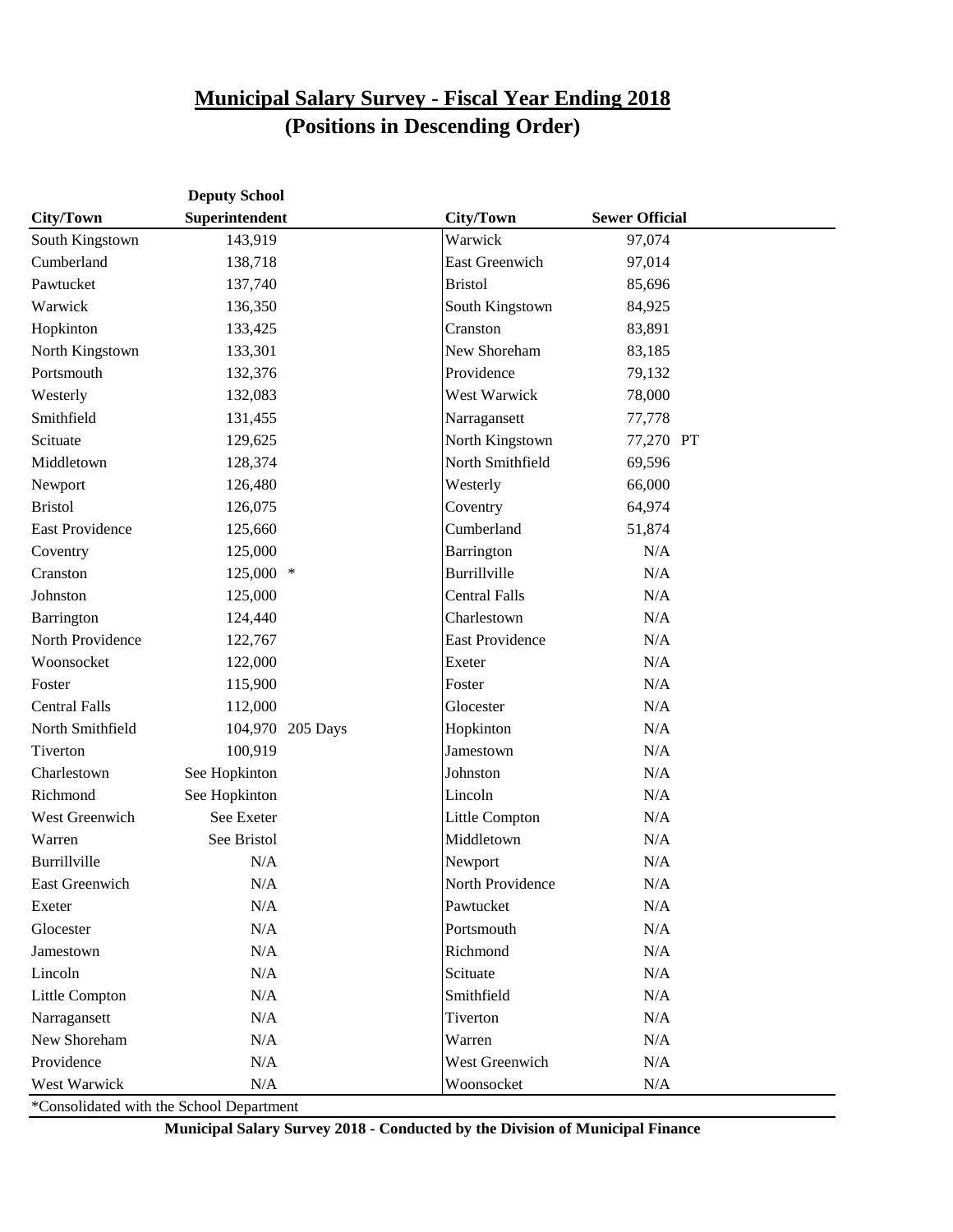| City/Town                                                                            | <b>Solicitor</b> |        | City/Town              | <b>Tax Collector</b> |
|--------------------------------------------------------------------------------------|------------------|--------|------------------------|----------------------|
| East Greenwich                                                                       | 195,000          |        | Providence             | 105,403              |
| South Kingstown                                                                      | 177,302          | $\ast$ | Warwick                | 90,339               |
| West Warwick                                                                         | 150,000          |        | Newport                | 88,504               |
| Providence                                                                           | 135,967          |        | Cranston               | 82,935               |
| Woonsocket                                                                           | 122,055          |        | Coventry               | 76,167               |
| Scituate                                                                             | 120,000          | $\ast$ | Charlestown            | 75,084               |
| Warren                                                                               | 99,081           |        | West Warwick           | 69,200               |
| Tiverton                                                                             | 98,000           | $\ast$ | Westerly               | 66,950               |
| Cranston                                                                             | 95,000           | PT     | South Kingstown        | 64,502               |
| <b>East Providence</b>                                                               | 92,083           |        | Narragansett           | 63,500               |
| Pawtucket                                                                            | 88,280           |        | Glocester              | 62,800               |
| Newport                                                                              | 84,062           | PT     | North Kingstown        | 59,654               |
| Hopkinton                                                                            | 80,000           | PT     | Scituate               | 56,789               |
| Cumberland                                                                           | 65,942           | PT     | Hopkinton              | 55,720               |
| Coventry                                                                             | 64,974           |        | Smithfield             | 49,823               |
| Foster                                                                               | 62,500           |        | Exeter                 | 46,734               |
| North Smithfield                                                                     | 62,000           |        | Foster                 | 37,055               |
| North Providence                                                                     | 53,550           |        | Tiverton               | 33,059 PT            |
| Johnston                                                                             | 52,000           | PT     | Richmond               | 31,499 PT            |
| Little Compton                                                                       | 49,980           |        | New Shoreham           | 17,680 PT            |
| <b>Central Falls</b>                                                                 | 12,240           |        | Burrillville           | Vacant               |
| Lincoln                                                                              | 9,689            |        | Little Compton         | See Treasurer        |
| Exeter                                                                               | Outsourced       | ∗      | <b>Bristol</b>         | See Tax Assessor     |
| Glocester                                                                            | Outsourced       | ∗      | West Greenwich         | See Tax Assessor     |
| Narragansett                                                                         | Outsourced       | $\ast$ | Johnston               | See Finance Director |
| Barrington                                                                           | N/A              |        | North Smithfield       | See Finance Director |
| <b>Bristol</b>                                                                       | N/A              |        | Warren                 | See Finance Director |
| Burrillville                                                                         | N/A              |        | Barrington             | N/A                  |
| Charlestown                                                                          | N/A              |        | <b>Central Falls</b>   | N/A                  |
| Jamestown                                                                            | N/A              |        | Cumberland             | N/A                  |
| Middletown                                                                           | N/A              |        | <b>East Greenwich</b>  | N/A                  |
| New Shoreham                                                                         | $\rm N/A$        |        | <b>East Providence</b> | N/A                  |
| North Kingstown                                                                      | N/A              |        | Jamestown              | N/A                  |
| Portsmouth                                                                           | $\rm N/A$        |        | Lincoln                | N/A                  |
| Richmond                                                                             | $\rm N/A$        |        | Middletown             | N/A                  |
| Smithfield                                                                           | N/A              |        | North Providence       | N/A                  |
| Warwick                                                                              | N/A              |        | Pawtucket              | N/A                  |
| West Greenwich                                                                       | $\rm N/A$        |        | Portsmouth             | $\rm N/A$            |
| Westerly                                                                             | N/A              |        | Woonsocket             | N/A                  |
| *This amount is a retainer contracted for legal services. There is no annual salary. |                  |        |                        |                      |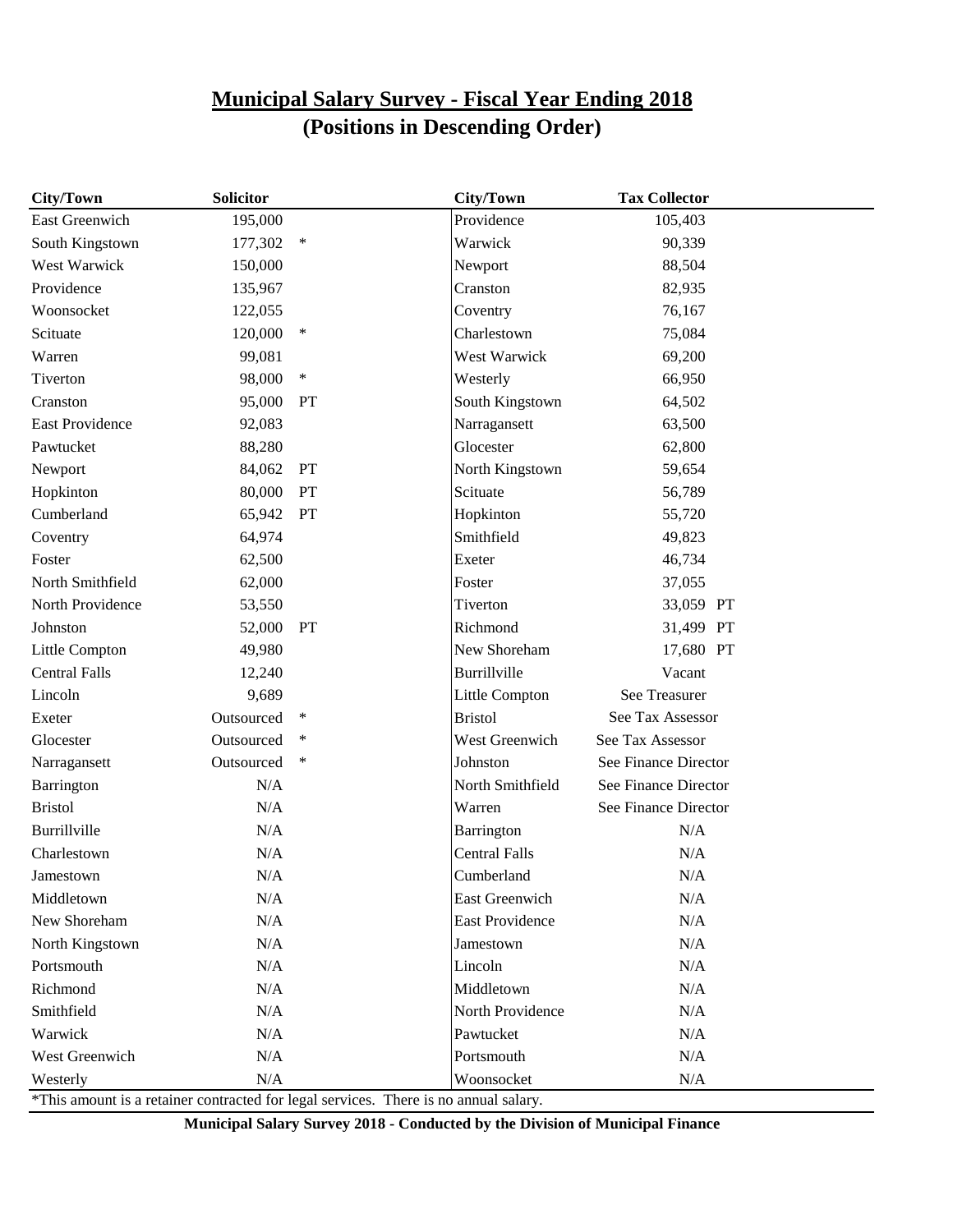| City/Town              | <b>Deputy Tax Collector</b> | City/Town              | <b>City/Town Treasurer</b> |  |
|------------------------|-----------------------------|------------------------|----------------------------|--|
| Providence             | 91,896                      | Pawtucket              | 100,685                    |  |
| Cranston               | 80,661                      | Charlestown            | 99,965                     |  |
| Pawtucket              | 72,899                      | Warwick                | 94,530                     |  |
| Jamestown              | 68,445                      | Newport                | 93,893                     |  |
| Warwick                | 66,675                      | Narragansett           | 80,291                     |  |
| Johnston               | 65,866                      | <b>East Providence</b> | 75,802                     |  |
| <b>East Providence</b> | 56,499                      | Burrillville           | 72,745                     |  |
| Burrillville           | 50,996                      | Tiverton               | 70,253                     |  |
| North Smithfield       | 47,844                      | West Greenwich         | 69,818                     |  |
| Scituate               | 45,048                      | Woonsocket             | 66,300                     |  |
| North Providence       | 43,356                      | Providence             | 56,539                     |  |
| West Greenwich         | 41,114                      | Little Compton         | 48,415                     |  |
| West Warwick           | 40,823                      | Exeter                 | 42,003                     |  |
| Hopkinton              | 29,025 PT                   | Scituate               | 17,643 PT                  |  |
| Barrington             | N/A                         | Glocester              | See Tax Collector          |  |
| <b>Bristol</b>         | N/A                         | <b>Bristol</b>         | See Finance Director       |  |
| <b>Central Falls</b>   | N/A                         | Hopkinton              | See Finance Director       |  |
| Charlestown            | N/A                         | Richmond               | See Finance Director       |  |
| Coventry               | N/A                         | Warren                 | See Finance Director       |  |
| Cumberland             | N/A                         | Barrington             | N/A                        |  |
| Exeter                 | N/A                         | <b>Central Falls</b>   | N/A                        |  |
| Foster                 | N/A                         | Coventry               | N/A                        |  |
| Glocester              | N/A                         | Cranston               | N/A                        |  |
| Lincoln                | N/A                         | Cumberland             | N/A                        |  |
| Little Compton         | N/A                         | East Greenwich         | N/A                        |  |
| Middletown             | N/A                         | Foster                 | N/A                        |  |
| Narragansett           | N/A                         | Jamestown              | N/A                        |  |
| New Shoreham           | N/A                         | Johnston               | N/A                        |  |
| Newport                | N/A                         | Lincoln                | N/A                        |  |
| North Kingstown        | N/A                         | Middletown             | N/A                        |  |
| Portsmouth             | N/A                         | New Shoreham           | N/A                        |  |
| Richmond               | $\rm N/A$                   | North Kingstown        | $\rm N/A$                  |  |
| Smithfield             | N/A                         | North Providence       | N/A                        |  |
| South Kingstown        | N/A                         | North Smithfield       | N/A                        |  |
| Tiverton               | N/A                         | Portsmouth             | N/A                        |  |
| Warren                 | N/A                         | Smithfield             | $\rm N/A$                  |  |
| Westerly               | N/A                         | South Kingstown        | N/A                        |  |
| Woonsocket             | N/A                         | West Warwick           | N/A                        |  |
| East Greenwich         | N/A                         | Westerly               | $\rm N/A$                  |  |